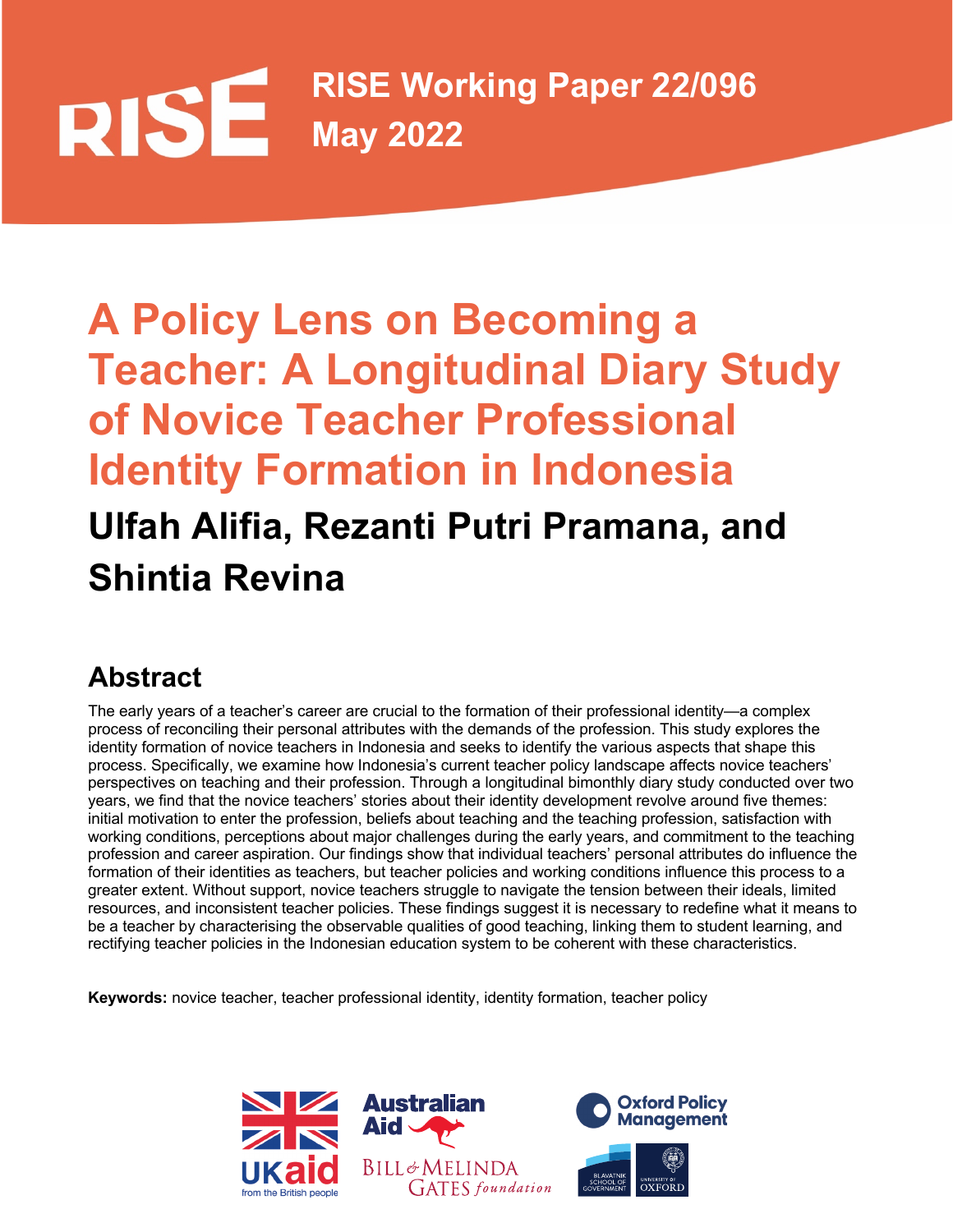#### **A Policy Lens on Becoming a Teacher: A Longitudinal Diary Study of Novice Teacher Professional Identity Formation in Indonesia**

Ulfah Alifia SMERU Research Institute

 Rezanti Putri Pramana SMERU Research Institute

Shintia Revina SMERU Research Institute

#### Acknowledgements:

 We would like to thank Ridwan Munzir, Akhmad Fadli, Ari Ratna Kurniastuti, Zaenatul Nafisah and Bai'aturohani for their extensive work in managing the teacher diary logs and facilitating the phone interviews. We also thank Alia An Nadhiva and Lillie Kilburn for editing and proofreading the paper. Lastly, we are grateful for extensive review and comments from Lant Pritchett, Yue-Yi Hwa, Menno Pradhan, Daniel Suryadarma, Christopher Bjork, Sudarno Sumarto, and anonymous reviewers from the RISE Programme. Any remaining errors are our own.

 This is one of a series of working papers from "RISE"—the large-scale education systems research programme supported by funding from the United Kingdom's Foreign, Commonwealth and Development Office (FCDO), the Australian Government's Department of Foreign Affairs and Trade (DFAT), and the Bill and Melinda Gates Foundation. The Programme is managed and implemented through a partnership between Oxford Policy Management and the Blavatnik School of Government at the University of Oxford.

Please cite this paper as:

 Alifia, U., Pramana, R.P., and Revina, S. 2022. A Policy Lens on Becoming a Teacher: A Longitudinal Diary Study of Novice Teacher Professional Identity Formation in Indonesia. RISE Working Paper Series. 22/096. [https://doi.org/10.35489/BSG-RISE-WP\\_2022/096](https://doi.org/10.35489/BSG-RISE-WP_2022/096)

 Use and dissemination of this working paper is encouraged; however, reproduced copies may not be used for commercial purposes. Further usage is permitted under the terms of the Creative Commons License.

 The findings, interpretations, and conclusions expressed in RISE Working Papers are entirely those of the author(s) and do not necessarily represent those of the RISE Programme, our funders, or the authors' respective organisations. Copyright for RISE Working Papers remains with the author(s).

Research on Improving Systems of Education (RISE)

<www.riseprogramme.org> [information@riseprogramme.org](mailto:information@riseprogramme.org)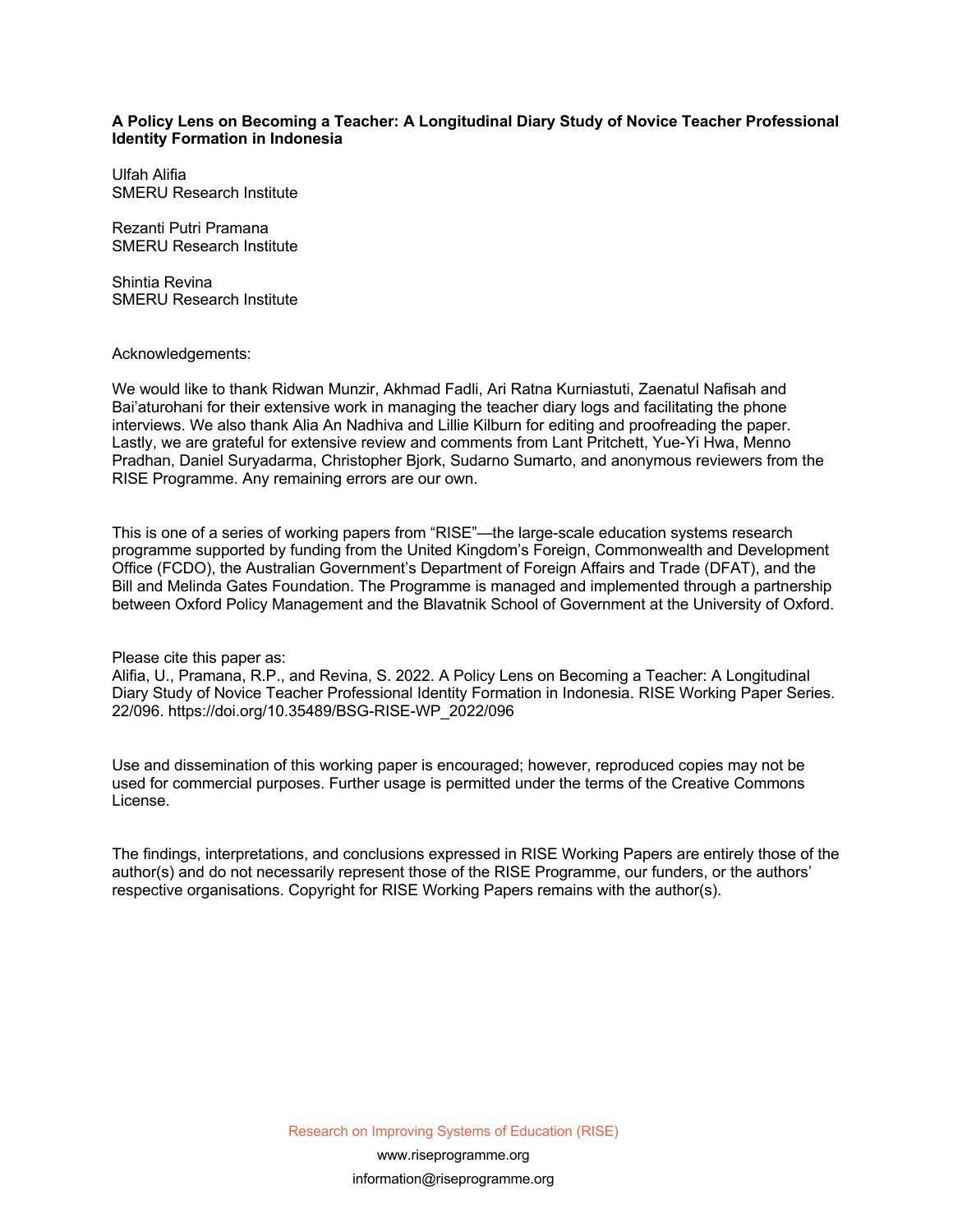# Contents

| 1. |  |
|----|--|
| 2. |  |
| 3. |  |
| 4. |  |
|    |  |
|    |  |
| 5. |  |
|    |  |
|    |  |
|    |  |
|    |  |
|    |  |
|    |  |
| 6. |  |
|    |  |
|    |  |
|    |  |
|    |  |
| 7. |  |
|    |  |
|    |  |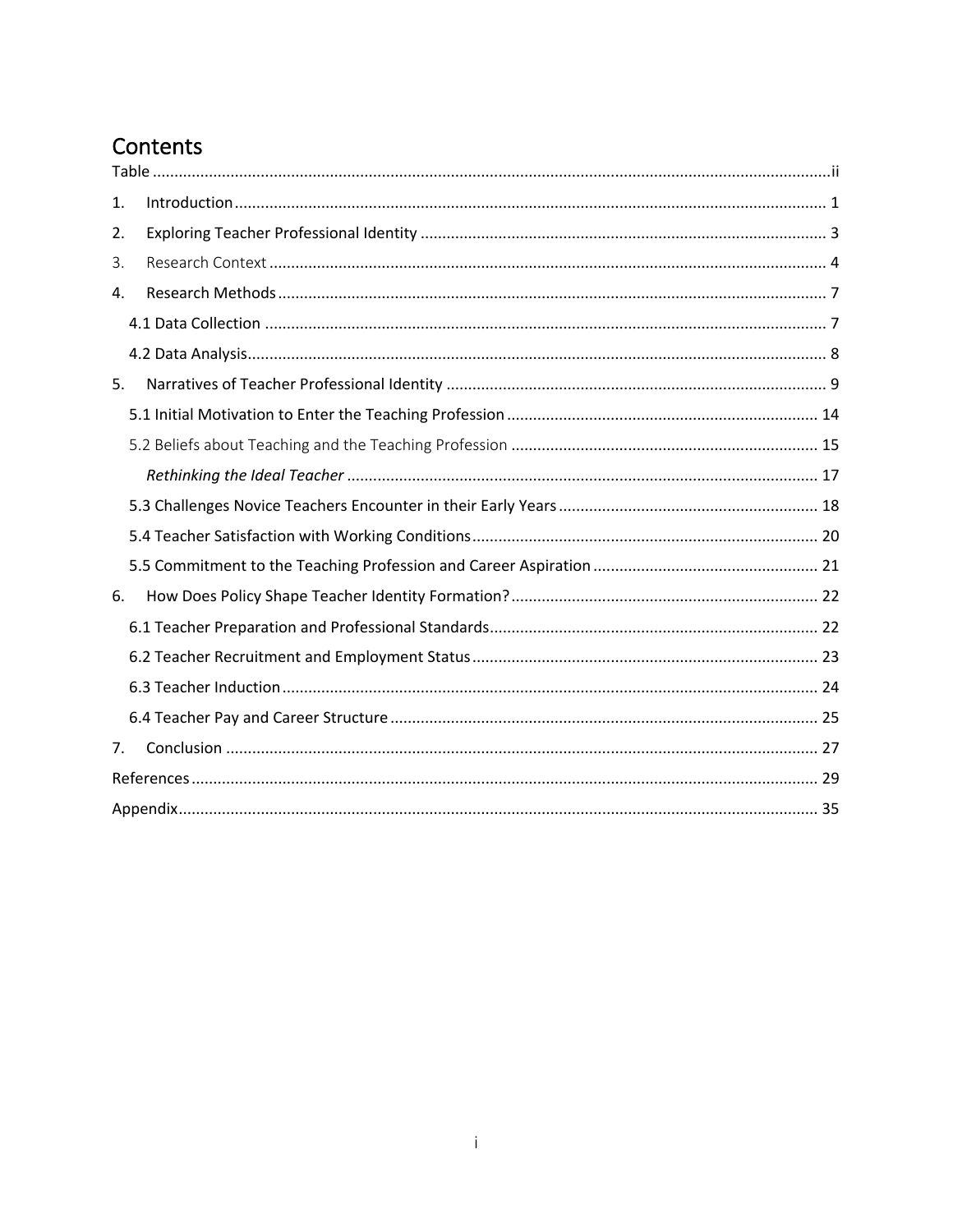# <span id="page-3-1"></span><span id="page-3-0"></span>[Table](#page-38-0)

| Table 1. Emerging Themes from the Teacher Narratives and Number of Teachers Mentioned in |
|------------------------------------------------------------------------------------------|
|                                                                                          |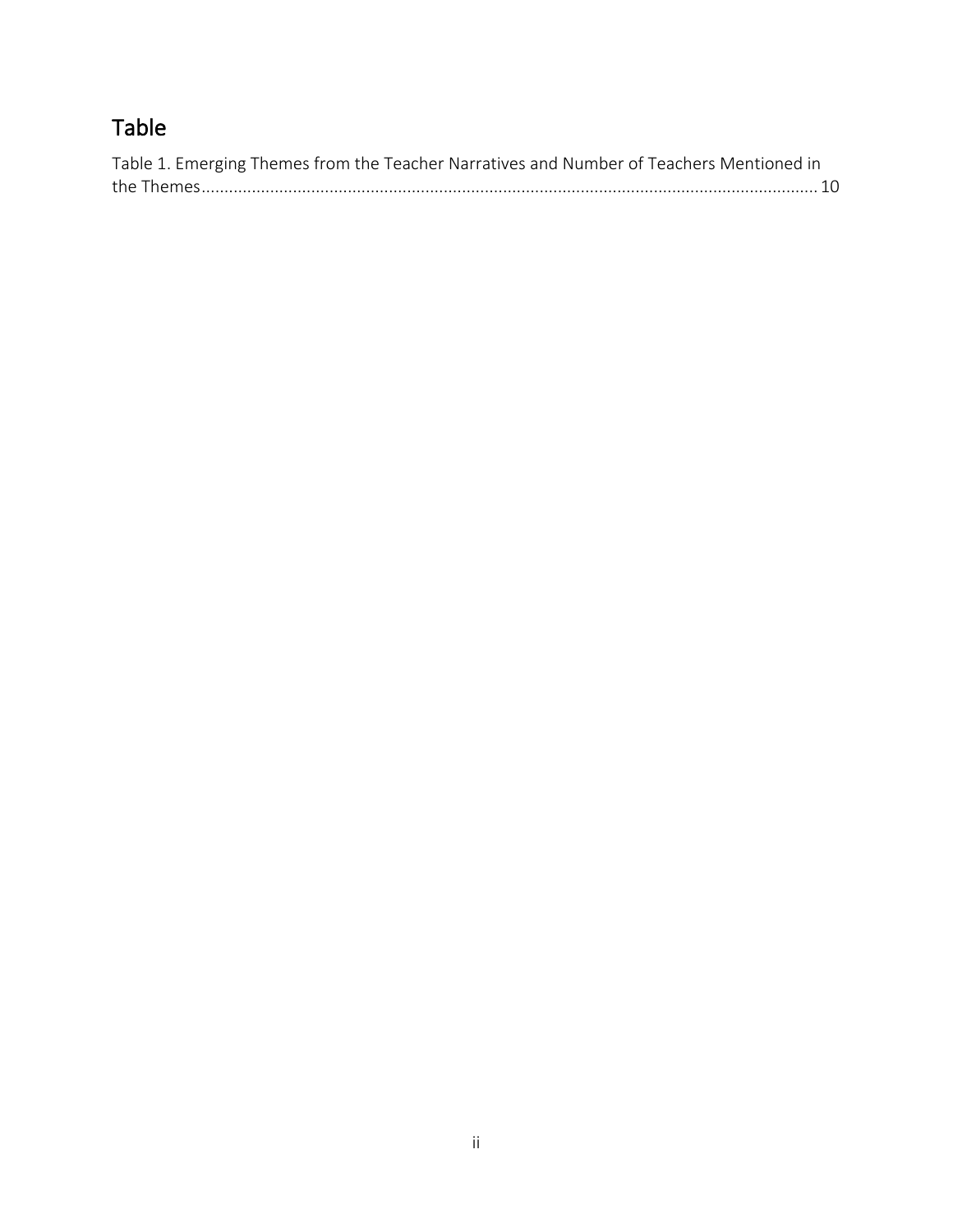# <span id="page-4-0"></span>1. [Introduction](#page-13-1)

 [This study explores the identity formation of novice teachers in Indonesia. Teacher](#page-13-1) identity formation is the complex process of reconciling the personal attributes of teachers with the demands of their profession (Pillen et al., 2013; Akkerman and Meijer, 2011; Beijaard et al., 2004), and we aim to identify the various aspects that shape this process. Specifically, we look at how Indonesia's current teacher policy landscape and the components that interact with these policies looking at teacher policies as a single factor that shapes teacher identity formation may lead us to overlook other factors independent of these policies that are essentially crucial for the teachers' formative years. Therefore, we take a unified approach to identifying the personal and professional sides of becoming and being a teacher. affect novice teachers' perspectives about teaching and their profession. It is worth noting that

 This study is meant to provide evidence on how teacher policies in low- and middle-income countries such as Indonesia affect teachers' experiences and their perceptions of teaching and the teaching profession. Teachers' perceptions of both matters play a large role in shaping their behaviour and classroom practices. Consequently, understanding how teachers respond to the policies while they seek to thrive in the profession is imperative in examining what really works to improve learning. Moreover, as teachers improve the most early in their careers, and there is little (Rivkin et al., 2005), a closer examination of novice teachers' tensions and struggles during this phase is critical. For novice teachers, identity formation is, indeed, instrumental in guiding them towards their aspirations beyond their early teaching career (Pillen et al., 2013; Akkerman and Meijer, 2011). evidence to suggest these improvements continue beyond their first three years of teaching

 Studies on the formation of novice teachers' professional identities in low- and middle-income formation more than a teacher's personal attributes (Ruohotie-Lyhty et al., 2021; Ávalos and Valenzuela, 2016; Barrett, 2008; Bennell and Akyeampong, 2007; Akyeampong and Stephens, 2002). For example, Barret (2008) analysed interview and observation results of teachers who worked in remote, rural but accessible, and urban schools in Tanzania and reported that younger teachers often identify themselves as self-improvers and demand a model of professionalism that can protect them from low-pay working conditions. Barret shows that teacher policies and low pay often caused young teachers to be fretful, especially when they worked in a stifling environment. Barret further suggested that a better employment policy for teachers, such as the performance model of professionalism, could strengthen teacher accountability, thereby contributing to the establishment of a positive work culture in Tanzania's public school system. Another study by Ávalos and Valenzuela (2016) showed that the high attrition rate amongst novice teachers in Chile might be due to teachers' dissatisfaction with the school context and working conditions rather than their personal attributes. The study calculated accumulated new teacher percentage (40 percent or more) of novice teachers leaving the profession within five years of being in the job. The study in the Chilean context argued that changes in professional satisfaction during the early years of teaching largely determine a teacher's decision to leave the profession country contexts reveal that teacher policies and working conditions affect teacher identity attrition rates by year of entry into teaching and work cycle using ten-year data and found a high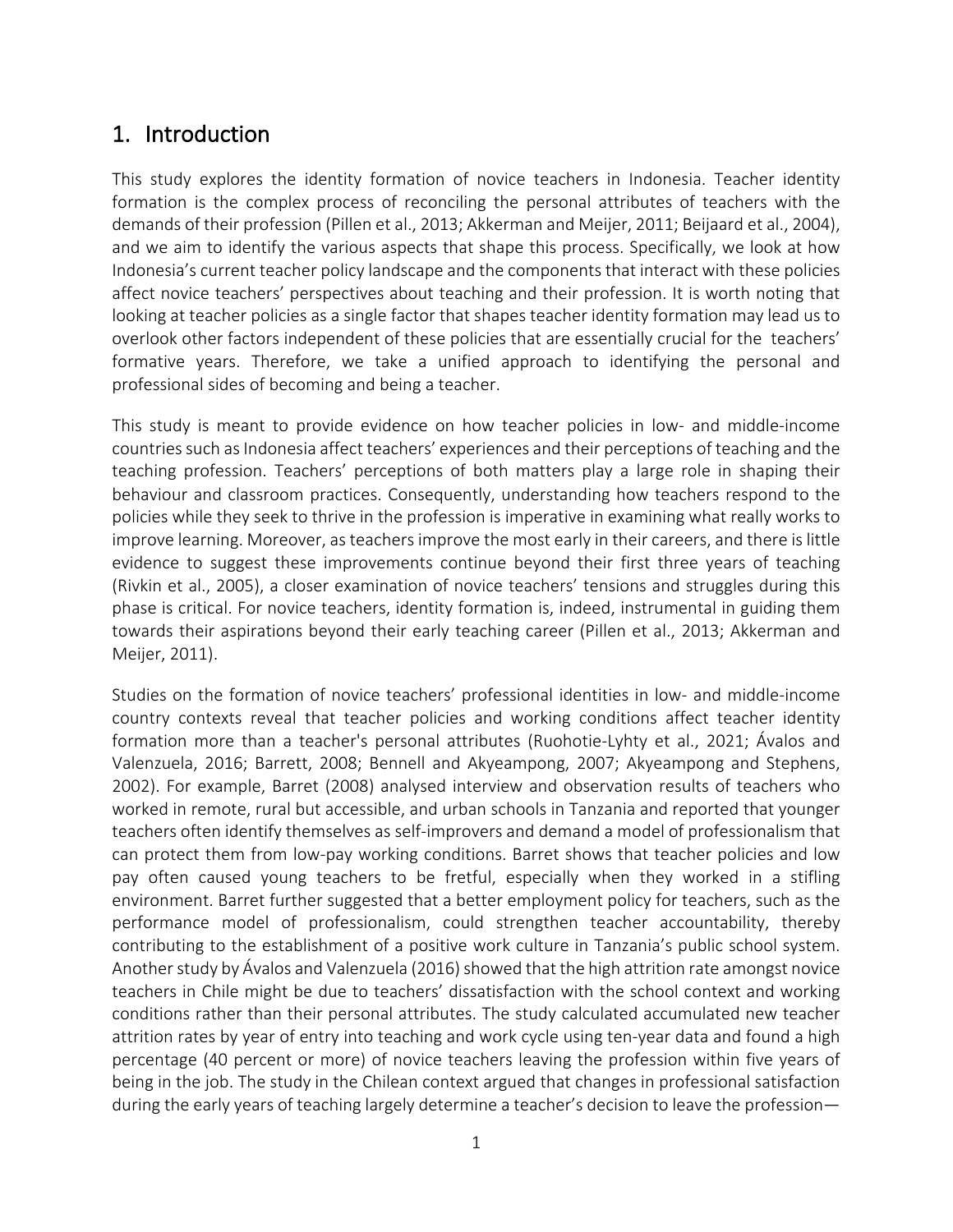even when their self-efficacy has improved. Among the working conditions that drove teachers to leave were sub-standard remuneration, lack of complementary benefits, and inadequate resources and school facilities. Similarly, in the Ghanaian context, Akyeampong and Stephens (2002) reported that a majority, nearly 80 percent, of novice teachers in their study cited poor service conditions as a major disincentive of teaching. Moreover, the Ghanaian novice teachers with higher socio-economic backgrounds expressed little desire to teach in primary schools, mainly because the job did not elevate their status and insufficient fringe benefits. These studies suggest that more research is needed to understand how policies affect novice teachers' notion of the teaching profession and how their early career experiences influence what they believe about teaching and the teaching profession.

 Overall, lessons learned from the Indonesian novice teachers' case are valuable for the following reasons. First, the situation of novice teachers in Indonesia, to some extent, resembles the cases in low- and middle-income countries described above. The working conditions of new teachers are often unsatisfactory, and many teachers start their careers working informally as honorary teachers (Huang et al., 2020). However, unlike teachers in other contexts—such as Chilean teachers in Ávalos and Valenzuela (2016)—who decide to leave the profession when they lose low attrition in Indonesia is not because teachers could manage to improve their working conditions nor reconcile their expectations with reality, but because teacher graduates may have fewer alternative employment opportunities available. Documenting these teachers' experiences teachers to overcome the challenges they encounter during this period. hope, teacher attrition in Indonesia is relatively low (OECD/ADB, 2015). We hypothesise that the as they navigate their early careers will provide us a better understanding of how to support the

 Second, Indonesia has made attempts to reform its teacher policies in recent decades. Some of the government's investments include doubling teacher pay and expanding teacher professional development opportunities (Revina et al., 2020; De Ree et al., 2017). However, the policies are not yet coherent. Despite repeated attempts to reform teacher performance, poor teaching quality persists because Indonesia's teacher policies were not designed to stimulate quality teaching (De Ree et al., 2017). The teacher allowance system is not linked to the evaluation of teacher regardless of the quality of their instruction. One consequence of Indonesia's teaching quality issue is the flat and worsening learning reported by Beatty et al. (2021). Therefore, to explain how teacher policies influence teacher quality, it is important to understand how these policies affect teacher experience, especially early in their careers when teachers move in leaps and bounds to figure out what matters in teaching and the teaching profession. performance. Eligibility for the allowance is based on teacher attendance or teaching hours,

 Accordingly, this study will answer the following questions. First, what professional identities do novice teachers form during their first years of teaching? Second, what are the drivers that influence novice teachers' experiences and identity formation during their formative years? And teachers are and what teachers do" (OECD, 2018, p.21). Teacher policies encompass several dimensions, such as teacher recruitment and selection, teacher development (preparation, how does teacher policy influence these teachers' experiences and identity formation? Here, teacher policy is defined as "the regulations and principles of action that shape and constrain who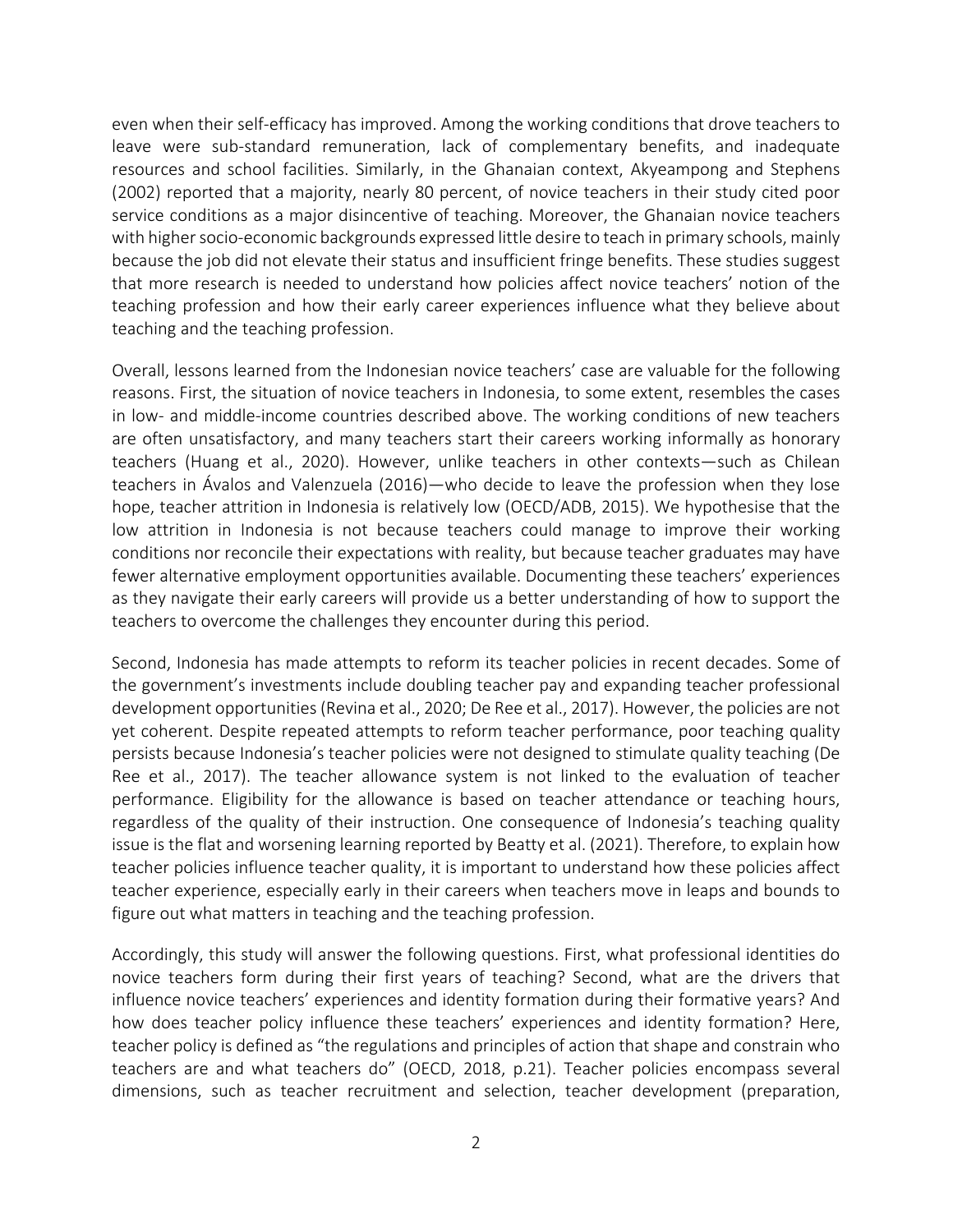induction, training, professional learning, career development), assignment, compensation, and retention (OECD, 2018; Jackson et al., 2014; OECD, 2005).

 Through a longitudinal bimonthly diary study conducted over two years, we involved sixteen novice teachers in an effort to study their professional identities. The teachers were primarily required to write prompted subject essays on a specific topic every two months, followed by phone interviews. The topics were also purposively selected following the stages the teachers were going through at the time. For example, in the first few topics, the teachers were prompted to tell a story about what motivated them to become teachers, their job search process, or prompted to reflect upon their rewarding and challenging experiences or their future aspirations. This methodological decision is in line with previous studies (Gholami et al., 2021; Macías Villegas et al., 2020; Altan and Lane, 2018) that relied on narratives to reveal the formation of teacher professional identity within changing contexts. workloads during their first semester of teaching. As the study progressed, the teachers were

professional identity within changing contexts.<br>Our findings show that individual teacher personal aspects (e.g., background, interest, passion) do novice teacher professional identity formation to a greater extent. The recruitment of public school teachers within the general civil service system and the dualism in pay structure between honorary and civil servant teachers are identified as major policies that affect novice teachers' perceptions of their own professional identities. Findings from the present study may shed light on the significance of key teacher policies in shaping the identity formed by novice teachers during their formative years. Thus, policymakers can identify which aspect(s) matters in the policies and make urgent strategic policy responses. influence teacher identity formation. However, teacher policies and working conditions influence

 used to explore teacher professional identities. The third section describes the research context. analysis of the teacher narratives that reveal the formation of novice teachers' professional identities over the years. The sixth section discusses a broader analysis of the ways in which features of teacher policies in Indonesia influence teacher identity development. In the last in navigating their formative years. We structure the paper into seven sections. In the next section, we discuss various approaches The fourth section provides an overview of the research methods. The fifth section presents our section, we reflect on the future direction of key teacher policies that can support novice teachers

## <span id="page-6-0"></span>2. Exploring Teacher Professional Identity

 In the present study, we follow Sachs (2005) who defines teacher professional identity as a framework for teachers to construct their own ideas of "how to be", "how to act", and "how to understand" their work and their place in society. Thus, teacher identity is not limited to a set of competencies that a quality teacher must possess (Clarke, 2009). Teacher identity is consistently because it is a continuous loop (Olsen, 2008). Accordingly, teachers enter the profession already having an image of what a teacher is, whether conceived from implicit teaching theories or previous role-play experience (Flores and Day, 2006). In fact, teachers begin to form the evolving (Chong and Low, 2008) and the formation does not end when a teacher enters school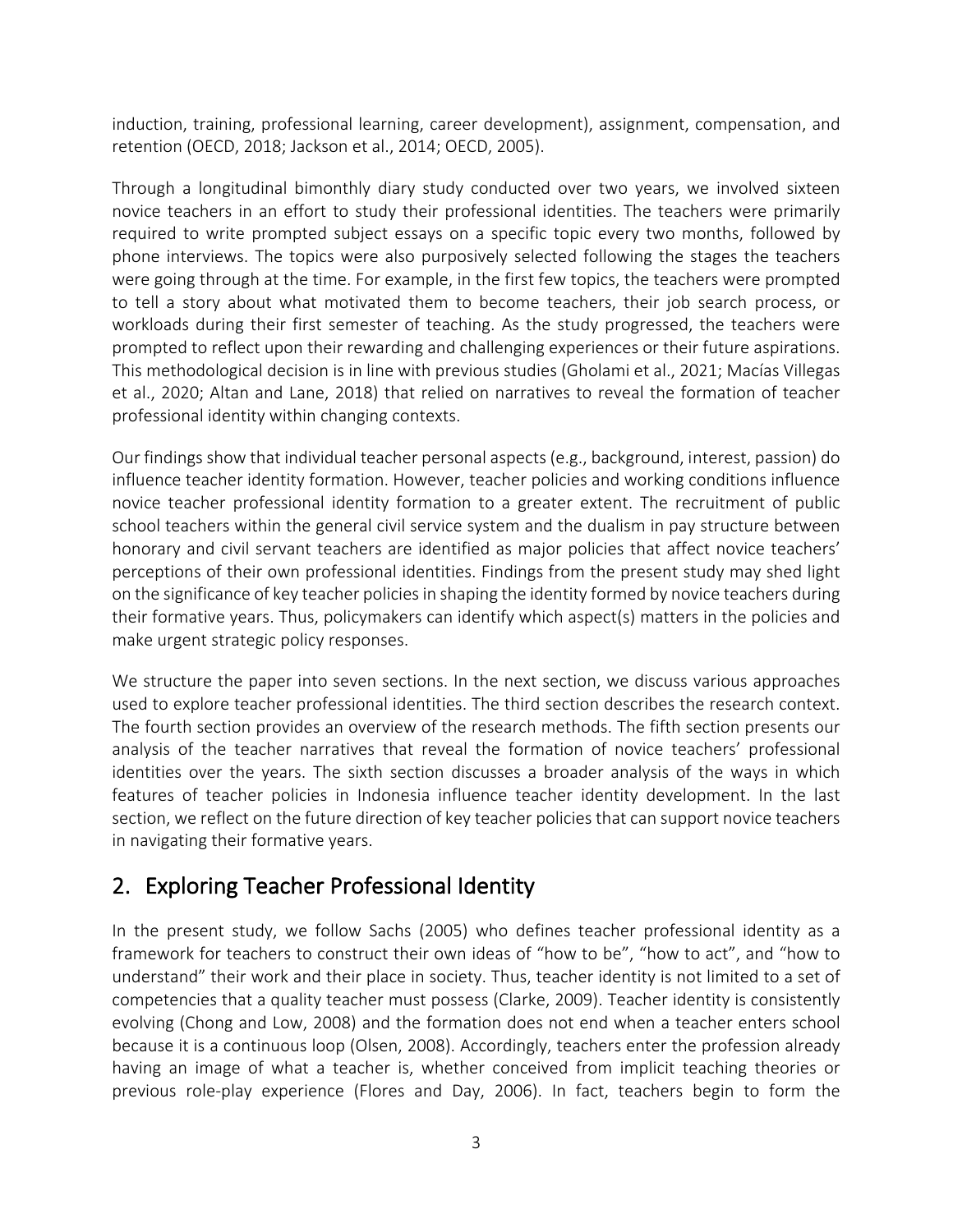of their initial beliefs and concepts of what constitutes a good teacher that largely impacts how schooling. Azaria & Zamir's noted that that early career teachers in Israel began to construct their professional identity "with exposure to an exceptional teacher in the past". Thus, the formation of the idea of a "good teacher" may have started long before novice teachers enter the teaching foundation of their professional identity during these early years through a series of negotiations teachers develop further throughout their careers. Moreover, before entering the profession, they had been exposed to various teaching approaches delivered by their teachers throughout their profession.

 On the one hand, professional identity development is the process of integrating teachers' personal attributes (e.g., knowledge, beliefs, attitudes, norms, and values) with the demands of the profession, including teaching standards and policies at the school or education system levels (Beijaard et al., 2004). In the context of a nation with a more dynamic geopolitical situation, the said variables are even more influential to teachers' professional identities (Ruohotie-Lyhty et al., 2021). Yet in a more advanced education system such as in Belgium, Schepens et al. (2009) found that the variables highly attributable to teacher identity include teachers' demographics, personality traits, and initial motivation to become a teacher. Individual characters and attributes is in line with Beauchamp and Thomas (2009), who explained that playing the role of a teacher involves a lot of emotion, commitment, passion, and courage in teaching. Meanwhile, research on teachers conducted by psychologists tend to focus on the role of emotion, motivation, and fulfilment of basic needs through the chosen career path (e.g., Chong and Low, 2008). The early years of teaching are especially demanding because that is the period in which novice teachers are developing key competencies and shaping their professional identities (Mahmood, 2013). This conceived beliefs about teachers and the less-than-ideal working conditions, which may even conflicte with theoretical teacher knowledge or professional standards of teaching. indeed play as great a role as external factors in shaping a teacher's professional identity. Teachers also value their personal background and integrate it into their professional life (Tickle, 2000). This approach is recognised for explaining how novice teachers balance conflict and align their pre-

## <span id="page-7-0"></span>3. Research Context

 To better understand our research design and findings, we provide a brief overview of the career trajectory of novice teachers in Indonesia, including their preparation, certification, and recruitment.

recruitment.<br>In Indonesia, education for prospective primary school teachers takes place in a four-year undergraduate programme hosted by a teacher training institution known as *Lembaga Pendidikan Tenaga Kependidikan* or LPTK. Upon completion of this programme, a graduate can apply for teaching positions in public or private schools. The central government oversees civil servant teacher recruitment for public schools; schools or district governments have no influence in the hiring process. To secure a civil servant teaching position, teacher candidates can apply to civil The civil servant recruitment schedule and procedures are the same for teacher candidates and servant teacher vacancies posted annually along with other non-teaching civil servant positions. other non-teaching candidates. But each civil servant applicant can only apply to one vacant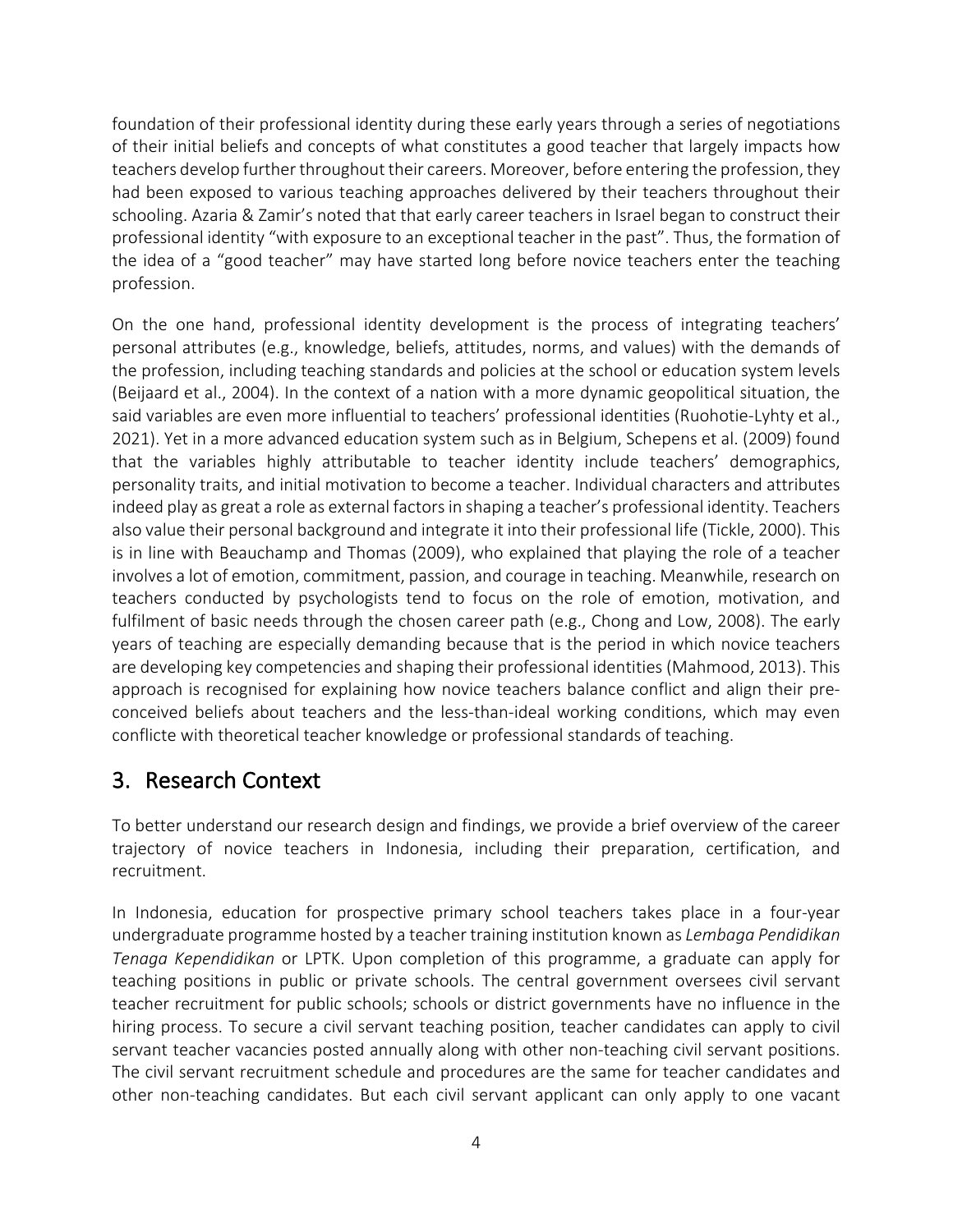position. The teaching positions are only open to applicants with a Bachelor of Education degree in the subject for which they are applying. For each vacant teaching position, the school location their scores on the general civil service aptitude test. Three candidates with the highest scores will be shortlisted and invited to the second round of the test to take written pedagogical and content knowledge tests. The one with the highest cumulative score will be automatically appointed as a probationary civil servant teacher to fill a vacant teaching position. Teachers who hold a teaching certificate will automatically earn a full score if they are shortlisted for the second round of the test. All probationary civil servants, including teachers, will undergo a "probationary" period for one year, then have their performance evaluated—but all candidates will be appointed regardless of the results. In other words, the teachers are virtually on track for lifelong tenure within the civil service system. The probationary period is mainly administrative and, in fact, all probationary civil servants are registered as state employees from their initial date of employment. has been predetermined. Candidates who apply to a teaching position will be sorted based on

 Many educators consider civil servant teacher recruitment to be the ideal route. In fact, most novice teachers start their careers in public school as honorary<sup>1</sup> teachers, recruited informally by schools which pay them considerably lower wages than the civil servant teachers (Huang et al., infrequent, and follow the general civil service job opening system.The unclear schedule of civil opening. Either they can start as honorary teachers under informal arrangements in public schools, Unlike civil servant teachers who must take a series of tests to get the job, honorary teachers working in public schools are recruited casually by the school—often based solely on academic qualifications. In any case, many of these teachers enter the teaching profession with the hope to someday win civil service tenure. When they fail the civil servant selection, they will likely make multiple attempts to apply for the civil servant position until they are 35, the age limit for a civil 2020). However, in practice, the civil servant teaching vacancies are not announced regularly, are servant hiring often leaves novice teachers with only two options while waiting for the civil servant or they can secure teaching positions in private schools that carry out regular hiring processes. servant applicant.

 those with long years of service, still have to pass the civil servant selection to secure a permanent position in a public school. There is no continuation from a teacher's previous honorary status to their civil service appointment. The probationary period for a newly appointed civil servant teacher starts upon their appointment. The time during which they served as an honorary teacher does not count as a probationary period. Huang et al. (2020) further mentioned that many teachers who failed the civil servant tests continue working informally for some more years. Suppose they remain honorary teachers until retirement (see Huang et al., 2020 for a more comprehensive discussion of the career trajectory of honorary teachers). With the implementation of the 2005 There is no direct link between honorary and civil servant status. Honorary teachers, including are still unsuccessful in securing a civil servant position when they reach 35. In that case, they will

 <sup>1</sup> The literal equivalent of "*guru honorer*" in English is "honorary teachers". We acknowledge that the term "honorary teachers" in this paper may be related to the existing research on contract teachers worldwide. In employment standards from their civil servant counterparts, often without any formal contract. Indonesia, honorary teachers are employed under informal recruitment mechanisms and held to different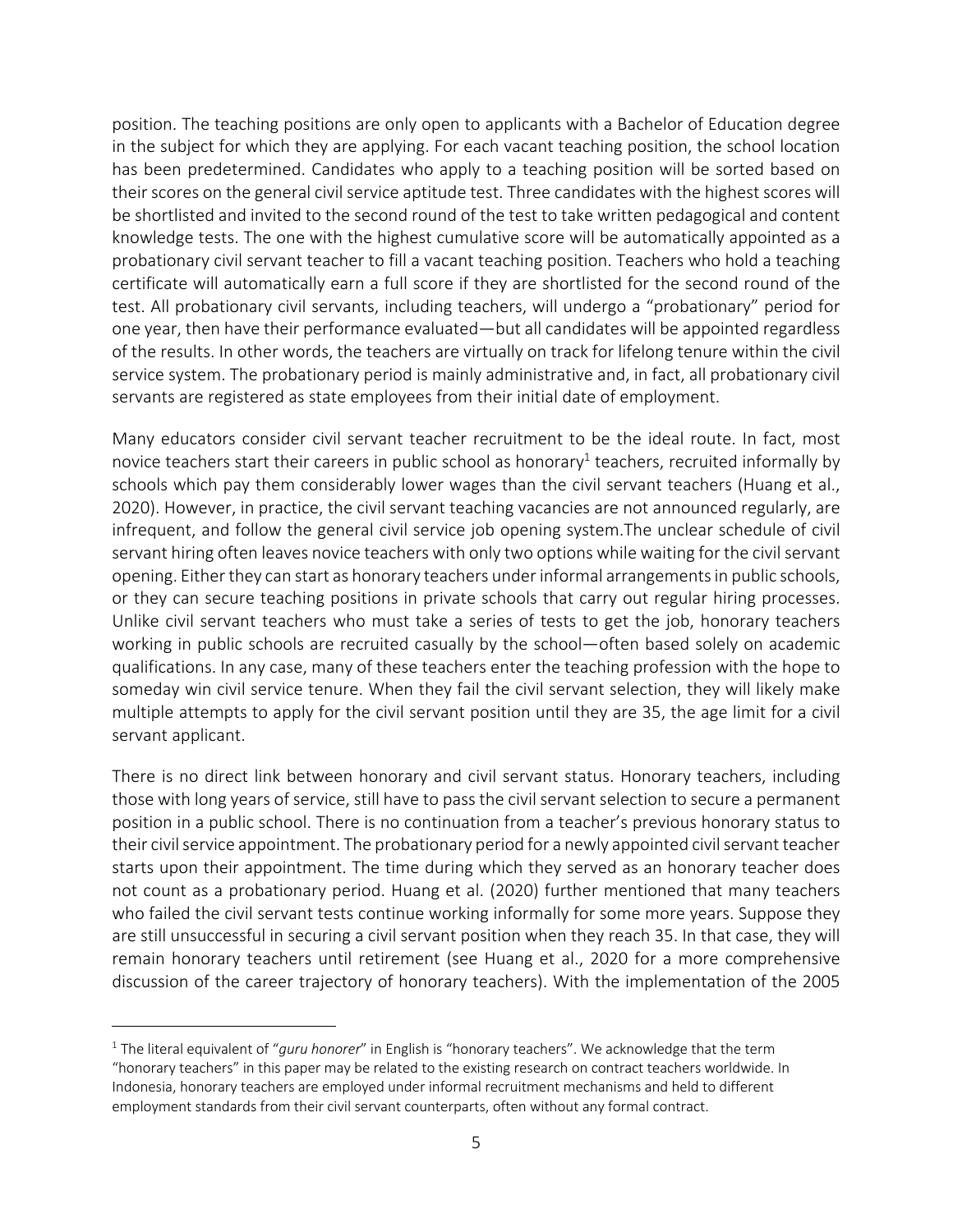Teacher Law, teachers who hold a bachelor's degree can acquire certification that leads to higher remuneration, thus earning double their base pay.

 As of 2017, there are two routes to certification, both overseen by LPTKs. The two routes are professional teacher education programmes for novice teachers (fresh graduates and teachers with experience up to five years), known as PPG *Prajabatan* (pre-service teacher training), and programmes for teachers with more than five years of experience, known as PPG *dalam Jabatan*  (in-service teacher training). In principle, most, if not all, novice teachers prefer to earn certification upon completion of their undergraduate programme due to the benefits that service selection than uncertified applicants; and higher social status as they will be regarded as "professional teachers." Most of the teachers who take part in PPG *Prajabatan* are honorary teachers or fresh graduates who have not taken up any formal employment. However, the seats available in the PPG *Prajabatan* are limited; thus, many teachers are left with the choice of joining the in-service teacher training, PPG *dalam Jabatan*, after five or more years of teaching. In fact, normally have a list of honorary, civil servant, or private school teachers who can participate in PPG *dalam Jabatan* in a specific year. For example, in 2018, while roughly 101,000 teachers were The number of seats for certification in the previous five years was more or less the same (Suryani, 2020). For a more comprehensive discussion of Indonesia's pre-service teacher training, see Yusrina et al. (forthcoming). teaching certificate holders receive: certification allowances; a higher chance of passing the civil teacher participation in the in-service teacher training is assigned. Local education agencies appointed civil servants<sup>2</sup>, the allocation for the PPG *dalam Jabatan* training was only 317 seats.

 It is also widely recognised that the most concerning teacher policy in Indonesia relates to teacher welfare and employment status, particularly with regard to honorary teachers. The Ministry of Education, Culture, Research, and Technology estimates that 63% of public school teachers are civil servants and 36% are honorary (PDSPK Kementerian Pendidikan dan Kebudayaan, 2021). Widiarto (2020) showed that 97.65% of honorary teachers in public schools were uncertified. Approximately 13% of the uncertified honorary teachers earned 300,000 IDR per month (equivalent to \$20 per month), while the lowest salary for civil servant teachers was \$100 before additional allowance (Beatty et al., forthcoming).<sup>3</sup> This figure is at the lower end of the Java worker income range of 1,400,000 IDR to 3,200,000 IDR (\$98–\$225) (Statistics Indonesia, 2020). Some of the teachers participating in our study complained about their low pay; nevertheless, they opted to stay in the profession. Increasing teacher salaries, however, does not always correlate with an improvement in teaching quality. De Ree et al. (2017) revealed an inconvenient truth about the Indonesian government's policy of doubling the certified civil servant salary. The study found that the higher salary increased teachers' satisfaction, reduced the number of teachers having second

 $2$  Civil servants here refer to probationary civil servants (CPNS) and contract-based government employees (PPPK).

 $3$  Base pay for civil servant teachers depends on experience and degree, ranging from 2.5 million IDR to 6 million IDR (\$205 to \$420). Meanwhile, the salaries for honorary teachers depend on the School Operational Assistance Fund (*Bantuan Operasional Sekolah*/BOS) received by each school, ranging from 100,000 IDR to 1.5 million IDR (\$10 to  $$105$ ).  $$105$ ).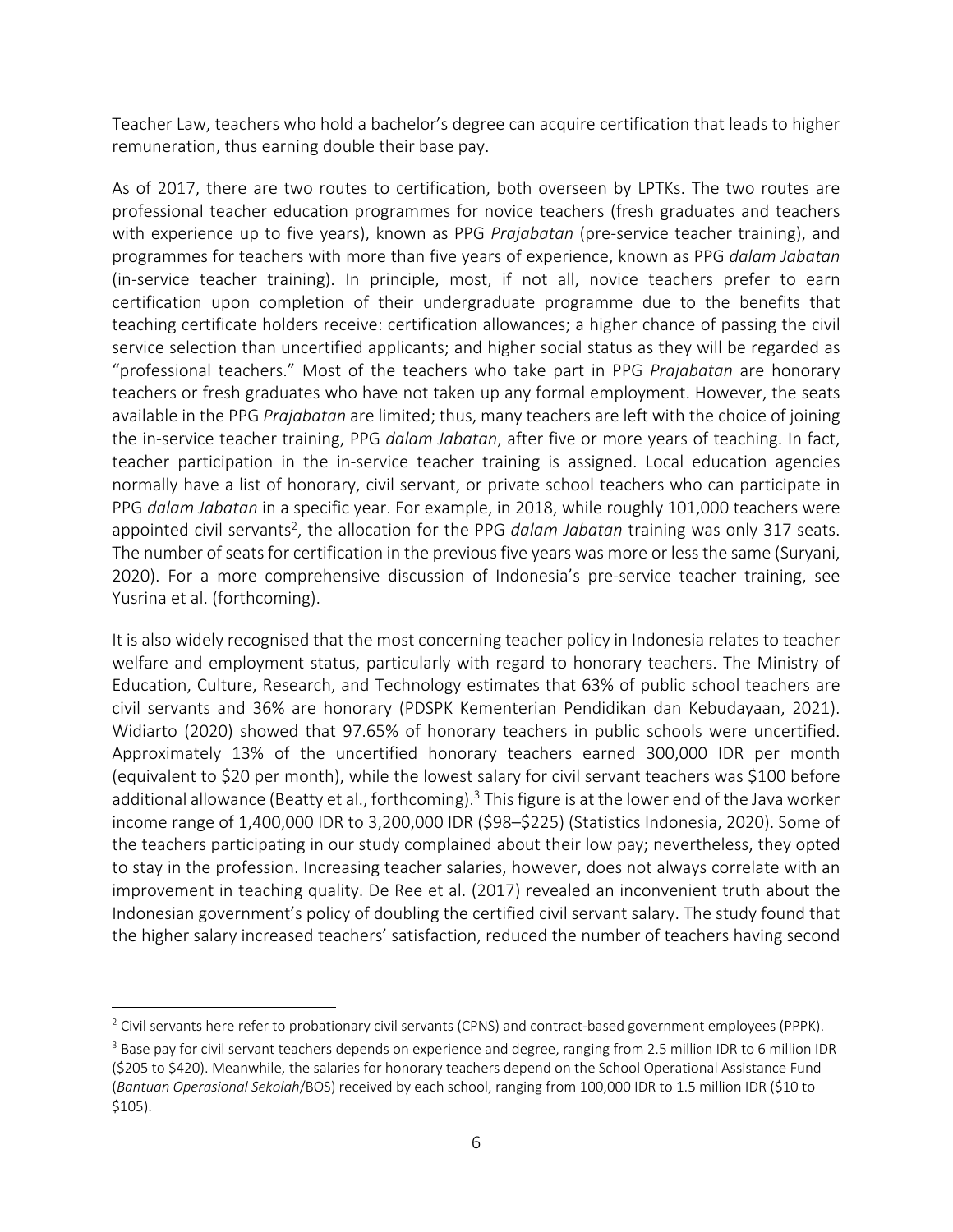jobs, and eased teachers' financial stress, but did not show a significant improvement in student learning.

# <span id="page-10-0"></span>4. Research Methods

#### <span id="page-10-1"></span>4.1 Data Collection

 Previous studies have used the narrative approach to study teacher professional identity (Macías Villegas et al., 2020; Altan and Lane, 2018; Gholami et al., 2021). Clandinin (2006) suggested that the narrative approach can potentially reveal the complexities involved in the formation of teacher identify critical events or experiences that may have affected their way of becoming. As the we are interested in how the teachers themselves narrate their beliefs, emotions, or experiences and what functions they ascribe to the policy implementation at various levels in the narratives. As this is a narrative study, the causal relationship between policy features and teacher identity is beyond the scope of this paper. Nevertheless, it is worth to note that unlike other narrative studies that often collected data at one point of time or were based on unstructured interviews, the data professional identity. Ruohotie-Lyhty (2013) highlighted that by sharing their stories, teachers can present study specifically explores the connection between teacher identity and teacher policy, obtained in the present study is rather collected from a quite well thought-through, long-term, and structured approach.

 We collected data from sixteen novice primary school teachers consisting of eight male and eight female teachers.<sup>4</sup> At the beginning of this study, the teachers had just graduated from pre-service teacher training at seven universities in Java, Indonesia's most populated island, and earned their teaching certificates. After graduating from teacher training, two teachers secured civil-servant the end of the study, fourteen teachers secured civil servant positions, one teacher was still an honorary teacher<sup>6</sup>, and one teacher worked in a private school. All teachers had less than five positions in public schools, eight teachers worked as honorary teachers in public schools, five teachers worked in private schools, and one teacher was still looking for a teaching position<sup>5</sup>. At years of teaching experience.

 The novice teachers voluntarily participated in our two-year longitudinal study from February 2019 to December 2020. To protect the teachers' privacy, we informed them of all aspects of the research. We protected their personal identifiers, maintained ethical considerations associated with the data, and continued collecting data based on this privacy agreement. The teachers were allowed to withdraw at any time; however, they had previously agreed that we could use the

<sup>&</sup>lt;sup>4</sup> Female teachers in Indonesia account for roughly 61.5% of the teaching workforce (PDSPK Kementerian Pendidikan dan Kebudayaan, 2021).

 $^5$  This teacher (Teacher 13) left the teaching profession in mid-2019 upon his failure to secure a civil servant position. He returned to work as a teacher in 2021 after passing the 2020 civil servant test. The narratives he wrote for this study were his reflections on his experience prior to 2019.

 $6$  The teacher's status as of December 2019 because he withdrew from our study that month.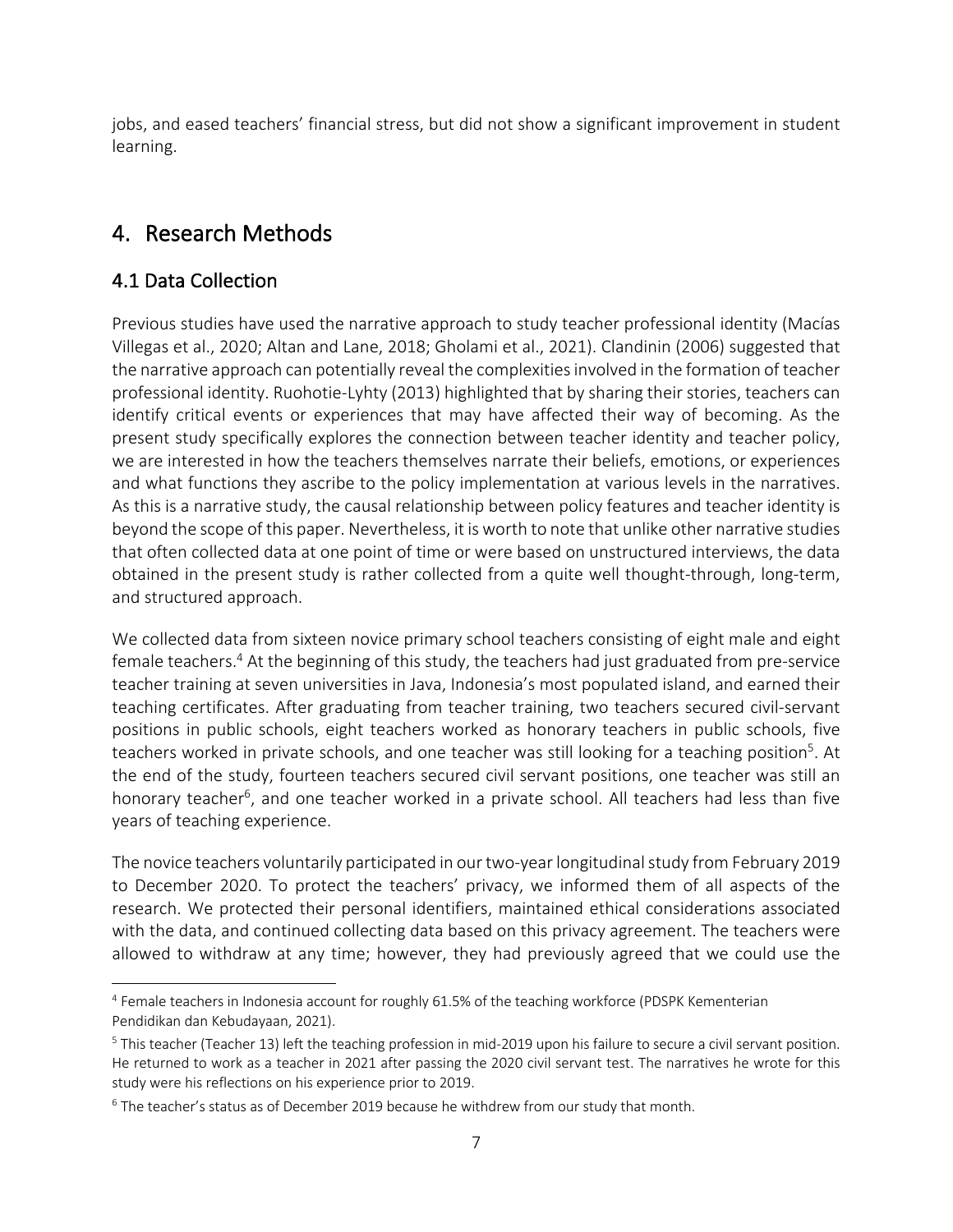materials they submitted prior to their withdrawal. All sixteen teachers participated in the first year of this study. Six teachers withdrew in the second year due to various reasons, as we had anticipated, given the study's length.

 The teachers who participated in this study were required to write prompted subject essays every other month. There are a total of twelve topics which we later grouped into five main themes reflecting the novice teachers' experiences: initial motivation to enter the teaching profession, beliefs about teaching and the teaching profession, satisfaction with working conditions, major challenges encountered during the early years, and commitment to the teaching profession and career aspirations. We chose the twelve topics to reveal the teachers' responses to various dimensions influencing their perspectives on teaching and the teaching profession in their early years (the complete twelve topics are presented in the Appendix).

 In the months when the teachers did not submit written narratives, we interviewed them by phone to elaborate on or clarify information in their essays. We recorded and transcribed all interviews. dialogic relationship with them (Goodson and Ümarik, 2019). We understand that a narrative data collection must emphasise the dialogic interaction between the researcher and the participants to seek a mutual understanding and to ensure the narrator's voice is noticeable. In collecting data for this study, the dialogue was built through a process that took two years. During this time, we We used the interviews to clarify the narratives of the teachers' experiences as well as to build a built trust and rapport with the participants.

#### <span id="page-11-0"></span>4.2 Data Analysis

 We followed the methods described by Macías Villegas et al. (2020) that relied on Polkinghorne's paradigmatic analysis of narrative data in analysing the narratives. According to Polkinghorne (1995, p.13-14), paradigmatic analysis is a type of data analysis that "seeks to locate common themes or conceptual manifestations among the stories collected as data. … [not only] to discover or describe categories that identify particular occurrences within the data but also to note relationships among the categories." Consequently, we analysed the narratives through the following five steps.

 First, we read the teachers' written narratives to immerse ourselves in their stories. This first step allowed us to understand what they were saying. As Macías Villegas et al. (2020) noted, it is important for narrative researchers to connect with the data before making any interpretation. We then discussed emerging ideas in the teachers' narratives for each topic and determined the initial categories.

initial categories.<br>In the second step, we refined and expanded our initial categories and underlined the excerpts from each story that represented each category. We also developed a matrix to display the teachers' selected excerpts in each topic side by side, allowing us to condense the data and compare their stories. We re-coded the data in this matrix to identify patterns and discontinuities.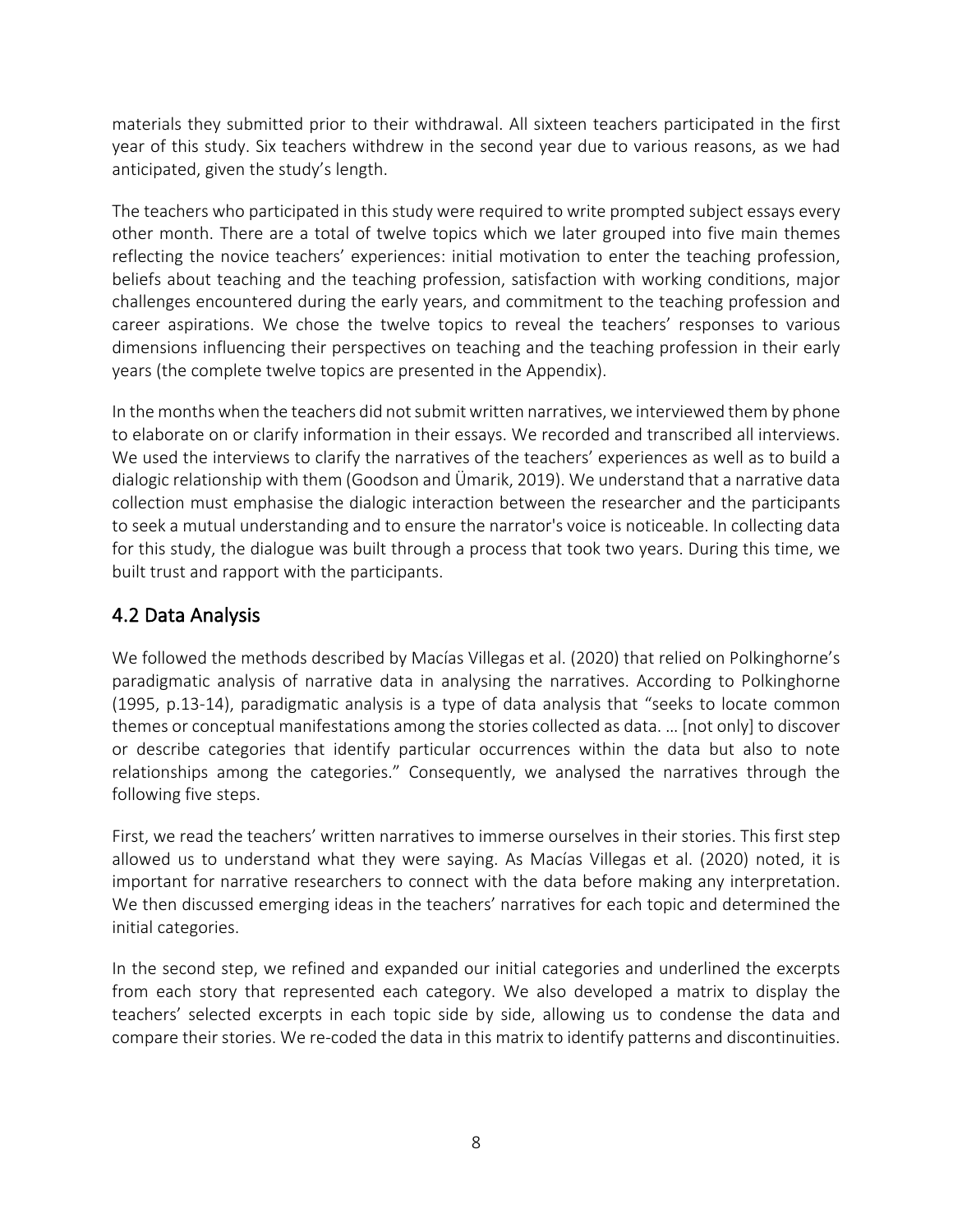Then, in the third step, we analysed the teachers' responses from the phone survey. We compared each teacher's written narrative with their verbal narratives. In most cases, the teachers elaborated on their written stories during the phone interview.

 In the next step, we read, discussed, and expanded on emerging categories based on the teachers' related to teacher policy implementation. For example, one teacher shared that her toughest challenge as a novice teacher was being seen as insignificant by students' parents because she was an honorary teacher. The complexity of teacher recruitment and the low remuneration she received as an honorary teacher in a public school influenced her self-esteem and confidence in verbal narratives. We also identified features of self-reflection on the teachers' experiences that teaching.

 The last step was to triangulate our interpretations and in-depth discussions to determine the final categories. Each researcher in this study read a series of narratives from each of the sixteen teachers to find consistencies and inconsistencies within and across transcripts. At the end of the credibility to our study (Webster and Mertova, 2007). study, we asked the teachers to check our interpretations of their narrated experiences to give

credibility to our study (Webster and Mertova, 2007).<br>It should be noted that this study, using diary or narrative as an approach, makes no claims to the generalizability of the findings. We did not aim to apply the narratives to represent novice teachers' experience generally. In other words, the multiple complexities narrated by the teachers Craig (2019) suggested, we leave it up to the readers to discover actionable truths in their own in this study do not necessarily represent the population of novice teachers in Indonesia. As Li and settings.

# <span id="page-12-0"></span>5. Narratives of Teacher Professional Identity

 In our analysis, we find that the stories related to identity development shared by the novice teachers revolve around five themes, and a teacher's story may contain narratives related to one or more themes. The themes are initial motivation to enter the profession, beliefs about teaching and the teaching profession, satisfaction with working conditions, perceptions about major challenges during the early years, and commitment to the teaching profession and career aspiration. The descriptions of narratives gathered from the teachers' essays and phone interviews are presented and summarised in Table 1.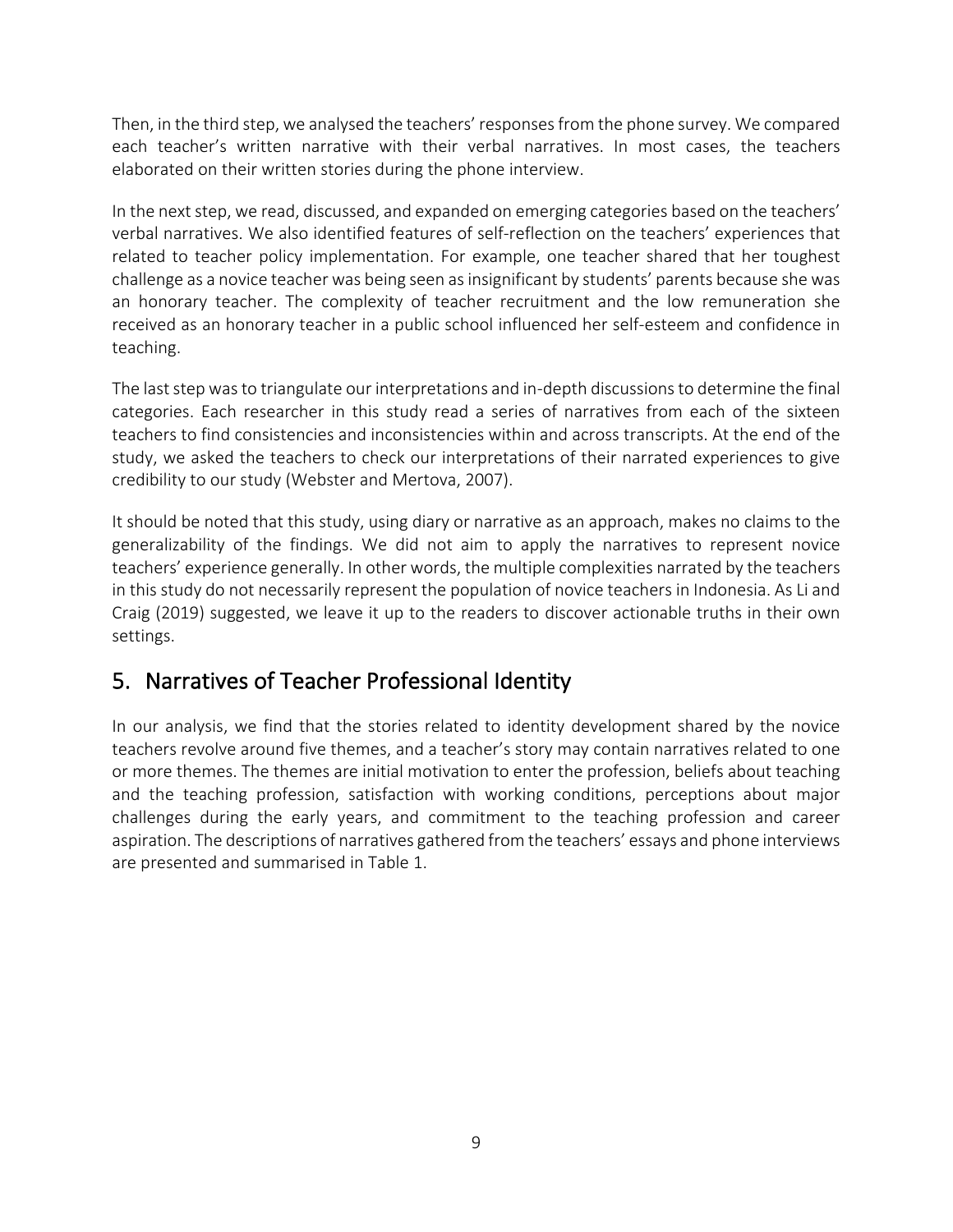#### <span id="page-13-1"></span><span id="page-13-0"></span> Table 1. Emerging Themes from the Teacher Narratives and Number of Teachers Mentioned in the Themes

| <b>Emerging</b><br>Themes from<br>the Teacher<br><b>Narratives</b> | <b>Subthemes</b>                                                   | Number of<br><b>Teachers</b><br>Mentioned the<br>Themes/Subthemes | Examples of Narratives Mentioned by the Teachers                                                                                                                                                                                                                                                                                                                                                                                              |  |  |  |  |  |  |
|--------------------------------------------------------------------|--------------------------------------------------------------------|-------------------------------------------------------------------|-----------------------------------------------------------------------------------------------------------------------------------------------------------------------------------------------------------------------------------------------------------------------------------------------------------------------------------------------------------------------------------------------------------------------------------------------|--|--|--|--|--|--|
|                                                                    | Initial Motivation to Enter the Teaching Profession                |                                                                   |                                                                                                                                                                                                                                                                                                                                                                                                                                               |  |  |  |  |  |  |
| (1) Intrinsic<br>value of<br>teaching                              | Want to be a<br>teacher since<br>childhood                         | 10                                                                | Being a teacher was my dream job since I was little.<br>Seeing a teacher teaching in front of the class, when I was<br>in kindergarten and primary schools, made me want to<br>be like them. I was so impressed with the teaching<br>profession that my friends and I often role-played<br>teachers and students as a child. (Teacher 7)                                                                                                      |  |  |  |  |  |  |
|                                                                    | The teaching<br>profession as a<br>form of a good<br>deed in Islam | 6                                                                 | One of the deeds that will remain with you in the<br>hereafter, and the reward will continue to benefit you<br>even after you die, is useful knowledge. This is in line with<br>a teacher's job, teaching knowledge to students. If the<br>knowledge taught to students is transferred to others,<br>the more rewards a teacher will get. (Teachers 10)                                                                                       |  |  |  |  |  |  |
| (2) Making<br>social<br>contributions                              |                                                                    | 11                                                                | As a primary school teacher, I dedicate my life for the<br>future of this nation. (Teacher 1)                                                                                                                                                                                                                                                                                                                                                 |  |  |  |  |  |  |
| (3) Advised by<br>family members<br>to pursue a<br>teaching career |                                                                    | 10                                                                | Both my parents wanted me to become a teacher. I<br>followed their wishes by taking the university entrance<br>exam and majored in primary school teacher education<br>at a university in East Java. Even though this was a forced<br>choice, I was determined not to disappoint my parents.<br>(Teacher 3)                                                                                                                                   |  |  |  |  |  |  |
| (4) The teaching<br>profession as<br>the last resort               |                                                                    | $\overline{4}$                                                    | When I was a student, I always wanted to be a policeman,<br>but I failed the test. So I decided to apply to a taxation<br>major at a school governed by the Ministry of Finance.<br>Also failed. Then, I took the entrance exam at a local<br>university where I chose three majors. Education was the<br>last major on that list. I thought that maybe it was my fate<br>to be accepted in the teacher preparation programme.<br>(Teacher 2) |  |  |  |  |  |  |

Beliefs about Teaching and the Teaching Profession: The Characteristics of a Good Teacher

| $(1)$ Having<br>intellectual<br>excitement | Being creative | 10 | A teacher must also have a high creative spirit because it<br>will help them find various new learning models suitable<br>for their class. This spirit will allow them to discover<br>different sets of problem-solving related to students'<br>problems  A teacher's creativity will distinguish them<br>from other teachers, which will make students eager to<br>meet the subjects taught by the teacher. (Teacher 13) |
|--------------------------------------------|----------------|----|---------------------------------------------------------------------------------------------------------------------------------------------------------------------------------------------------------------------------------------------------------------------------------------------------------------------------------------------------------------------------------------------------------------------------|
|                                            |                |    |                                                                                                                                                                                                                                                                                                                                                                                                                           |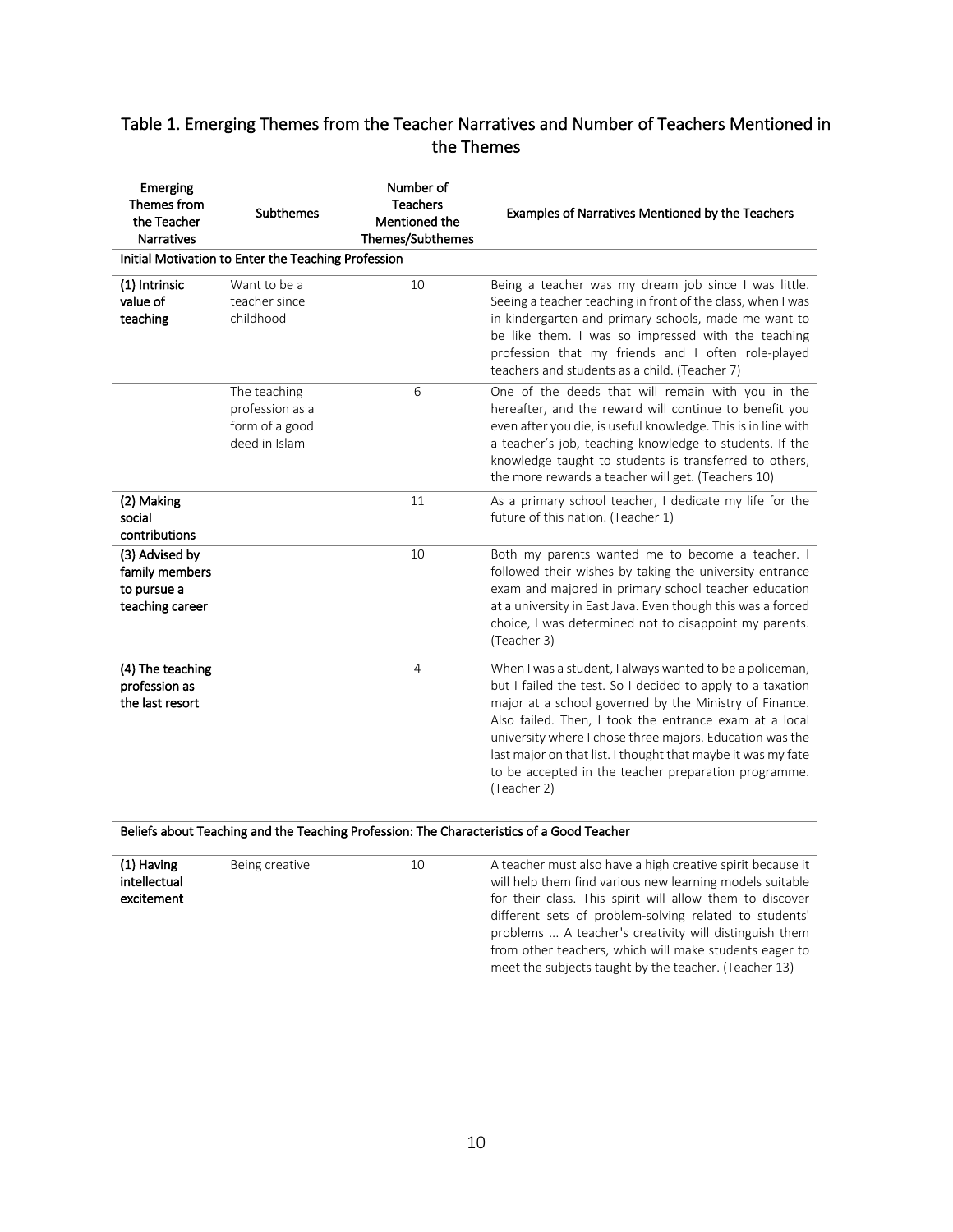| Emerging<br>Themes from<br>the Teacher<br>Narratives      | Subthemes                                                                     | Number of<br>Teachers<br>Mentioned the<br>Themes/Subthemes | Examples of Narratives Mentioned by the Teachers                                                                                                                                                                                                                                                                                                                                                                                                                            |
|-----------------------------------------------------------|-------------------------------------------------------------------------------|------------------------------------------------------------|-----------------------------------------------------------------------------------------------------------------------------------------------------------------------------------------------------------------------------------------------------------------------------------------------------------------------------------------------------------------------------------------------------------------------------------------------------------------------------|
|                                                           | Inspire and<br>motivate students<br>to think critically<br>and learn actively | 6                                                          | A teacher is called a good educator not because they can<br>instruct students to answer all kinds of questions but<br>because they can inspire students to pose questions that<br>even the teacher themselves cannot answer. In other<br>words, there is nothing special with a teacher instructing<br>students to be just as smart as the teacher. A good<br>teacher is one who can educate students to be much<br>smarter and more critical than themselves. (Teacher 15) |
| (2) Building<br>interpersonal<br>rapport with<br>students |                                                                               | 9                                                          | A teacher must be a figure that students always miss and<br>can position themselves as a teacher, sometimes as a<br>friend or even best friend. That is the true nature of a<br>professional teacher, and it is my big dream. (Teacher 11)                                                                                                                                                                                                                                  |
| (3) Having the<br>commitment to<br>teaching               |                                                                               | 8                                                          | The ideal teacher figure has a passion for teaching and<br>does not give up easily in doing something. The teacher's<br>enthusiasm is a positive energy that will always motivate<br>them to make their students successful.  Teachers who<br>do not have a passion for teaching will find their work<br>tiring and boring. (Teacher 9)                                                                                                                                     |
|                                                           |                                                                               |                                                            | Beliefs about Teaching and the Teaching Profession: the Important Aspect of the Teaching Profession                                                                                                                                                                                                                                                                                                                                                                         |
| (1) The feeling<br>of<br>accomplishment                   |                                                                               | 10                                                         | There is a certain satisfaction in teaching and watching<br>students succeed in mastering the subjects I teach. This<br>inner satisfaction is sometimes a cure for the heart for<br>earning small salary. (Teacher 16)                                                                                                                                                                                                                                                      |
| $(2)$ The<br>opportunity to<br>influence<br>students      |                                                                               | 10                                                         | I also want to share by "giving life" to future generations<br>through education because I know all things can be lost,<br>but the knowledge I impart, the good characters I form<br>for the children, and the meaningful experiences I give to<br>my students will surely remain within them, consciously<br>or unconsciously. (Teacher 6)                                                                                                                                 |
| (3) The chance<br>to learn<br>continuously                |                                                                               | 8                                                          | The best teachers are those who keep learning and<br>persist in the process. (Teacher 6)                                                                                                                                                                                                                                                                                                                                                                                    |
| (4) The benefit<br>of being teacher                       | Monetary benefit                                                              | ₹                                                          | Over time, other reasons and motives for becoming a<br>teacher emerged in my heart. In addition to the reason<br>"sufficient professional allowance", the desire to make<br>my students excel indeed makes me happy. (Teacher 13)                                                                                                                                                                                                                                           |
|                                                           | Non-material<br>benefit                                                       | 5                                                          | Being a civil servant teacher is almost every teacher's<br>dream, myself included. In addition to a more decent<br>salary, I wanted to become a civil servant because the<br>position is more secure and recognized by the state.<br>(Teacher 10)                                                                                                                                                                                                                           |
|                                                           | Challenges Novice Teachers Encounter during their Early Years                 |                                                            |                                                                                                                                                                                                                                                                                                                                                                                                                                                                             |
| (1) Feeling<br>incompetent                                |                                                                               | 9                                                          | "I felt like a failed teacher during my first teaching<br>experience. I could not handle the students who were in<br>the first grade. I did not see any improvements in the<br>students' abilities. Every day felt the same. As a novice<br>teacher, I was a bit down. That first teaching experience<br>makes me insecure whenever I get assigned to teach<br>Grade 1." (Teacher 12)                                                                                       |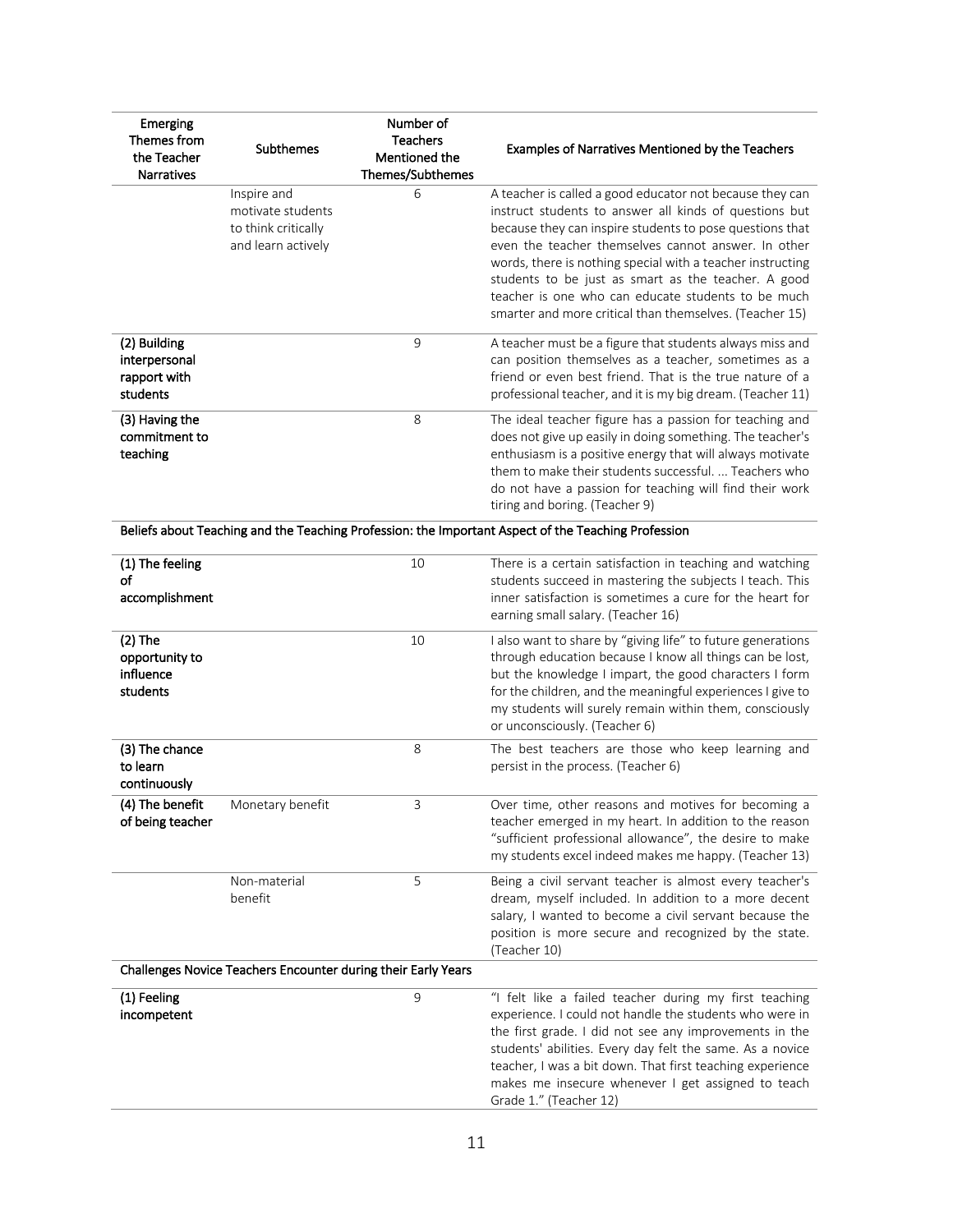| <b>Emerging</b><br>Themes from<br>the Teacher                                | Subthemes                                             | Number of<br>Teachers<br>Mentioned the | Examples of Narratives Mentioned by the Teachers                                                                                                                                                                                                                                                                                                                                                                                                                                                                                                                                                                                                                                                                                                                                              |  |  |
|------------------------------------------------------------------------------|-------------------------------------------------------|----------------------------------------|-----------------------------------------------------------------------------------------------------------------------------------------------------------------------------------------------------------------------------------------------------------------------------------------------------------------------------------------------------------------------------------------------------------------------------------------------------------------------------------------------------------------------------------------------------------------------------------------------------------------------------------------------------------------------------------------------------------------------------------------------------------------------------------------------|--|--|
| Narratives                                                                   |                                                       | Themes/Subthemes                       |                                                                                                                                                                                                                                                                                                                                                                                                                                                                                                                                                                                                                                                                                                                                                                                               |  |  |
| (2) Dilemma<br>when dealing<br>with individual<br>needs                      |                                                       | 12                                     | In my first year, I encountered some students who had<br>difficulties in reading, writing, and counting. I felt<br>challenged and so I looked for ways to assist them. I<br>decided to give them additional lessons outside normal<br>hours. I tried my best to make time for such lessons in the<br>middle of other administrative works as I also helped<br>preparing the school's financial reports. (Teacher 2)                                                                                                                                                                                                                                                                                                                                                                           |  |  |
| (3) Building<br>trust with<br>parents                                        |                                                       | 4                                      | I never thought that parents would demand so much<br>from a teacher. When I was in college, I did not think this<br>kind of thing would happen. I had tried my best to be a<br>good teacher, but parents never seemed to be satisfied<br>with what I did. They wanted to know about their kids'<br>learning and asked me different questions every day.<br>Forty hours a week and it was so tiring and shocking.<br>When I was in college, my fieldwork only required me to<br>help the main teacher and it was a small class. Now, I<br>have to teach more students. (Teacher 13)                                                                                                                                                                                                            |  |  |
| (4) Maintaining<br>professional<br>relationship<br>with senior<br>colleagues |                                                       | 5                                      | I realize that not everyone will support us when we are<br>trying to be better. But because I heard unfavourable<br>remarks from coworkers almost every day, I eventually<br>became more reserved and rarely expressed my opinion<br>during large meetings. (Teacher 6)                                                                                                                                                                                                                                                                                                                                                                                                                                                                                                                       |  |  |
| (5) Making<br>curriculum<br>choices                                          |                                                       | 5                                      | The curriculum requires us to teach using a thematic,<br>integrated, approach. I understand that we need to<br>provide students with contextual learning according to<br>certain theme. But, in my district, the mid exam and final<br>exam was conducted using the subject-based approach,<br>not the integrated one. This brings confusion to my<br>students. They were not tested in something that they<br>were prepared. (Teacher 6)                                                                                                                                                                                                                                                                                                                                                     |  |  |
| (6) Overcoming<br>resources<br>barriers                                      |                                                       | 5                                      | To be honest, this is not what I imagined. I always thought<br>that, after graduation, I would teach at a school with<br>great facility and enthusiast colleagues. But, when I was<br>deployed as a civil servant teacher in this school, I had no<br>choices but accepting the assignment. So, I am here now<br>and I just use what is available. (Teacher 9)                                                                                                                                                                                                                                                                                                                                                                                                                                |  |  |
|                                                                              | Teacher Satisfaction with Working Conditions          |                                        |                                                                                                                                                                                                                                                                                                                                                                                                                                                                                                                                                                                                                                                                                                                                                                                               |  |  |
| (1) The journey<br>to securing a<br>job position                             | Passing the civil<br>service exam on the<br>first try | $\mathsf{3}$                           | After completing PPG [Prajabatan], there was an<br>opportunity to take the civil service test. I ventured to<br>participate and prepared well in advance. During PPG I<br>also kept myself busy preparing for the test [from July]. I<br>thought that studying would be better in groups, so I<br>decided to create a civil servant study group. Initially the<br>group consisted of seven people preparing themselves<br>regularly. We were busy working on questions and every<br>Saturday and Sunday we gathered to discuss difficult<br>questions and we did that until the test time in October.<br>[] We studied harder for the second and final test. Of<br>the eighteen people [in my study group] who took the<br>second test, fourteen passed, one of them was me.<br>(Teachers 11) |  |  |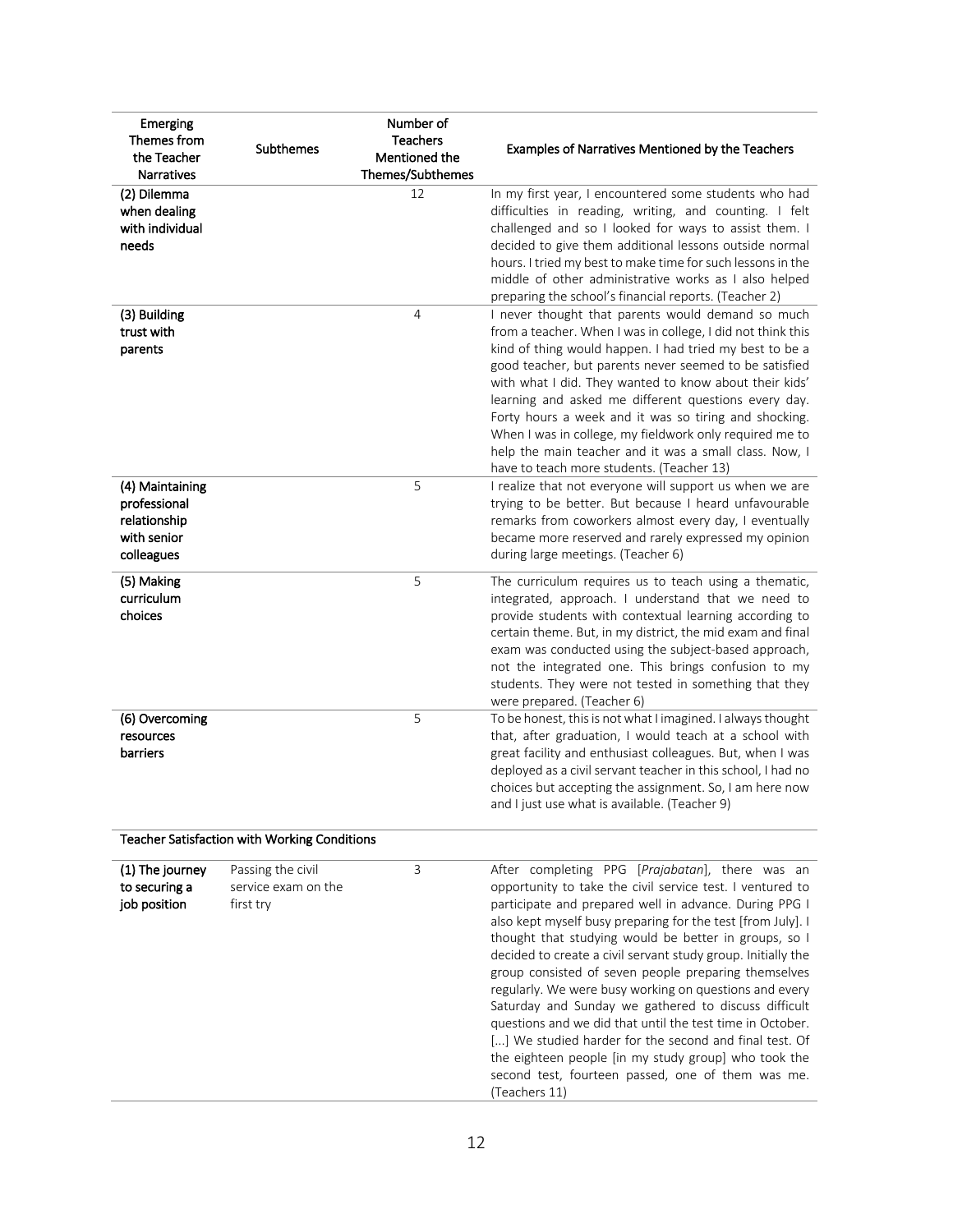| <b>Emerging</b><br>Themes from<br>the Teacher<br>Narratives                  | Subthemes                                                                         | Number of<br>Teachers<br>Mentioned the<br>Themes/Subthemes | Examples of Narratives Mentioned by the Teachers                                                                                                                                                                                                                                                                                                                                                                                                                                                                                                                                                                                                                                                                                                                                                                                            |
|------------------------------------------------------------------------------|-----------------------------------------------------------------------------------|------------------------------------------------------------|---------------------------------------------------------------------------------------------------------------------------------------------------------------------------------------------------------------------------------------------------------------------------------------------------------------------------------------------------------------------------------------------------------------------------------------------------------------------------------------------------------------------------------------------------------------------------------------------------------------------------------------------------------------------------------------------------------------------------------------------------------------------------------------------------------------------------------------------|
|                                                                              | Temporary being an<br>honorary teacher<br>awaiting the next<br>civil service exam | 8                                                          | After finishing my thesis, I got a job when I accidentally<br>visited the house of one of the lecturers who happened<br>to be the principal of a public primary schools in Malang.<br>He offered me a job as an honorary teacher teaching first<br>grade. I immediately agreed to the job, hoping that I<br>would no longer be unemployed. Time passed until one<br>semester. I was assigned as a class teacher and an<br>administrative staff. After one academic year, a civil<br>servant teacher was transferred to my school, which<br>made me to work only as an administrative staff without<br>teaching tasks. After completing the pre-service teacher<br>training, I worked at another school, still as an honorary<br>teacher. I took the job while waiting for an opening for<br>the civil servant teacher position. (Teacher 1) |
|                                                                              | Settled in a private<br>school from the<br>beginning                              | $\mathbf{1}$                                               | During a job interview, the school explained their vision<br>and mission. To my surprise and beyond my expectation,<br>the school turned out to have a clear vision and mission,<br>and even shared the same view with me regarding<br>education. That day, I passed other job vacancies and felt<br>confident to work in this school. (Teacher 6)                                                                                                                                                                                                                                                                                                                                                                                                                                                                                          |
| (2) Balancing<br>the workload<br>and<br>professional<br>development          | Assigned a<br>managerial position                                                 | $\mathbf{1}$                                               | Shortly after working at this school, I was immediately<br>assigned as the character curriculum staff because I was<br>so dedicated to character [building]. (Teacher 11)                                                                                                                                                                                                                                                                                                                                                                                                                                                                                                                                                                                                                                                                   |
|                                                                              | Tasked with non-<br>teaching<br>responsibilities                                  | 9                                                          | My daily routine of being a new teacher is very hard<br>because I am charged with various tasks. From the many<br>hours of teaching, being the school operator to<br>supervising extracurricular activities such as scouts,<br>swimming, and others. (Teacher 13)                                                                                                                                                                                                                                                                                                                                                                                                                                                                                                                                                                           |
|                                                                              | School has an<br>established<br>induction and<br>mentoring/coaching<br>system     | $\,1\,$                                                    | Developing potentials is very important for young<br>teachers. At this school, I get directions from the principal<br>or even a partner in class. Every morning begins with a<br>pledge by the students, followed by a ceremony on<br>Monday, Duha prayer on Tuesday, straight to learning<br>every Wednesday because there are scouts that day,<br>reading time on Thursday, and a joint pledge in the field<br>on Friday. Every Monday when the children have finished<br>school, the teachers hold a weekly meeting to make<br>lesson plans, weekly info, and weekly assessments.<br>(Teacher 5)                                                                                                                                                                                                                                         |
|                                                                              | Commitment to the Teaching Profession and Career Aspiration                       |                                                            |                                                                                                                                                                                                                                                                                                                                                                                                                                                                                                                                                                                                                                                                                                                                                                                                                                             |
| (1) Teacher<br>attrition: Civil<br>servant teacher<br>as an ultimate<br>goal | From honorary<br>teacher to civil<br>servant teacher                              | $\overline{7}$                                             | I was working as an honorary teacher in a public primary<br>school for about four years. During that time, I aspired to<br>be a civil servant teacher devoted to the nation and state.<br>Thank God I had just passed the civil service test. I hope I<br>can carry this mandate well and be appointed as a full-<br>fledged civil servant. (Teacher 7)                                                                                                                                                                                                                                                                                                                                                                                                                                                                                     |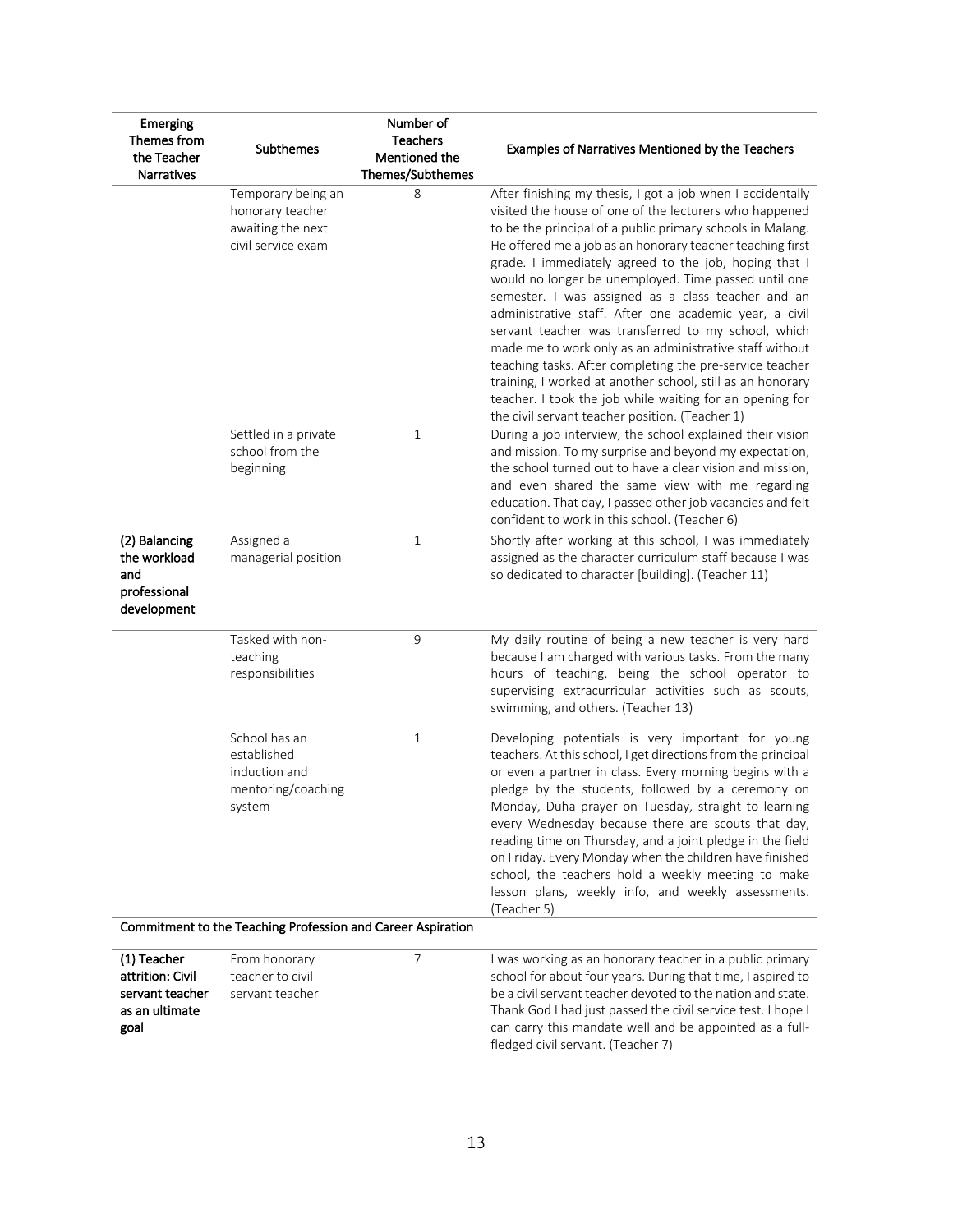| Emerging<br>Themes from<br>the Teacher<br><b>Narratives</b> | Subthemes                                                  | Number of<br>Teachers<br>Mentioned the<br>Themes/Subthemes | <b>Examples of Narratives Mentioned by the Teachers</b>                                                                                                                                                                                                                                                                                                                                                                                                                                                                                                                                                                                                                     |
|-------------------------------------------------------------|------------------------------------------------------------|------------------------------------------------------------|-----------------------------------------------------------------------------------------------------------------------------------------------------------------------------------------------------------------------------------------------------------------------------------------------------------------------------------------------------------------------------------------------------------------------------------------------------------------------------------------------------------------------------------------------------------------------------------------------------------------------------------------------------------------------------|
|                                                             | From private school<br>teacher to civil<br>servant teacher | 5                                                          | [I would] still choose to become a civil servant teacher.<br>First, it was my dream. Second, it's about the working<br>hours  In private schools, there are always extra<br>working hours  even if it's a good school. From my<br>experience, even [working] in a mediocre private school<br>is quite tough. [Meanwhile], ordinary civil servant<br>teachers in public schools usually have shorter and<br>flexible working hours. (Teacher 12)                                                                                                                                                                                                                             |
| (2) Switching<br>profession<br>outside<br>education field   |                                                            | $\overline{4}$                                             | One year into working as an honorary teacher, I began to<br>worry. My income from working as an honorary teacher<br>was only enough to cover my transportation costs. That's<br>when I started thinking about quitting teaching and trying<br>to find another job. But it was not easy to stop teaching.<br>I then had another idea, which was to open a tavern at<br>home. That idea finally came. Unexpectedly, my business<br>grew quite rapidly. At that time, I divided my time to work<br>as an honorary teacher and run my business. (Teacher 9)                                                                                                                     |
| (3) Future<br>career<br>aspiration                          | Remain a teacher                                           | 6                                                          | Today, I only hope I can continue teaching at a school for<br>the next ten years. I want to be a teacher who can<br>develop children's potential and still provide general<br>knowledge to them. (Teacher 7)                                                                                                                                                                                                                                                                                                                                                                                                                                                                |
|                                                             | Aim for leadership<br>role/higher position                 | 6                                                          | I have successfully passed the civil servant selection.<br>There is no longer any reason to leave this profession. I<br>changed my determination to no longer being a teacher,<br>instead I will be the best teacher and one day become a<br>principal. When that happens, I will change my<br>determination again. I will become a head of an<br>education agency. (Teacher 12)                                                                                                                                                                                                                                                                                            |
|                                                             | Pursue higher<br>degree                                    | $\overline{4}$                                             | In the next ten years, I really want to go to grad school<br>studying basic education at a public university in Jakarta,<br>then continue to a doctoral programme studying primary<br>school teacher education until [I can be involved in]<br>policymaking. I also hope to improve my career path after<br>obtaining higher degree. I am now a junior<br>superintendent, holding a low rank on the civil service<br>ladder. I hope I can be a superintendent in ten years. In<br>other words, I would have to get promoted every three<br>years. By regulation, teachers can be promoted every<br>two years provided they reach the required credit score.<br>(Teacher 11) |

#### <span id="page-17-0"></span>5.1 Initial Motivation to Enter the Teaching Profession

 Four major themes emerged from the teachers' narratives related to their initial motivation to enter the profession. They are the intrinsic value of teaching, contributing to society, family advice to pursue a teaching career, and the teaching profession as the last resort. The intrinsic value of teaching and making social contributions are the themes most often cited by the teachers as their initial motivation to become teachers.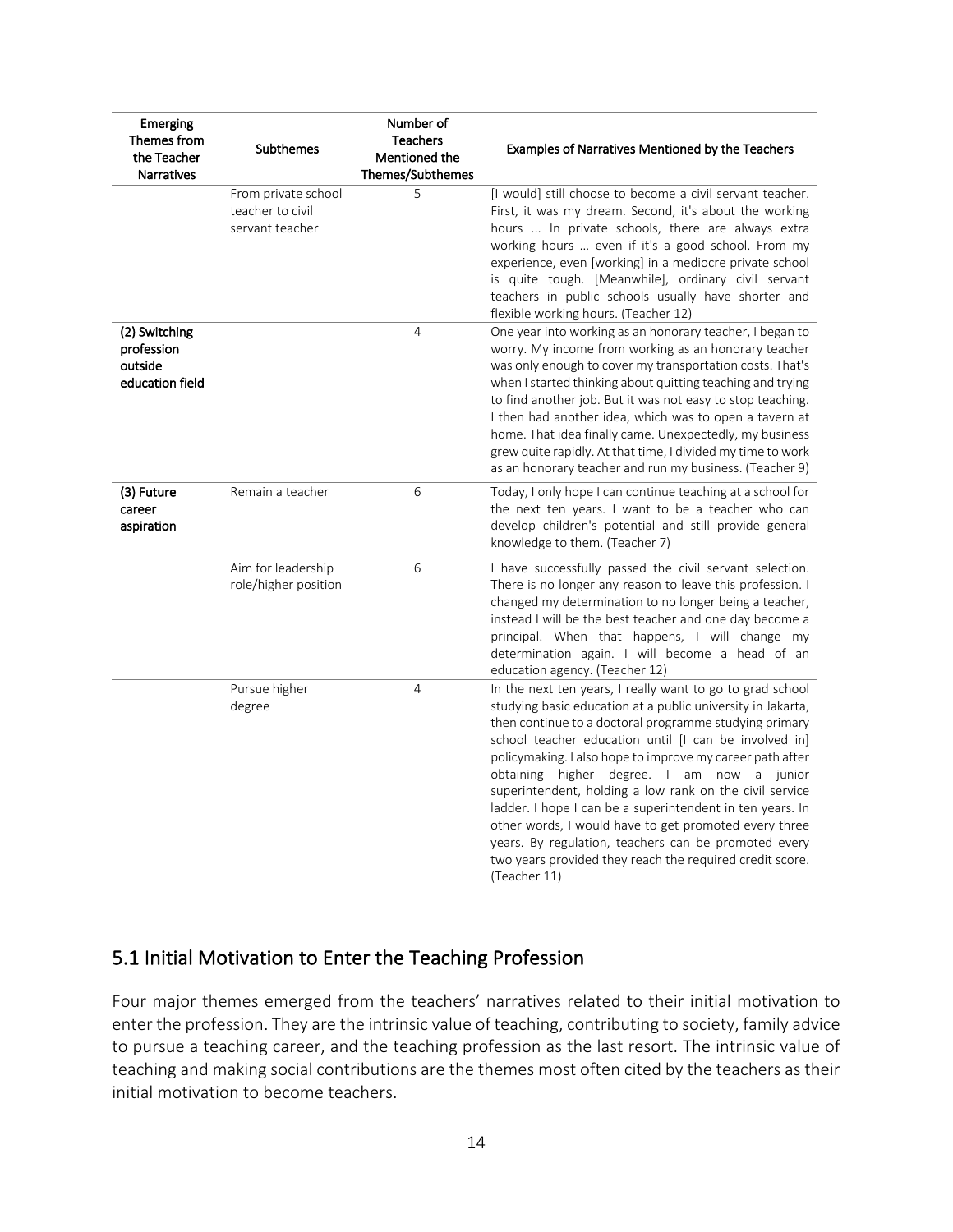Some of the teachers already knew at a young age that they wanted to be teachers. Many of them stated that they liked working with children or enjoyed teaching others from a young age, so they believed they could be good teachers. In addition to their passion, the teachers believed that teachers have a crucial role in Islam because being an educator is a form of good deed. Teacher 10 linked her motivation to become a teacher with her gender role as a woman. According to her, teaching is the perfect profession for a woman since it allows her to have more time with her family. "The second reason [I become a teacher] is because I'm a woman. As a woman, I am aware that in the end I have a role to take care of [my] family … I want to do that role well, but on the other side, I also want to be an independent woman who have a career. Working as a teacher allows me to have more time for my family than a woman working in a private company."

 Another motivation that underlied their decision to become a teacher was to contribute to the nation's education, including improving the quality of education in their respective districts. More than half of the teachers also admitted that their family members inspired them to become a teacher. The teachers were either encouraged to pursue the profession or motivated when they saw family members working as teachers.

 teacher preparation programmes because they failed entrance exams for other university programmes or military academies, which they preferred. The teaching profession was their last resort, as described by Teacher 3, who said, "My dream was to become a businessman or a young executive. When I finally got accepted in a teacher preparation programme, I kept thinking about how monotonous it would be to be a primary school teacher, and I just could not imagine how I was supposed to like the job." (Teacher 3). However, a few teachers felt the teaching profession was not their top career choice. They entered

#### <span id="page-18-0"></span>5.2 Beliefs about Teaching and the Teaching Profession

 We classify this theme into two main themes: teachers' perceptions of the characteristics of a profession. Based on Lowman's concept of effective teaching, we classify three subthemes of the teachers' narratives on the ideal characteristics of a teacher (Lowman, 1995, cited in Samples and Copeland, 2013). The subthemes are having intellectual excitement, building interpersonal rapport, and being committed to teaching. Some teachers associate the criteria with the standard of teacher competence stated by the Indonesian government: pedagogical, professional, social, and personal competences. good teacher and teachers' beliefs about essential aspects of teaching and the teaching

 Most teachers in our study agreed that a good teacher should master the subjects and have broad knowledge. According to some of the teachers, these qualifications would enable teachers to deliver lessons clearly and students to understand the lessons and stimulate students' curiosity. Although most teachers agreed that mastery of subjects is a must, they also believed that being a creative teacher is indispensable. In addition to being creative, the teachers mentioned being "able to inspire and motivate students to learn independently and actively, and think critically" as the ideal teacher criteria.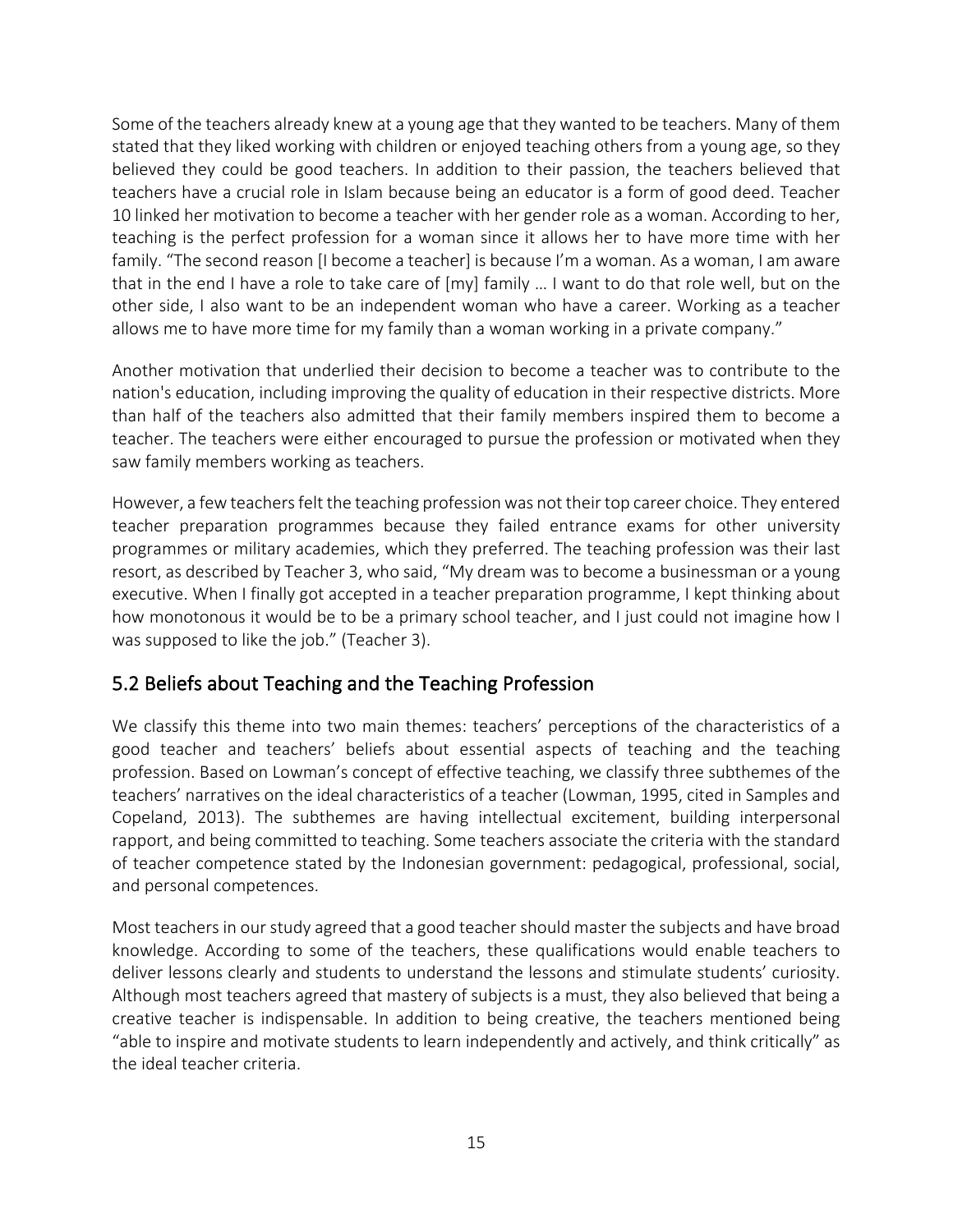The ability to develop close rapport with students is also referred to as a criterion for a good teacher. Strong relationships with students will affect student learning, both academically and socio-emotionally. Likewise, teachers will be easily loved by their students. Teacher can bond with students by being their friend, understanding their characters, and respecting them.

students by being their friend, understanding their characters, and respecting them.<br>The last criterion of a good teacher is a teacher's commitment and dedication to their profession. aware of their responsibilities to the teaching profession. A passionate teacher is devoted and a strong sense of loyalty to their work and students. As narrated by Teachers 2 and 4, teachers who are dedicated to their profession will always think of ways to provide the best for their Half of the teachers in our study argued that great teachers have a passion for teaching and are dedicated to their profession. The teachers in our study believed that an ideal teacher should have students.

 In addition to the criteria for a good teacher, we explore aspects of the teaching profession that are regarded essential. The four subthemes identified in the teacher narratives include the opportunity to influence, the feeling of accomplishment, the chance to learn continuously, and the benefit of being a teacher. This study finds that a feeling of accomplishment is regarded as the most vital aspect of the teaching profession. Few of the teachers in our study viewed status, prestige, and financial benefit as important aspects of the profession.

 The teachers also think that being a teacher provided them with a sense of self-fulfilment as it allowed them to realise their goal of becoming a teacher. Despite their dissatisfaction with the low pay, the teachers wanted to dedicate their lives to educating and guiding students to reach their dreams. Some did not seem to want to complain about salary because they do not teach only for financial gain, but for the joy and pride of triggering students' motivation and desire to learn.

 For many teachers in our study, being able to inspire students was one of the most crucial aspects of being a teacher. They believe that it is part of their responsibility to instil moral values in students or develop students' characters. Therefore, a teacher should act as a role model for be an example and role model for their students. Teachers do not just tell their students to be good but must also have a good attitude. Teachers can show students their good traits." (Teacher students so that students are inspired to learn their teachers' positive traits. "An ideal teacher can 10).

 Another aspect that affected the image of an ideal teacher in our respondents' minds was the image of teachers during their own education. Some respondents mentioned that they were influenced by their primary school teachers, while others were inspired by their secondary school teachers or university lecturers. This implies that the identities of the teachers in our study are also shaped by their own educational experiences. As teacher 14 commented, "I have admired my calming. I felt all that [energy] every morning while I was in Grade 1. I was so happy meeting her every morning, with her beautiful and charming face … Her persistence in cheering us to learn to read made it easy for us to learn letter by letter, word by word, sentence by sentence … During my first year [of teaching], I tried to become an ideal teacher from [picturing] Mrs. N teacher in Grade 1, Mrs. N [anonymised], since I was little. She was cheery, enthusiastic, and [anonymised]." (Teacher 14).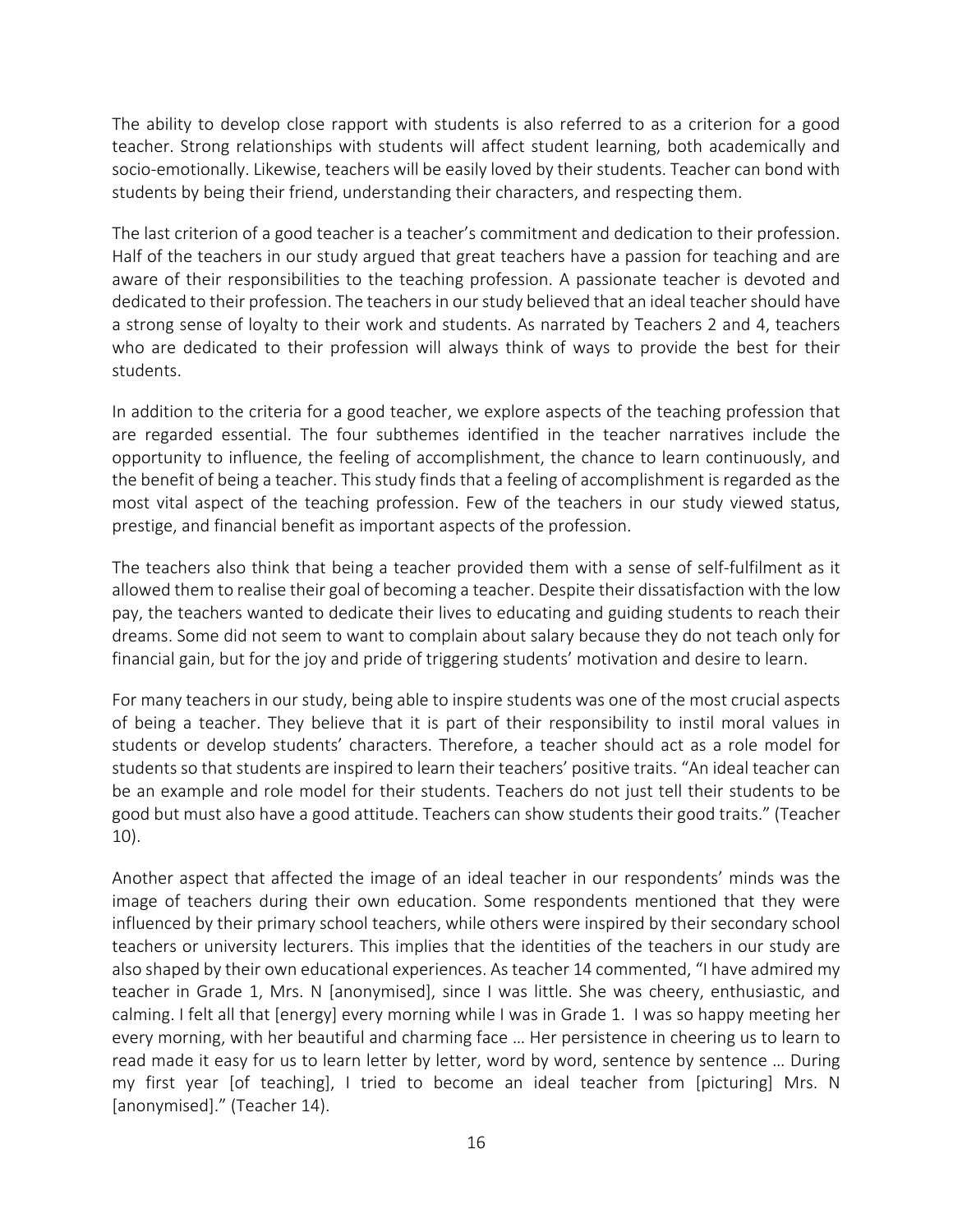Another teacher shared "My favorite teacher was my primary school teacher … In my opinion … You know how teachers sometimes being inconsistent. They say things, but act not in line with what they said. For example, once they set rules but another time [when the students did break the rules], teachers somehow not applied the rules or punishment. They were often showing leniency [to the disobedient kids]. But my teacher was not like that … [that teacher] was a firm and consistent person." (Teacher 4).

 responsibility. The opportunity to influence students is inextricably linked to the previous theme, the feeling of accomplishment. Bringing a positive impact, such as improving student learning, is a great honour for them. The respondents argued that being a teacher allows them not only to develop students' potential but also to shape students' excellent character traits, such as discipline, honesty, and

 Given the dynamic nature of the profession in education, half of the teachers in our study concurred that teachers must constantly adapt to situations and be eager to learn new things. Some teachers also talked about how dealing with problems or challenges led them to adjust their views. The problems or challenges made them reflect on their experiences and learn from their mistakes.

 Lastly, three teachers mentioned monetary benefits as an essential aspect of teaching. Nonetheless, their narratives were always followed by the assertion that monetary gain is not as significant as dedication to the teaching profession. They did, however, consider civil servant status to be more prestigious due to the job security and higher salary. Some of the honorary Nevertheless, they opted to stay in the profession because of their passion. They believed that teachers acknowledged that their salary was insufficient and was not worth their tasks and duties. one day they would be appointed as civil servants.

#### <span id="page-20-0"></span>*Rethinking the Ideal Teacher*

 In addition to the written narratives and phone interviews, we also asked the teachers to rate themselves on a 1–5 scale as to whether they had met the criteria for an ideal teacher.<sup>7</sup> In the first year of the study, the proportion of teachers who rated themselves "4" was higher (nine teachers) than in the second year (four teachers). The teachers who confidently ascribed themselves on the scale of "4" thought they had become the teacher they once admired. Having just graduated from PPG *Prajabatan* at the time, the teachers were confident. One teacher even assigned himself a service teacher training. He also received positive feedback from his students, students' parents, colleagues, and principal. Those who rated themselves "3" thought that they still had a lot to learn perfect score ("5") because he believed he had applied all the knowledge gained from the preas novice teachers, but they had tried their best.

 $^7$  We asked the teachers to rate themselves at the beginning of the study and after one year of teaching in school. We asked their perceptions on the statement "I am an ideal teacher. Now, I have become the teacher I once idolised". The Likert scale was 5-point scale, with 1=strongly disagree, 2=disagree, 3=neither, 4=agree, 5=strongly agree.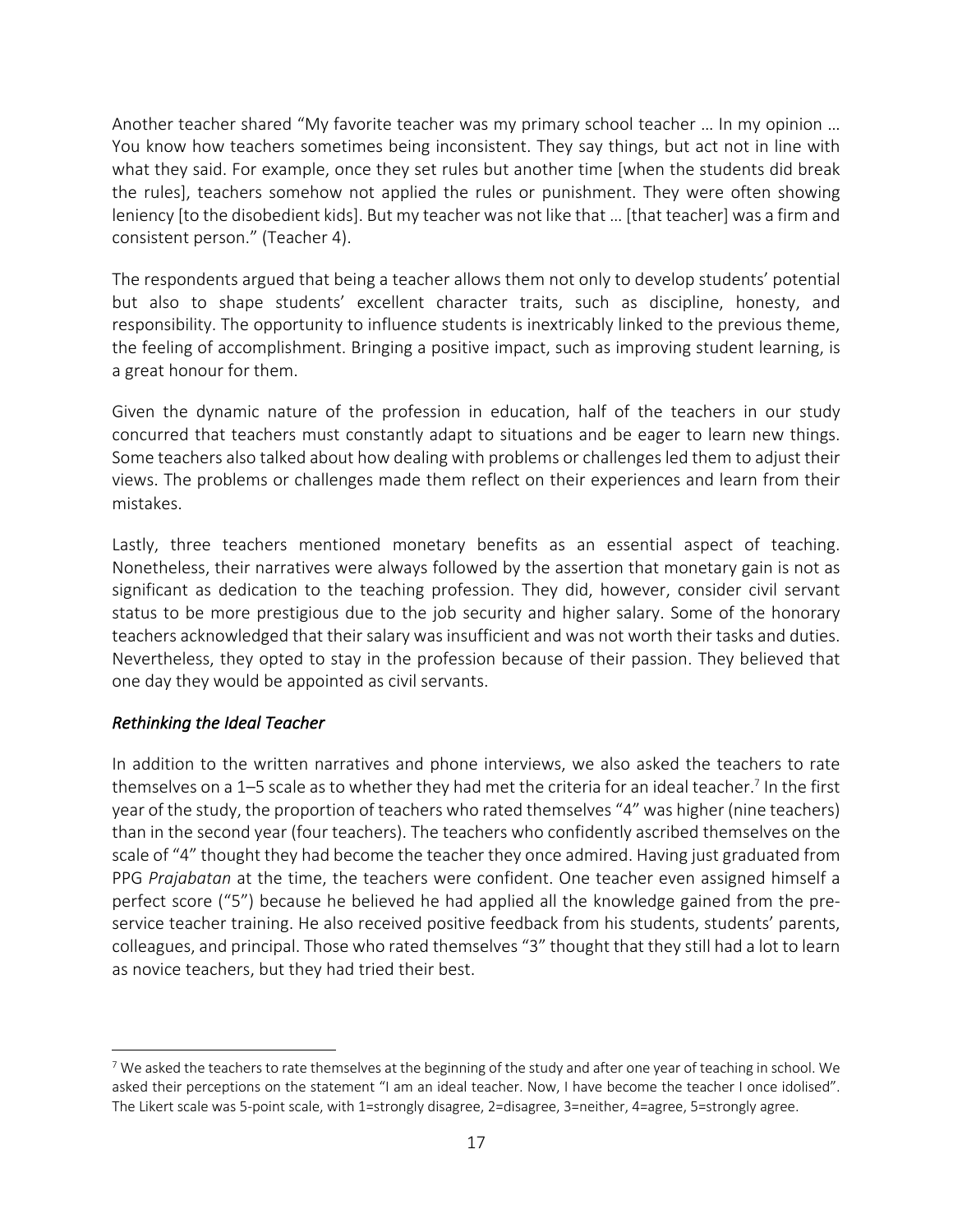Interestingly, after teaching for one year, some teachers reconsidered their assessment of themselves. More than half (of the twelve teachers<sup>8</sup>) consistently rated themselves on the same scale (either "3", "4", or "5"). The reason was the same: that as novice teachers, they needed to learn more. Some lowered their scores, but only one teacher raised the score by 1 point. The four teachers who lowered their ratings from "4" to "3" and from "3" to "2" said they realised they were less experienced as they had only been teaching for about a year at their current school. "I am still a beginner in becoming a teacher, so I have little experience. I still have a lot to learn." (Teacher 3). One teacher lowered her score because she felt she was not teaching optimally during the pandemic. Teacher 12, who lowered her score to "2", argued that she faced more challenging circumstances in teaching students at her current school, specifically motivating them to learn and have dreams. She felt guilty for not being the ideal teacher she envisioned to guide her students.

#### <span id="page-21-0"></span>5.3 Challenges Novice Teachers Encounter in their Early Years

 We identify six major challenges perceived by the novice teachers that relate to their professional identity development. The themes that emerged from the narratives are feelings of maintaining professional relationships with colleagues, making curriculum choices, and overcoming resource barriers. incompetence, tensions when dealing with individual differences, building trust with parents,

 The teachers' feeling of incompetence is a theme that frequently emerged as a challenge during their early years. Despite having passed a four-year initial teacher education programme and another year of pre-service teacher training, more than half of the teachers in our study still reckoned they were incompetent. The teachers admitted that what they learned during their preparation years was insignificant. Some teachers realised that their lack of teaching experience in actual classroom settings contributed to the fear and nervousness they experienced in their initial years.

 Many teachers described their experiences of resolving conflicts between the desired and actual dramatically once they entered school when they were put in a real-life classroom environment, which was different from what is described in books or theory. Some teachers described how they struggled with managing their own emotions when handling student behavioral problems while at the same time having to focus on subjects. Unfortunately, schools were reported to provide little sometimes limited the actions teachers could take to provide help for students. support for students, particularly students with varying needs and abilities. The situation changed assistance in addressing issues related to students' needs and abilities. The school regulation

 Another challenge reported by our teachers was the difficulty of building trust with parents. A few teachers struggled to establish good relationships with parents. As stated by Teacher 13, "Trying to be a good teacher in the class doesn't seem enough because parents have many demands that they express every day through WhatsApp text. They always ask about [their children's] learning

 $8$  The number of teachers remaining in the study when we did the phone interview.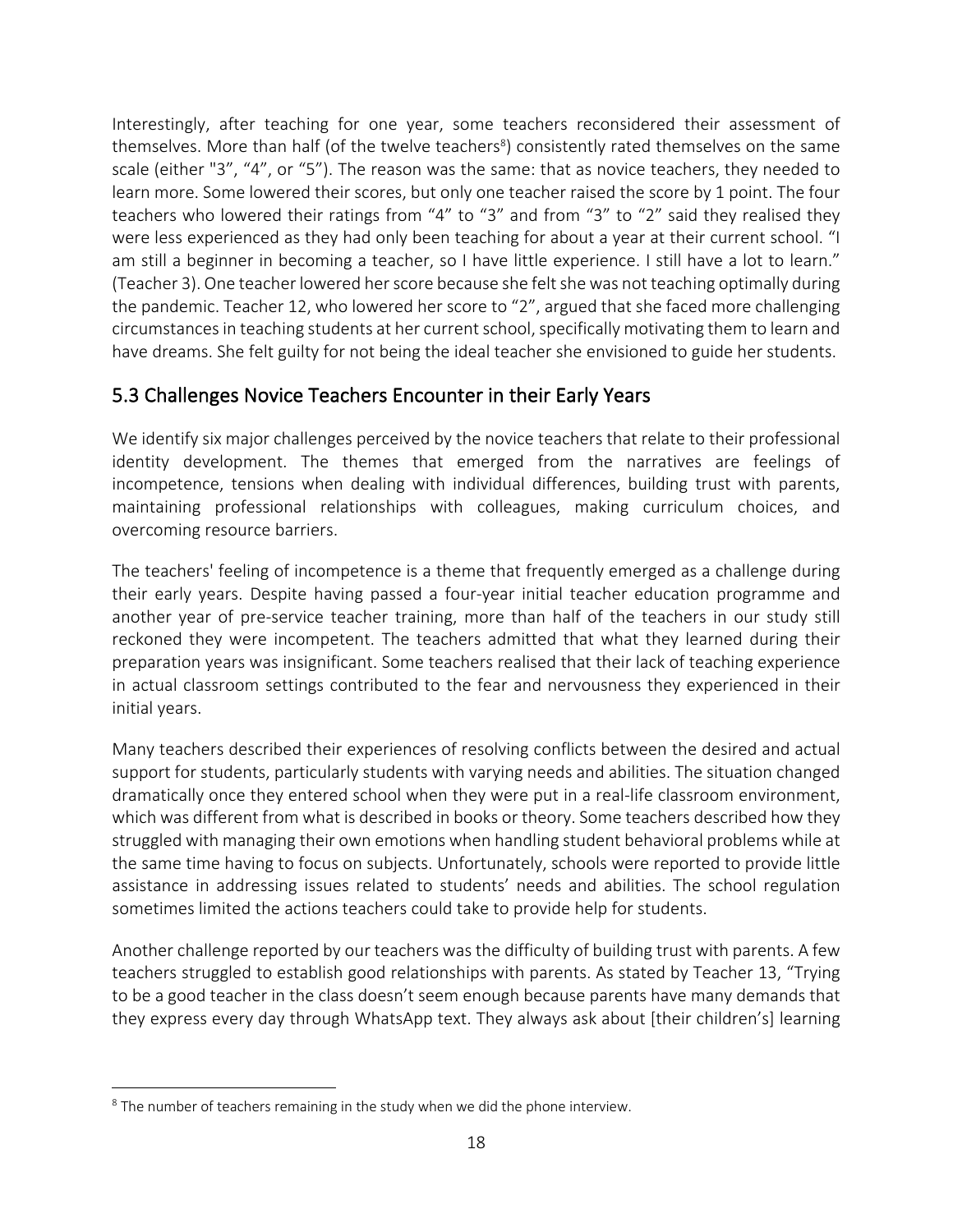progress every day. Unbelievable. When I was in college, I had never imagined [that I would face] something like this."

 Some parents had high expectations for their children's education as well as for teachers' performance. Some parents regarded the teachers as inexperienced and incompetent because of their young age. For some teachers, it was a recurring problem. According to the teachers who had been teaching for two years or more, at the start of every academic year, parents of new cohorts of students would have the same doubt towards them as young teachers. Developing support for new teachers to help them handle the pressure. positive relationships with parents took a lot of effort; therefore, the teachers hoped there was

 In a similar vein, several teachers commented on their difficulties in maintaining professional relationships with senior teachers. Their senior colleagues often assigned them to complete common tasks that were supposed to be done in groups (e.g., preparing lesson plans or ICT-related tasks). The strong seniority culture respected in schools often left young teachers with no choice but to follow orders from their seniors and complete the tasks independently.

 A few teachers also expressed their difficulties in making curriculum adjustments due to the inconsistencies between the national curriculum and assessment practices. Being a new teacher is challenging because they must figure out how to provide an optimal learning experience for

#### Box 1. Difficulties Teachers Face in Adapting to the School's Teaching Approach

#### "In the end, I did it my way"

 Teacher 5 used to work in a private school in Jakarta. With eight parallel classes for one grade at that school, all teachers had to follow the lesson plan exactly as written on paper. He said this was meant to ensure that all children taught by different teachers would receive the same lesson quality. With varying characteristics of students in each class, he thought that the uniformity of practice should have been avoided. Teachers should have more authority in deciding their modes of instruction.

 He was confused and even questioned how to adapt to his school management's approach. He also doubted himself for teaching with that method and style. "This uniform teaching system hinders teacher's creativity, such

 their students while negotiating with unrealistic curriculum targets and incoherent assessments. There was also a story about the curriculum standards, which were overly prescriptive and undermined teachers' efforts to facilitate creative processes and student outcomes.

 The last challenge is resource constraints. The teachers voiced their concerns about inadequate resources provided by their schools, which limited their learning methods. During their time in college, the teachers were assigned to schools with adequate facilities. Now that they have to aids by themselves. work as teachers, with a heavy workload and low salary, they cannot continue providing teaching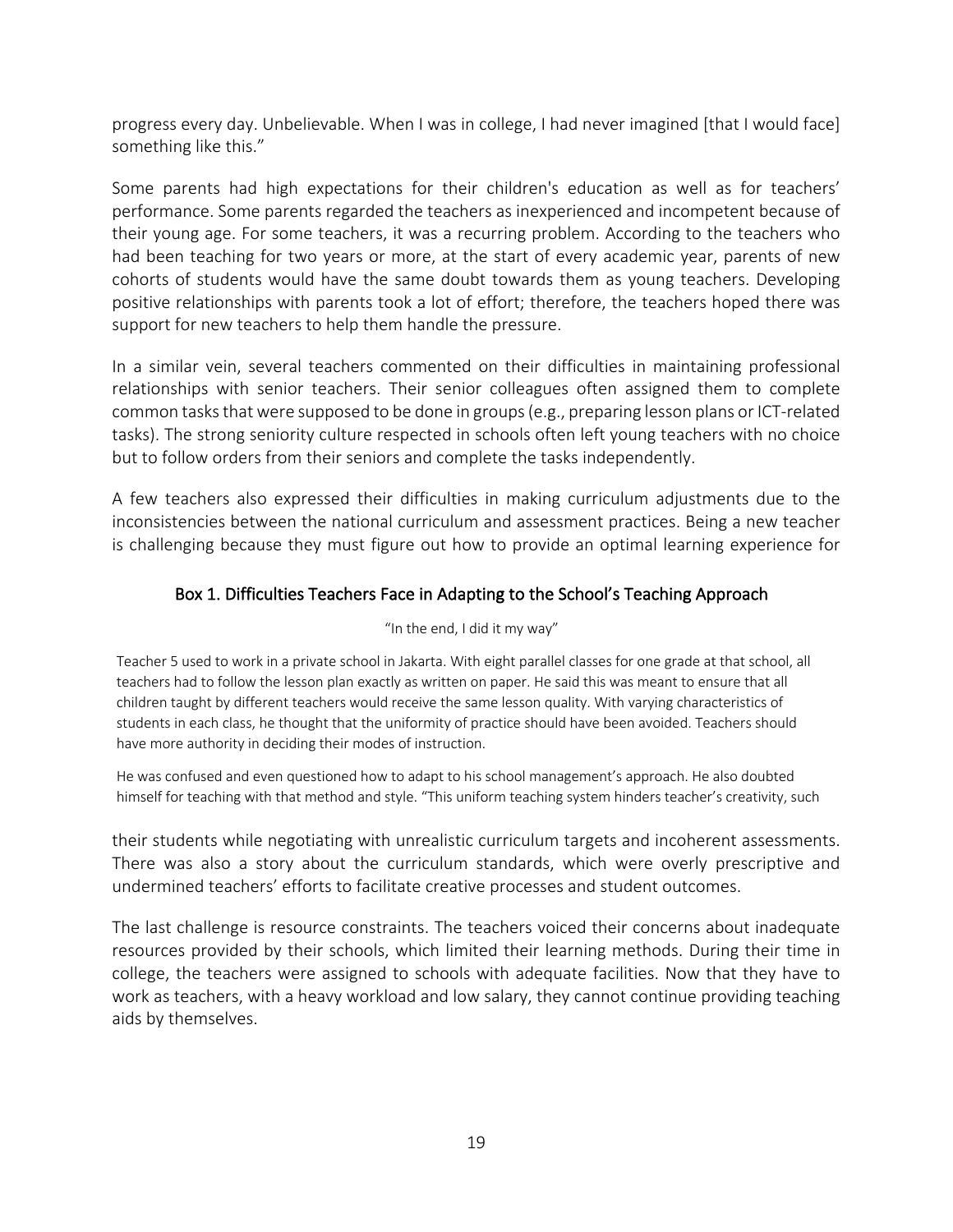#### <span id="page-23-0"></span>5.4 Teacher Satisfaction with Working Conditions

 welfare but also about their job search process, which is related to job security, and their workload When discussing teacher satisfaction, novice teachers talk not only about financial rewards and as new teachers. This section illustrates the story of each topic and how they relate to the teachers' satisfaction with their role as teachers.

 Apart from the one teacher who immediately settled in a private school, the other fifteen teachers stated that their ultimate goal was to become civil servants, primarily because of the extremely low wages of other teaching positions. Furthermore, civil servant status is regarded as a more secure position. Novice teachers are willing to settle as temporary honorary teachers while waiting for another opportunity to take the civil service exam.

 We find recruitment processes for private school teachers were more rigorous and relevant to assess novice teachers' competences. As competition for civil service positions was intense, all because having the certificate allows them to bypass one of the three stages of the civil service teachers in our study were willing to invest an additional year in the pre-service teacher training exam.

 This long journey they had to undergo is partly why they were reluctant to leave the profession. The long and resource-draining process is part of the negotiations they had to endure to become the teacher they aspired to be. Securing a civil servant position would allow them to have jobs and financial security, which they believed would, in turn, give them more freedom and resources to become their ideal version of a good teacher.

#### Box 2. Job Preference is to be a Civil Servant Teacher

#### "It is only worth it if [I] work as a civil servant teacher"

 After graduating from the pre-service teacher training (PPG), Teacher 13 did not immediately look for a position as a teacher. Instead, he chose to run a small business with his friends to develop educational content for a website and create an educational app. He once worked as an honorary teacher in a private school but only lasted for six months. He resigned because his salary was not commensurate with his teaching workload. He then participated in PPG for one year.

 For more than 1.5 years after graduating from PPG, Teacher 13 chose not to work as an honorary teacher. His last experience working in a private school traumatised him. He was also reluctant to be an honorary teacher in a public school because of the low pay. "The salary is unreasonable," he said. Teacher 13 was only interested in becoming a civil servant teacher because [the job] would give him security and stability. Although he failed [in the civil servant selection test] multiple times, he kept taking it until he finally passed and got a position in 2020.

 Based on the teachers' experiences, being recent graduates, especially from a teacher training programme, equates to being knowledgeable, professional, and tech-savvy. They were then entrusted with piles of tasks, especially those that required the use of computers. The teachers in our study who taught in public schools were generally burdened with administrative tasks that took precedence over teaching preparation. Consequently, the teachers could not prepare their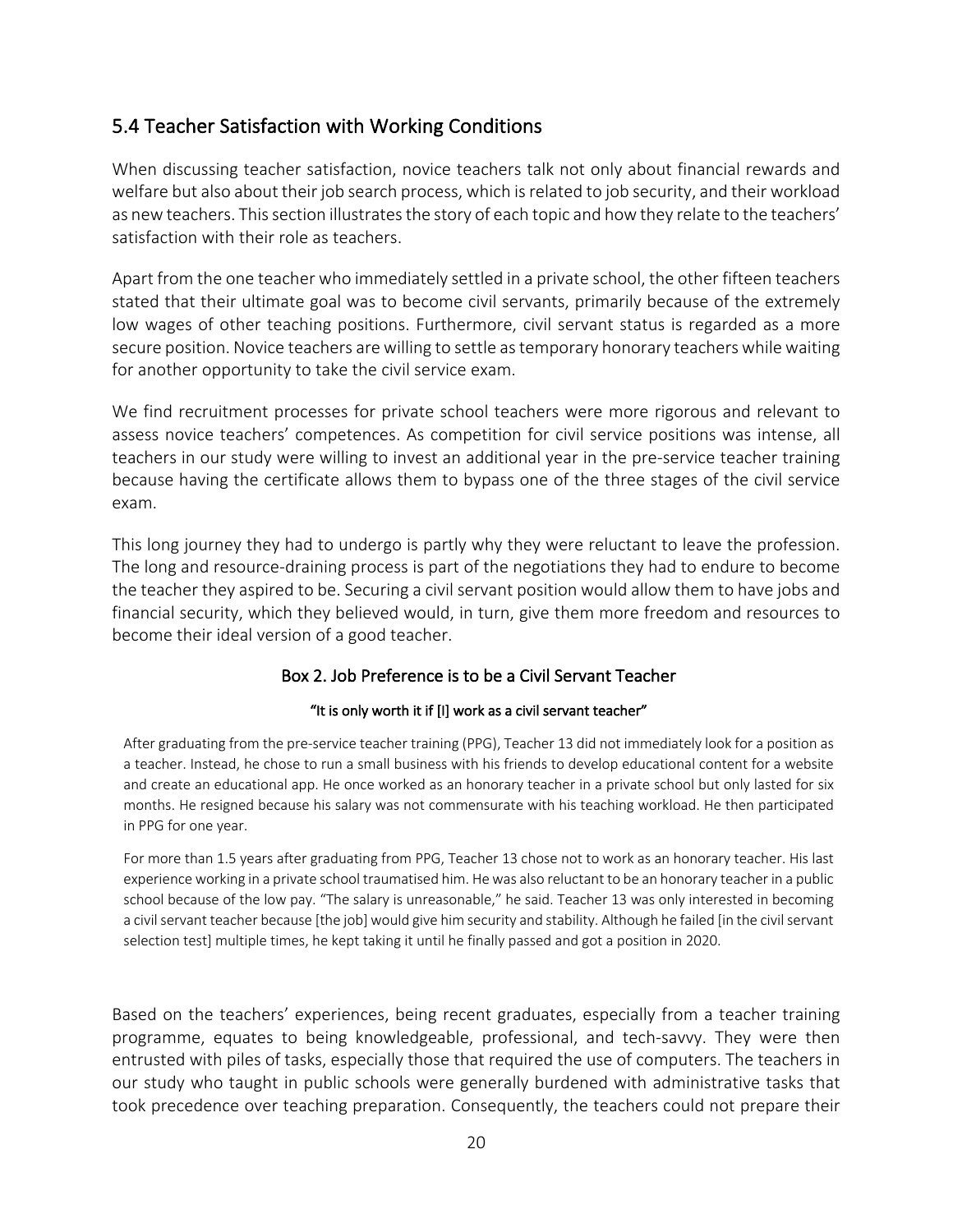teaching optimally because it became a second priority. Meanwhile, private school teachers might not be burdened with extensive administrative tasks but were given the same responsibilities as other senior teachers. Teacher 12 recounted the time when she had to teach a total of fourteen subjects, in addition to undertaking other extra tasks, such as being extracurricular teacher and administering the Monday morning ceremony.

 Despite being burdened with a myriad of tasks, some of which were not related to teaching, the teachers did not receive support such as proper induction or coaching. Of the sixteen novice teachers, only one received proper induction and coaching or mentoring support. The rest of the teachers had to take the initiative to ask for mentoring when they struggled to perform the assigned tasks.

#### <span id="page-24-0"></span>5.5 Commitment to the Teaching Profession and Career Aspiration

 The majority of teachers in our study demonstrated their commitment to the teaching profession because it is their way of life. Most of them asserted that they would never leave the teaching profession. However, some mentioned their aspirations for a future career, like aiming for a higher position. We grouped three themes from the teachers' narratives covering their future career prospects—all relate to teacher attrition, career switching, and leadership roles.

 Our findings show that none of the novice teachers ever intended to leave the field of education, status from honorary to civil servant, which is more secure than being hired informally. Only one of the sixteen teachers worked in a private school until the end of our study. She had no desire to become a civil servant because her principles did not fit the public school environment. Before applying for a civil service position, many of our teachers began their careers as honorary or private school teachers. Early in our study, some of them failed the civil service exam but got the job in the second year. Teacher 13 decided to leave the teaching profession due to his unsuccessful attempt to pass the civil servant test in mid-2019. He re-entered the teaching profession a year later after successfully passed the civil service exam in 2020. even those who chose teaching as their last resort. They were only interested in changing their

 All teachers in our study asserted they did not want to work in fields other than education. Due to the low pay they earned, some honorary teachers had thought of looking for non-teaching jobs that offer higher salaries. Nonetheless, because teaching is their passion, they chose to stay in the a small culinary business in addition to their primary teaching job. That being the case, these novice teachers' professional aspirations fall into one of three categories: remaining a teacher, aiming for a leadership post in the education system, or pursuing a higher degree. Most of these teachers still want to work as teachers within the next ten years, but some also hope to move up the career ladder in that time frame. To support the goal, a few teachers planned to pursue a master's degree. profession. The teachers survived by working side jobs, such as offering extra tutoring and opening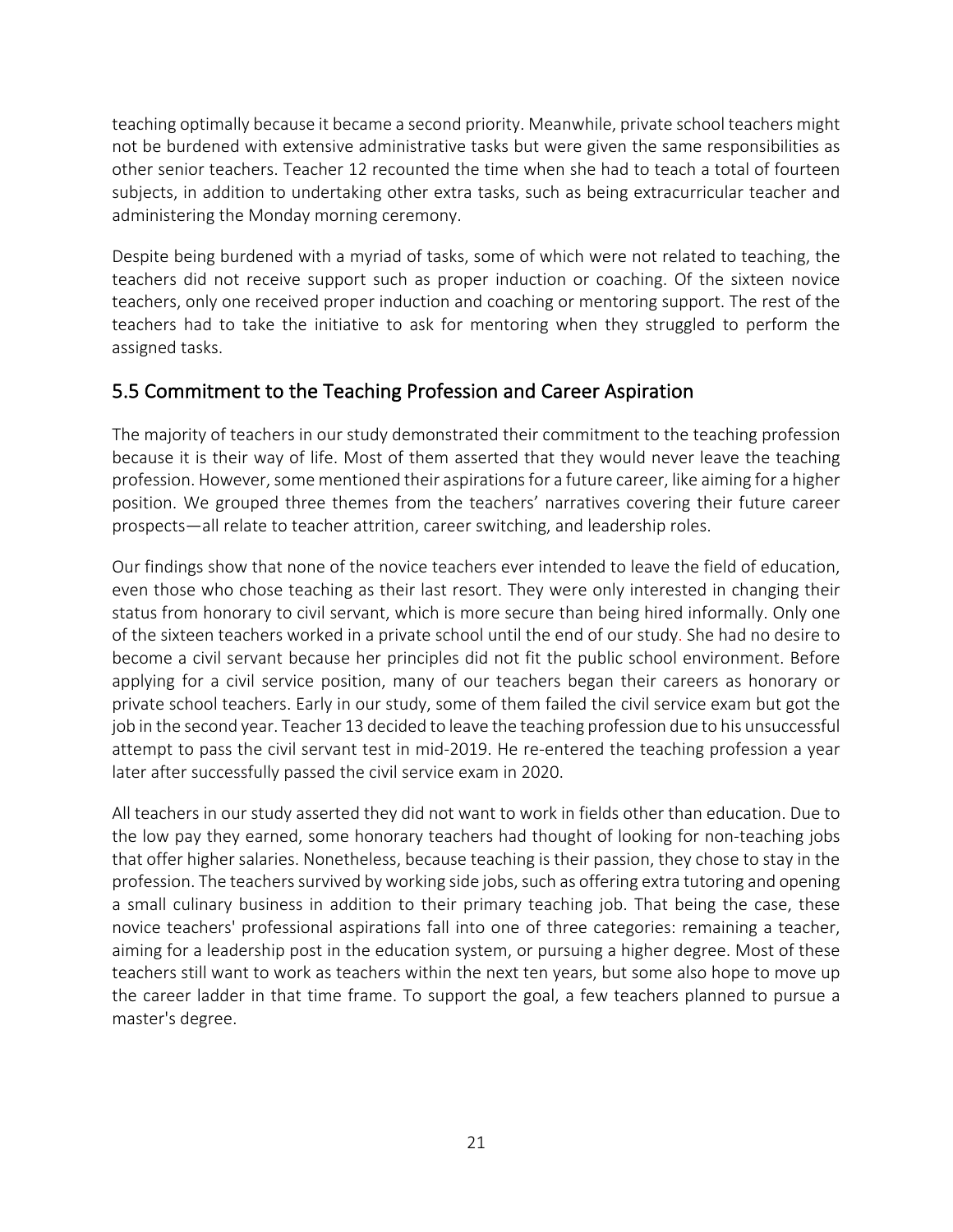# <span id="page-25-0"></span>6. How Does Policy Shape Teacher Identity Formation?

 In this paper, we explore the formation of the professional identity of novice teachers in Indonesia evident in the narratives. These include the policies on teacher preparation and professional standards, teacher recruitment, teacher induction, teacher compensation, and teacher career the actual working conditions faced by teachers and seek explanations for these findings. and seek to understand how major teacher policies are significant in shaping the identity formed by the teachers. The significance of the teacher policies towards teacher' identities is, indeed, progression. We further identify the gaps between teaching as envisaged by teacher policies and

#### <span id="page-25-1"></span>6.1 Teacher Preparation and Professional Standards

 Some of the teachers participating in this study admitted that they felt incompetent to teach despite having completed four years of initial teacher preparation, one year of pre-service teacher training, and already obtaining a teaching certificate. They described how the curriculum and experience during the preparation programmes were inadequate to equip them with the necessary skills in actual classrooms. These admissions differed from their claims during their early months of teaching, where they identified themselves as ideal teachers. The claim most likely arose because they had just graduated from the pre-service teacher training. After undertaking teaching jobs for one year and a half, their views changed. Experiencing challenges and non-ideal working conditions made them realise that being knowledgeable with teaching theories—gained in college and pre-service teacher training—does not ensure effective teachers.

 This situation is not unique to Indonesia. Previous studies have underlined that what teacher candidates learned and practiced in college classrooms—in a controlled environment without children present—is often substantially different from the reality of their first teaching assignments (Gujarati, 2012; Akyeampong et al., 2011). However, the fact that the teachers in the present study had obtained "professional" teacher status due to earning a teaching certificate created even more tension that frustrates some teachers—between their expectations of themselves professionally and their actual competencies.

 Our observation of Indonesia's teacher professional standards indicates that they are not an certified teacher—experienced or inexperienced—is competent in four areas: pedagogical skill, content knowledge, social skill, and personality traits. The teachers in our study acknowledged that they are still exploring what a teacher identity is in these areas and that it may take several more years for them to figure out how to become effective teachers. Indeed, the standards set competence goals without explicitly defining what competence means or differentiating levels of competence for teachers (basic, intermediate, or advanced) at different stages of their careers. essential quality for a teacher. Professional standards for teachers in Indonesia specify that a

 There is only one level of competence that teachers are required to meet: the basic minimum level. Even then, a large proportion of teachers fall below this level (Revina et al., 2020). And those who meet the basic minimum level, like the participants of the present study, are in fact not competent. Hence, as Revina et al. (2020, p.25) argued, "as long as the system does not focus on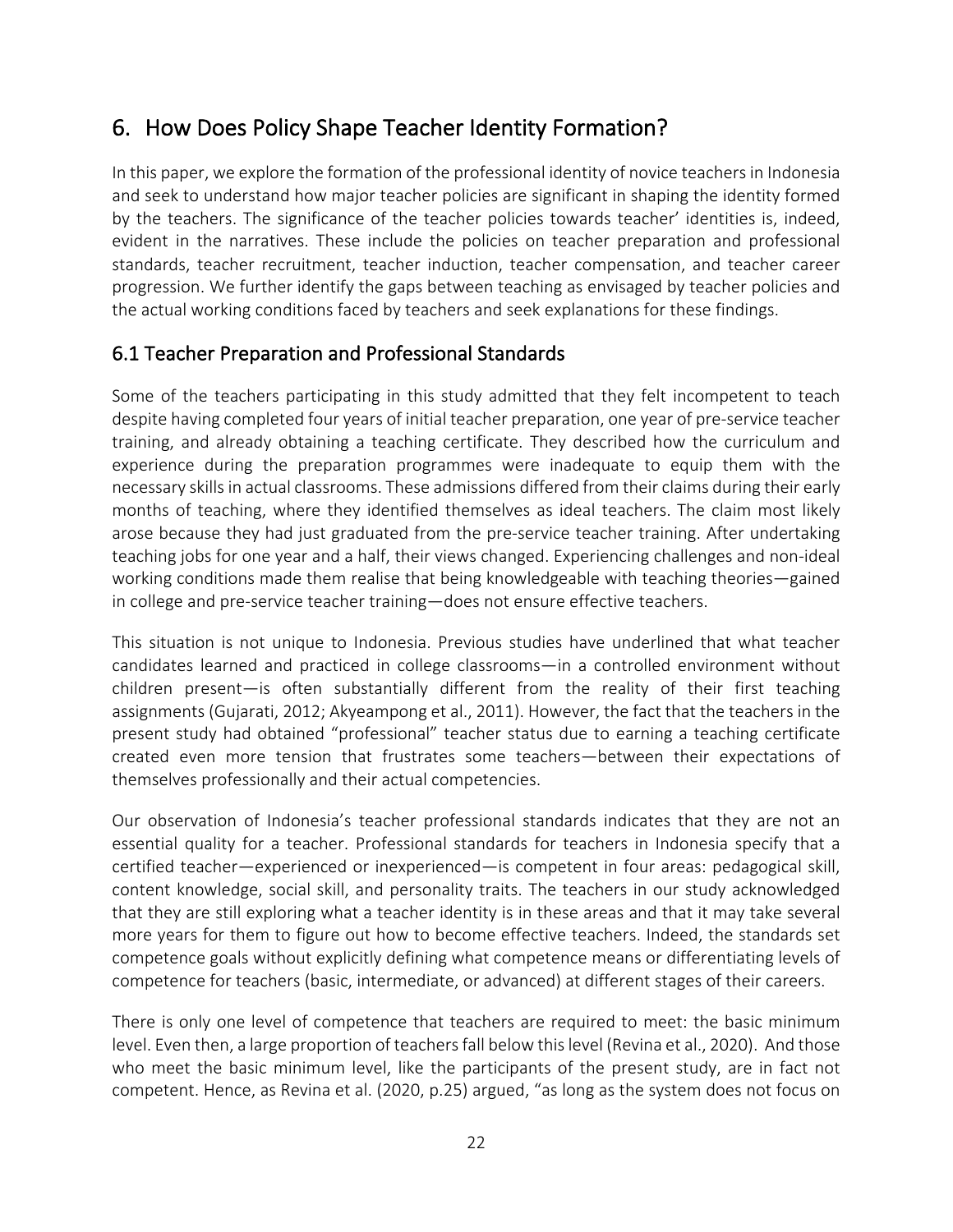learning, the 'thin' input standards, such as having a bachelor's degree (compared to 'thick' standard like competency-based performance), will be considered an adequate—though it is not—indicator of a professional teacher". Because there are no standards defining levels of teacher competence, it is not surprising that the teacher preparation programmes fail to produce students with high performance or learning achievement are generally taught by effective teachers, while effective teachers can only be generated from a system with coherent teacher policies. Therefore, in order to achieve quality and effective teaching, the system must enhance teachers with adequate knowledge and skills to teach effectively. OECD (2018) suggested that the strong professional values of teachers (Sachs, 2005).

 Furthermore, given the emphasis on the importance of developing teachers' social skills and teachers hold beliefs that prioritise the development of children's characters and personalities over their numeracy or literacy skills. This may explain the lack of improvement of Indonesian students' numeracy learning over the past two decades, as reported by Beatty et al. (2021). Emphasising character education over the quality of teaching and learning is inseparable from Indonesia's long history of education. Towaf (2016) and Kurniasih et al. (2018) explained that the national education philosophy is fundamentally comprehensive because it focuses on character building and learning. Yet, there is a tendency for policymakers to prioritise character building over student learning. Supplementary to character education, the national education philosophy also emphasises the notion of teachers as role models for students, which aligns with the findings of this study on the criteria of a good teacher. A study on teacher identity reconstruction in Javanese society supports our findings that a teacher is seen as an exemplary figure with a good reputation Syamsudin, 2019). Notwithstanding, most of our teachers conceptualised a "role model" as only a teacher with a good attitude, rather than seeing that being a "role model" encompasses attempts to improving student learning and character. personality traits above their pedagogical and content knowledge, it is not surprising that most and is respected, not only in the Javanese community, but Indonesia in general (Shodiq and

 Using a different angle, the fact that some teachers chose to become teachers because they were rejected in other programmes indicates that they were not the best candidates, complicating teacher education programmes' efforts in preparing good teachers. Good candidates may not want to enter a teacher preparation programme and prefer other jobs of higher status than teaching, as OECD (2018) and McEwan (1999) found. In contrast, teaching is a competitive career in some countries, such as Singapore and South Korea, where teachers have a higher status (Goodwin, 2012; Kang and Hong, 2008); thus, only the best teachers enter teacher preparation programmes. Goodwin (2012) described that the desired working conditions and high-quality teacher education programmes are the keys to the skillful teaching workforce in Singapore.

#### <span id="page-26-0"></span>6.2 Teacher Recruitment and Employment Status

 On a related note, while rigorous recruitment has been acknowledged as one of the key policies to recruit good teachers (Pierskalla and Sacks, 2019), our analysis shows that teacher recruitment policies in Indonesia have contributed to a major source of hardship that every new teacher must experience. As our analysis shows, during the first years of teaching, rather than on improving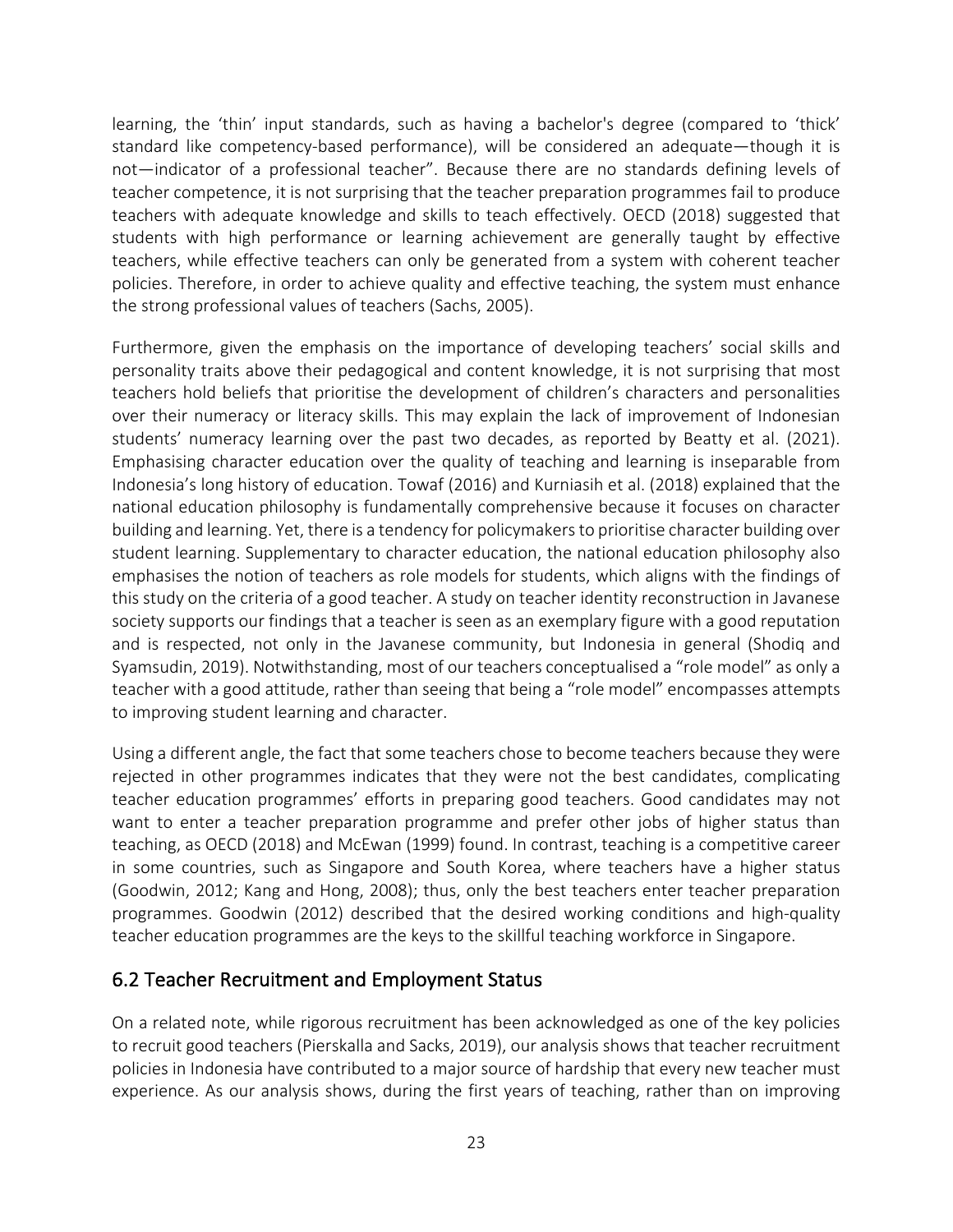teaching skills to facilitate effective learning, many teachers had to focus on taking the civil service test that caused them anxiety and frustration, both as individuals and professionals. The exam that drill themselves to prepare to answer multiple-choice tests, whilst teaching skills and knowledge features patriotism and civil servant values to shortlist teacher candidates has pushed teachers to are insignificant aspects in this process.

 certification. In reality, many failing teachers stay in the profession, hoping that one day they would be promoted as civil servants without having to take the civil service exam, as was the case with past government regulations that exempted the exam for honorary teachers who had taught long enough. Teachers employed in public schools are not the best candidates. This observation is in agreement with Huang et al. (2020, p.23), who described that such an employment arrangement "has encouraged for individuals to stick with the profession rather than leave after several years of terrible salary; legal ambiguity as an employee in the education system; and demanding professional obligation to teach similar load to civil servant teachers." Moreover, in Indonesia there is no continuation of the status from honorary to civil servant. Rather than utilising the honorary phase as a "curation" period, in which teachers with satisfactory performance during this phase are promoted to more permanent positions such as civil servants, the existing system is a mix of two completely separate modes of hiring—one to recruit honorary teachers and the other to recruit civil servant teachers. Consequently, teachers under such a system are likely to have expectations of the teaching profession that prizes civil service tenure above all other professional obligations to teaching. Many of the teachers in this study were able to secure civil service tenure within two years of

#### <span id="page-27-0"></span>6.3 Teacher Induction

 The lack of a supportive induction system during novice teaches' initial years exacerbated the problems faced by these young teachers. They received minimal support which, if any, was limited to the orientation of administrative tasks. From their first day at school, the teachers—both honorary and civil servants—were given full responsibility as homeroom teachers and therefore the teachers struggled on their own to make curriculum choices, build relationships with students' parents, and meet their students' various needs. Given that their teacher education did not prepare them adequately, the teachers were expected to solve the challenges individually. had to specify all learning and non-learning activities for their students. Due to this lack of support,

 Our findings echo previous studies that reported the inexistence of induction for novice teachers in developing countries. Kuranchie (2013) explained that most novice teachers in Ghana, for example, did not receive induction upon the assumption of their teaching assignments. Schools did not establish measures to ensure that essential steps in a teacher's career are executed effectively. Ghana's experience suggests that a comprehensive induction system that fosters professional learning communities through a network of supports is critical for retaining highly qualified teachers. This practice was remarkably different from that in developed economies. Moskowitz and Stephens (1997) described that two decades ago, developed countries, such as Australia, Japan, and New Zealand, provided promising teacher induction models that operate within a culture of shared responsibility and an environment where all professionals take active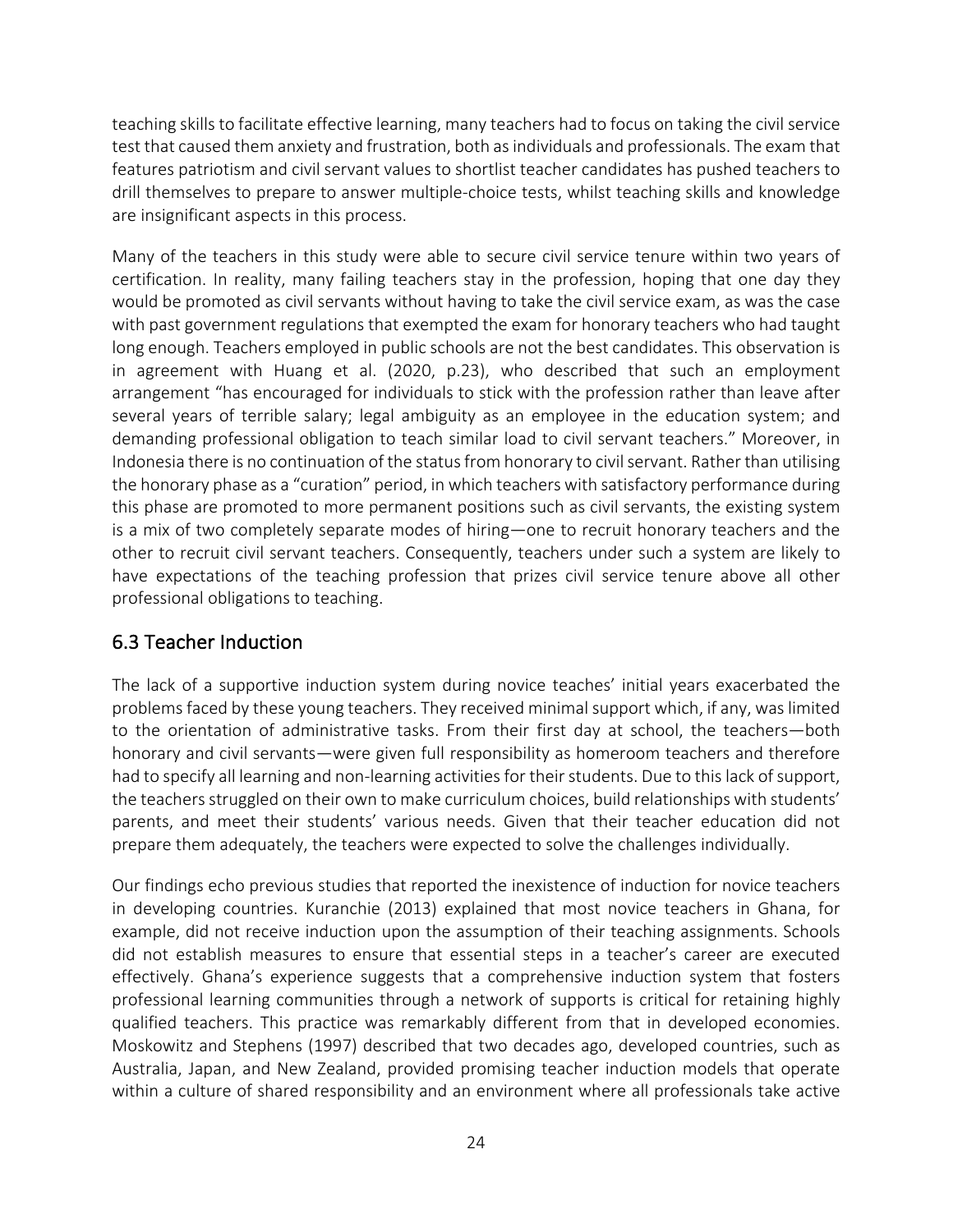roles in the acculturation and transition of new teachers. The programmes used multipronged sets of support strategies, including mentoring, modelling good practice, orientations, and in-service them to focus on administrative matters, attendance, and discipline. In fact, the criteria to pass the probationary period are mainly administrative and not specifically related to the teaching profession. The performance evaluation of probationary civil servant candidates is the same for training, focusing on assisting rather than assessing new teachers. In Indonesia, the one-year probationary period for civil servant teachers that supposedly a learning year, instead requires all professions nationwide.

 There are at least two explanations for the lack of an orientation process for novice teachers, as we reported above. First, civil servant teachers assigned to public schools by the government are considered highly qualified since they successfully passed the civil service exam. Moreover, the teachers in this study had obtained teaching certificates after completing a four-year undergraduate teaching degree and were thus regarded as "professional" teachers. Schools may think that these teachers have undergone extensive preparation in the pre-service training, making induction unnecessary. The school may consider the teachers' qualifications an asset, and assign some of them various roles despite their probationary status. Second, honorary teachers are hired to address staff shortage problems. For schools, staffing classrooms is already challenging, let alone assigning a mentor to assist every novice teacher adjusting to teaching. Formally, civil servant teachers must receive some sort of assistance from senior staff in their probationary year. However, senior teachers may think that such a task would increase their already heavy workload. Even if there were teaching-related mentorship for novice teachers, the principal usually provides them under the mandatory biennial supervisory activity.

#### <span id="page-28-0"></span>6.4 Teacher Pay and Career Structure

 The informal employment arrangements in public schools are less favourable for honorary teachers. Honorary teachers' salaries come from the school budget, the School Operational Assistance Fund (*Bantuan Operasional Sekolah*/BOS), which schools receive directly from the central government. Honorary teachers usually earn very little wages. Gaduh et al. (2020) revealed that a civil servant teacher could receive a salary multiple times higher than that of an honorary teacher. In this study, we show that because of their informal status and low remuneration, honorary teachers in public schools often have to take on other jobs or extra teaching works within and outside schools to generate more income. All teachers in this study, both civil servants and certification allowance because they are not registered in the government system. They need several more years to meet the administrative requirements for non-civil-servant teachers set by the government in order to be eligible for the allowance. As a result, these honorary teachers have little time—even less than their civil servant counterparts—to focus on quality teaching or practically all teachers, honorary and civil servants, have the same teaching responsibilities. This unfortunate situation, in fact, results in some teachers experiencing unpleasant circumstances during their most precious years. It is disheartening that a few teachers in this study decided to honorary, are certified. However, novice teachers with honorary status are not entitled to improving student learning. These teachers struggle to earn even a decent pay. Note that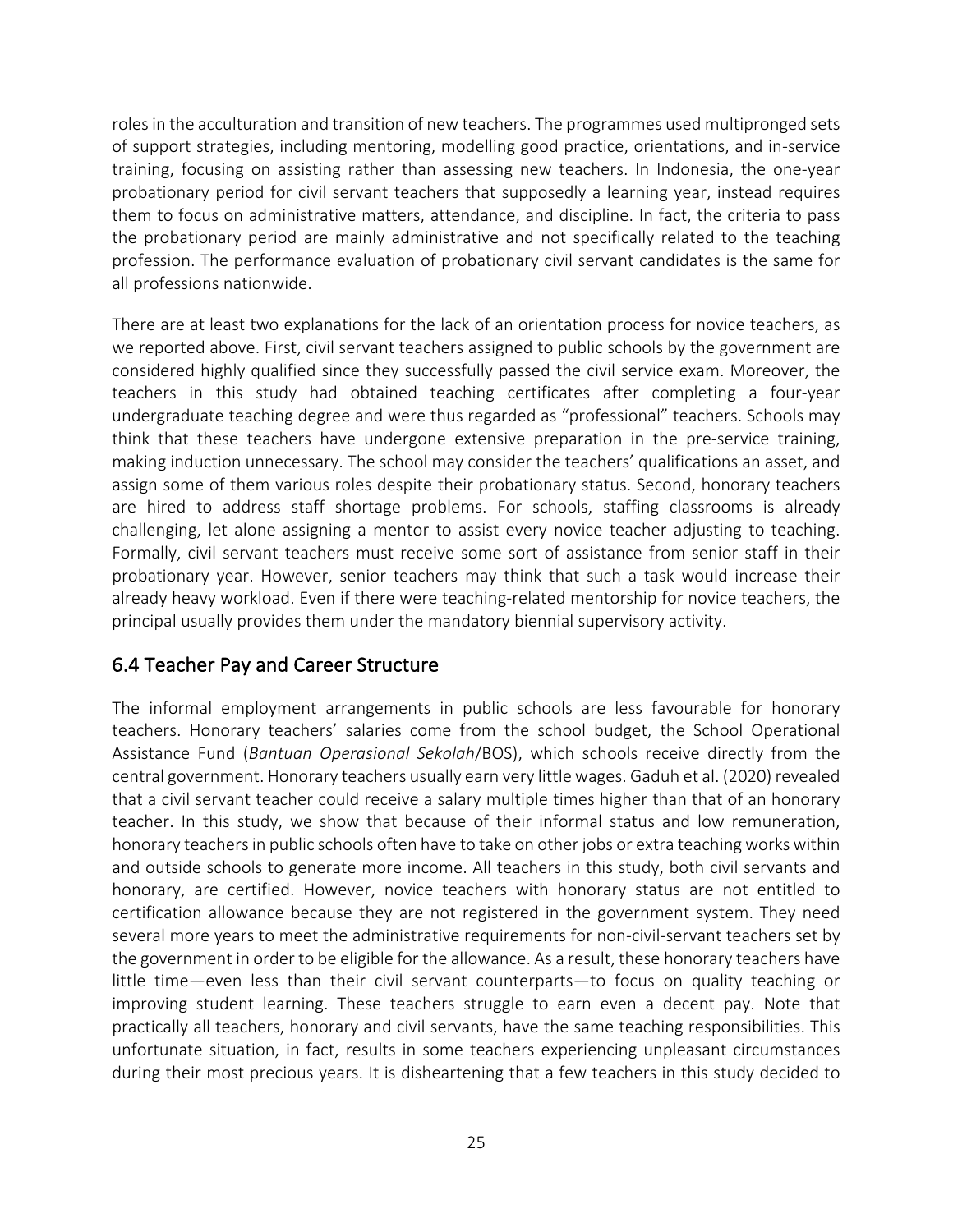leave the teaching profession, as our study shows, to earn enough to live and that some have to join strikes just to demand decent pay from the school.

 On the other hand, the financial benefits and access afforded by civil service tenure and the double income earned by certified teachers have motivated several teachers in this study to choose the teaching profession. The teaching profession becomes even more attractive for aspiring job grants exclusive access to social prestige and lifelong financial security. Moreover, in the Indonesian civil service system, a well-performing civil servant teacher will receive the same remuneration package as those who perform poorly. Indonesian civil servant officers, including teachers, are traditionally promoted based on years of service, not performance. In this study, we find that the job stability offered the by civil service tenure makes novice teachers, even when they do not perform, stay in the profession. This may also explain why teacher attrition in Indonesia is relatively low (OECD/ADB, 2015). This situation is concerning as Indonesian schools are crowded with uninspiring novice teachers working under a system that diminishes the importance of high-quality learning. candidates. Civil service tenure for teaching positions is widely prized and contested because the

 Furthermore, in the narratives, many novice teachers in this study discussed their aspirations to achieve progression into higher ranks of the civil servant ladder, rather than to improve their quality as educators. The fact that some teachers explicitly state they aspire to use their teaching career only as a stepping stone to get a more a more prestigious, high-paying, bureaucratic civil about their lack of commitment to the teaching profession, and consequently to improve their quality as educators continuously. As Arif et al. (forthcoming) demonstrate, one does not necessarily need to have a good teaching track record to become the head of an education agency in many districts in Indonesia. In fact, the position is often filled by political supporters of regional service position—such as school supervisor or head of an education agency—raises concerns heads rather than highly skilled officials.

 Finally, while we discuss that major policies, such as teacher preparation programmes, recruitment, induction, compensation, and career progression shape the ways novice teachers perceive teaching and the teaching profession, it is worth noting that individual teachers' personal Nevertheless, as this study shows, the teacher policies and working conditions influence the formation of the professional identity of novice teachers to a greater extent. Teachers in low- resource settings may be forced to negotiate with the system that fails to provide them with even the basic working conditions (Evans and Yuan, 2018). Our results confirm previous studies conducted in middle- and low-income country contexts on teacher identity formation. For instance, Ruohotie-Lyhty et al. (2021) demonstrated that Brazilian teachers' descriptions of teacher professional identity mainly revealed criticism of existing teaching practices or teachers' working conditions. The sociopolitical context in Brazil education system was believed to influence how teachers perceive teaching and the teaching profession. Likewise, Barrett (2008) in a study conducted in Tanzania shows that teacher policies, including teacher low compensation, made they work in stifling environments. In Chile, novice teacher career trajectories were affected by aspects (e.g., background, interest, passion) indeed influence their identity formation. young teachers who were identified as hard-working teachers to feel frustrated, especially when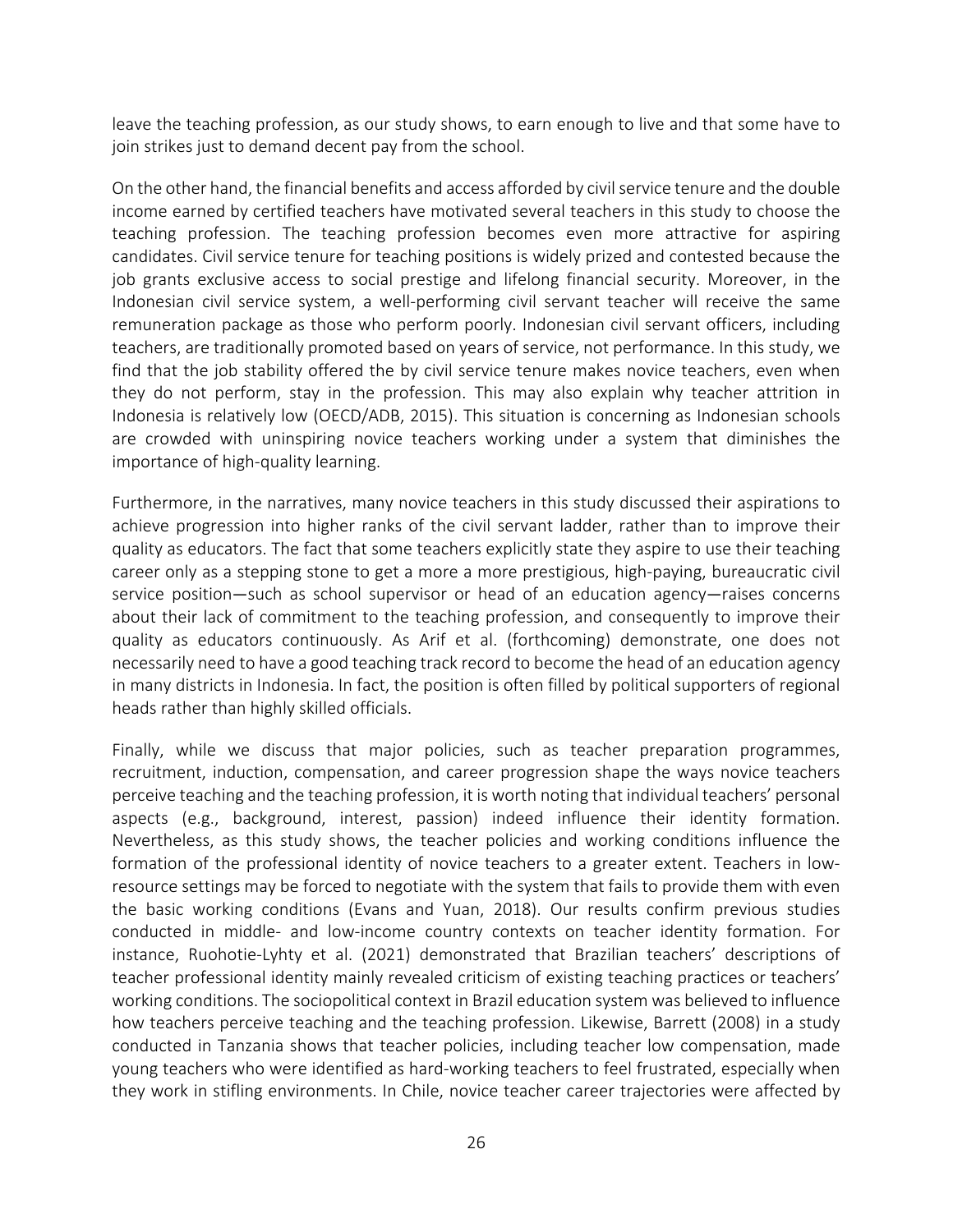factors such as school conditions, personal satisfaction, and self-efficacy (Ávalos and Valenzuela, 2016). Principally, teachers in a country of rapid economic and social changes may be more concerned with learning to "play the game" and "fitting in" to develop a teaching career that satisfies both personal self and professional identity compared to settings with a stable and advanced economic state (Evans and Yuan, 2018).

## <span id="page-30-0"></span>7. Conclusion

 This study follows the journey of novice teachers over two years and captures their evolution in defining professional development early in their careers. In describing the course of their early years of teaching, novice teachers emphasise their initial motivation, their beliefs about the profession, satisfaction with their working conditions, major challenges they experienced during their early years, and their commitment to the profession. These five themes define their early careers and in turn influence their "becoming a teacher" journey. Further development of these five themes, which narrate the internal and external domains, underlines that forming a teacher identity involves not only education and training, but also individual characteristics, backgrounds, and teacher policy coherence.

and teacher policy coherence.<br>Teacher workforce in Indonesia lags behind in incentivising qualified candidates because it offers low pay and unclear career structure. Hence, as our study finds, novice teachers tend to enter the profession due to altruistic aspirations or because it was their last resort. The combination of the novice teachers' initial motivations with the existing image of a teacher's professional and cultural standards indicates that the teachers tend to construct their professional identity by becoming role models of good character for students rather than establishing a professional identity based on their students' learning trajectories. As found in the previous literature (Chong and Low, 2008; Flores and Day, 2006), our study also shows that novice teachers carry their idealised teacher image that they plan to embody until the point at which they are challenged in the classroom, including reflecting upon their identity against their role-model teachers in the past. This teacher image is then negotiated when they enter the profession. This image negotiation occurs because of the tension between their ideal teacher image and teaching and their environmental conditions. Like other novice teachers in devoloping countries, early-career teachers in Indonesia struggle to implement their ideal teaching plans within limited resources and to forge trusting relations with colleagues and students' parents. Learning-related challanges are mainly on deciding the pedagogy and curriculum, which they must navigate on their own. The state of the teacher workforce does not only affect teacher candidates but also teachers' aspirations. Because they are trying to be both realistic and altruistic, novice teachers aim to be civil servant teachers. Accordingly, their professional development revolves around being a good civil servant rather than a good teacher because their induction and subsequent professional development aim not necessarily to enhance their comptence but to climb the civil servant ladder. In summary, novice teachers' early years on the job become a battleground as they try to navigate the tension between their ideals, limited resources, and inconsistent teacher policies while being unsupported and overworked.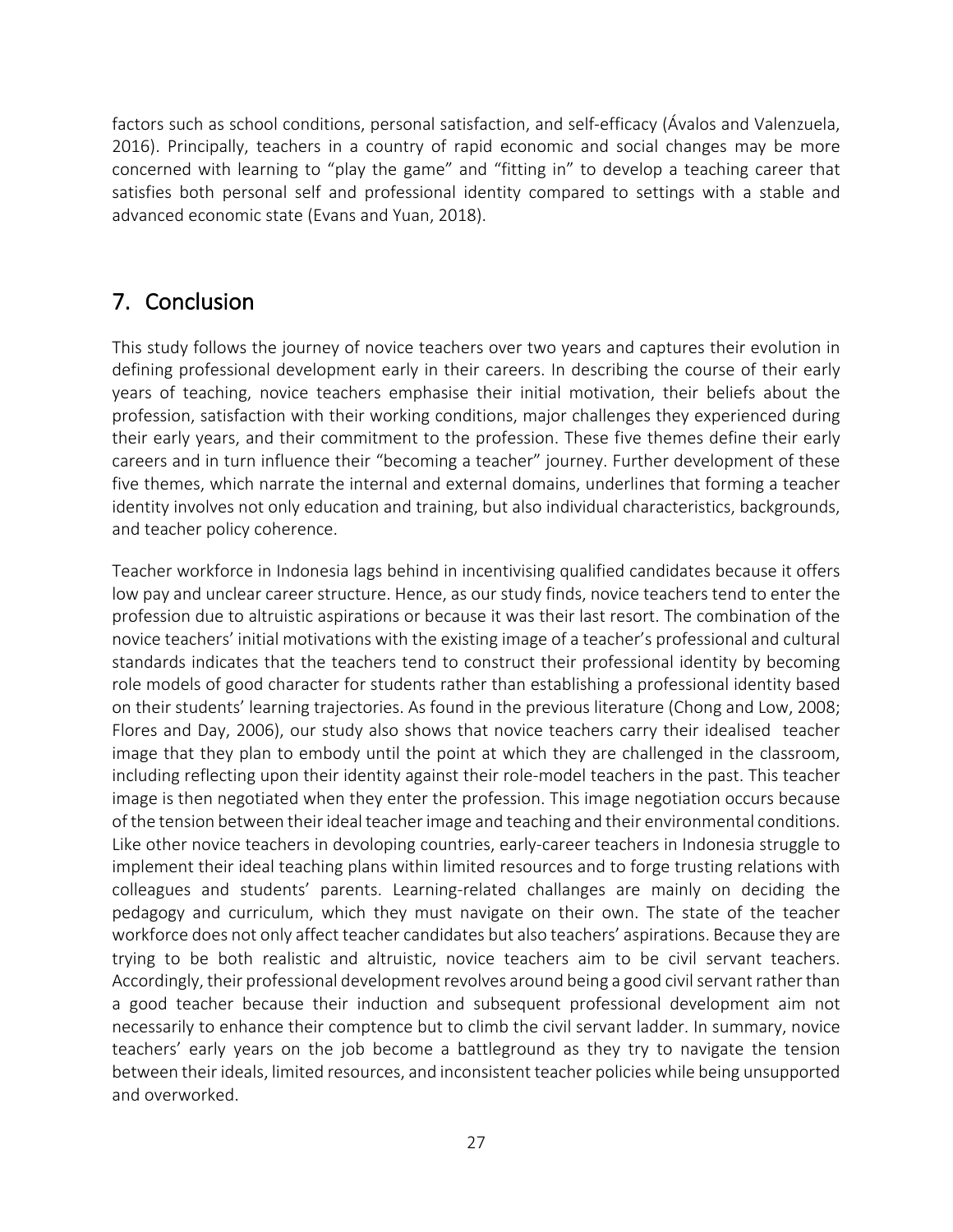This paper argues that there is a consistent mismatch between teacher policies and the support novice teachers need, and this mismatch hinders their development in the right direction. From recruitment to induction to professional development, these inconsistencies prevent the creation of the necessary enabling environment that early career teachers may find helpful to develop their professional identity. The failure of the existing system to improve teacher pay and career structure results in the lack of a competitive pool of candidates (Huang et al., 2020). Furthermore, the recruitment process for public school teachers cannot screen qualified individuals properly because the focus is more on being abiding civil servants than on qualified teachers. The cost of conducting civil servant tests has been estimated to be around 370 billion IDR (\$26 million). Therefore, it is important to ensure that a better recruitment process is put in place to screen out ineffective teachers. Some argued that given the current evidence on training and certification, the most cost-effective options for improving student learning outcome is to ensure effective screening mechanism is in place to produce quality teachers (Hanushek, 2011).

 The vague professional standards that emphasise character development make it difficult for novice teachers to use them as the standard for their aspirations. Induction and professional development designs based on the current professional standard prove to be ineffective in bridging the differences of inherent beliefs and forming the image of a good teacher required in the current learning environment (Revina et al., 2020). Professional development, both pre- service and in-service trainings, has a great role in altering inherent teaching beliefs, which may benefit teachers' teaching practices (Roesken et al., 2011). Because teachers come into the profession with varying attributes, an effective teacher professional development programme should be able to incorporate individual characters with the current learning environment.

 The early years are crucial to ensure whether a teacher's professional development progresses early career teachers as they develop their professional identity towards quality teaching. As this paper highlights, novice teachers' journeys are influenced by their personal traits and existing teacher policies. For novice teachers, professional development alone will not suffice. Due to their challenges and identity experimentation, novice teachers need safety to develop (Chubbuck et al., 2001). Creating a safe environment is therefore needed at all levels, from schools to policy formulation. As Chubbuck et al. (2001) argued, support for novice teachers should consider school and state resources—both at the district and national levels. Our findings also suggest it is necessary to redefine what it means to be a teacher and to rectify teacher policies to be coherent with each domain. Professional identity is an important component to take into account in the formulation of teacher policies, such as in defining the attributes of a teacher, providing quality teacher education programmes or cohesive employment policies. Teacher policies indeed influence the professional development of a teacher throughout their career. As teacher attrition permanent teachers. because it will affect the provision of quality educational services. Therefore, it is critical to support in Indonesia is relatively low, their progression should not stop once they are appointed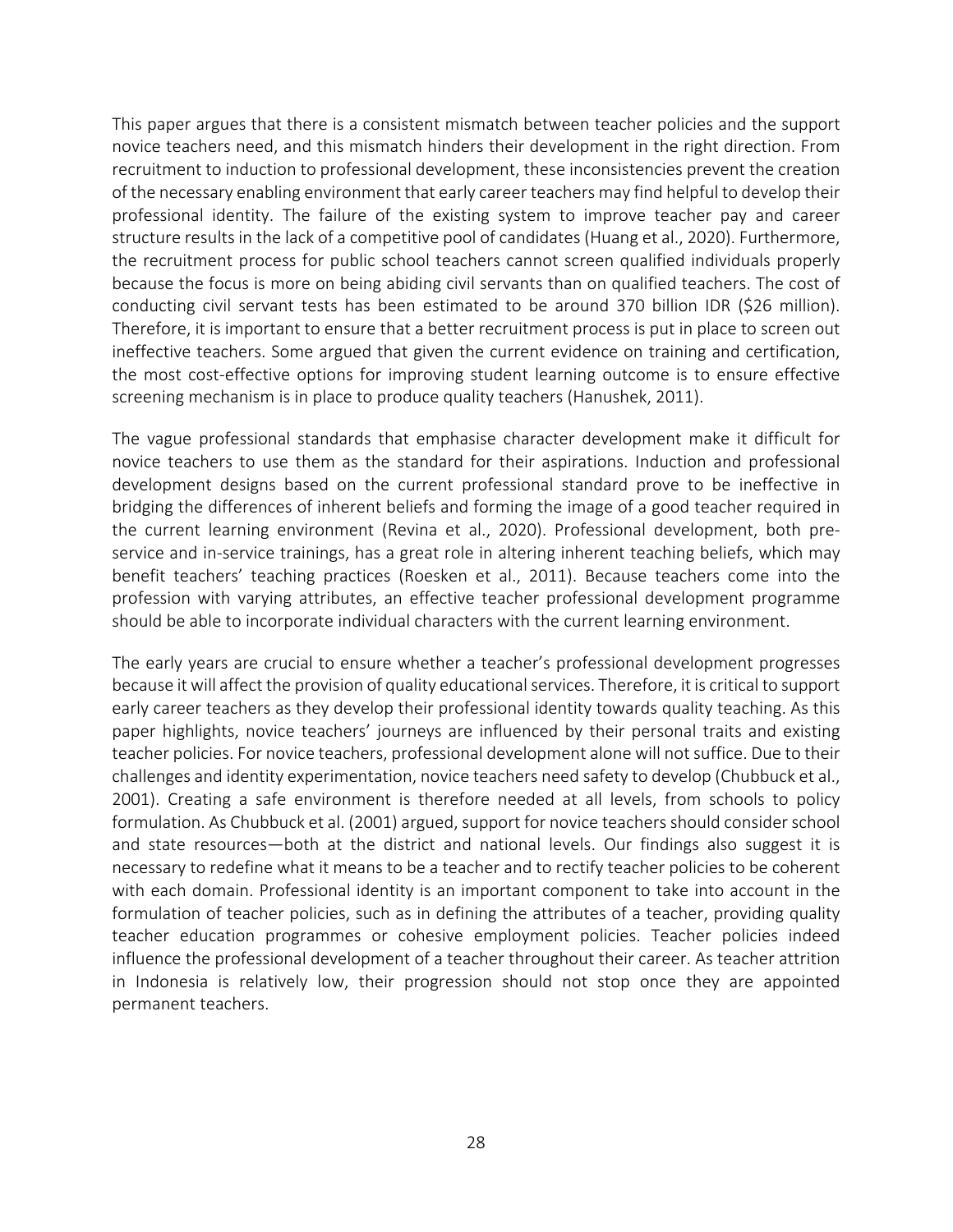# <span id="page-32-0"></span>References

 Akkerman, S. and Meijer, P. (2011). A Dialogical Approach to Conceptualizing Teacher Identity. *Teaching and Teacher Education*, [online] 27(2), pp.308-319. Available at: <<https://www.sciencedirect.com/science/article/abs/pii/S0742051X10001502>>.

 Akyeampong, K. and Stephens, D. (2002). Exploring the Backgrounds and Shaping of Beginning Student Teachers in Ghana: Toward Greater Contextualisation of Teacher Education. *International Journal of Educational Development*, [online] 22(3-4), pp.261-274. Available at: <[https://www.sciencedirect.com/science/article/abs/pii/S0738059301000645?via%3Dihub>](https://www.sciencedirect.com/science/article/abs/pii/S0738059301000645?via%3Dihub).

 Akyeampong, K., Pryor, J., Westbrook, J. and Lussier, K. (2011). *Teacher Preparation and Continuing Professional Development in Africa: Learning To Teach Early Reading and Maths*. [online] Brighton: Centre for International Education University of Sussex. Available at: <[http://sro.sussex.ac.uk/id/eprint/20679/](http://sro.sussex.ac.uk/id/eprint/20679)>.

 Altan, S. and Lane, J. (2018). Teachers' Narratives: A Source for Exploring the Influences of Teachers' Significant Life Experiences on their Dispositions and Teaching Practices. *Teaching and Teacher Education*, [online] 74, pp.238-248. Available at: <[https://www.sciencedirect.com/science/article/abs/pii/S0742051X17316396?via%3Dihub>](https://www.sciencedirect.com/science/article/abs/pii/S0742051X17316396?via%3Dihub).

 Arif, S., Nihayah, R., Revina, S., Rarasati, N. and Usman, S. (forthcoming). *The Difficulty of Decentralized Political System*. RISE Working Paper. RISE Programme. *Improving Education Quality: District Head's Power and Education Policies in Indonesia's* 

 Trajectory Study in Chile. *International Journal of Educational Development*, [online] 49, pp.279- Ávalos, B. and Valenzuela, J. (2016). Education for All and Attrition/Retention of New Teachers: A 290. Available at:

<[https://www.sciencedirect.com/science/article/abs/pii/S0738059316300347?via%3Dihub>](https://www.sciencedirect.com/science/article/abs/pii/S0738059316300347?via%3Dihub).

 Barrett, A. (2008). Capturing the *Différance*: Primary School Teacher Identity in Tanzania. *International Journal of Educational Development*, [online] 28(5), pp.496-507. Available at: <[https://www.sciencedirect.com/science/article/abs/pii/S0738059307000806?via%3Dihub>](https://www.sciencedirect.com/science/article/abs/pii/S0738059307000806?via%3Dihub).

 Beatty, A., Berkhout, E., Bima, L., Pradhan, M. and Suryadarma, D. (2021). Schooling Progress, Learning Reversal: Indonesia's Learning Profiles between 2000 and 2014. *International Journal of Educational Development*, [online] 85, p.102436. Available at: <[https://www.sciencedirect.com/science/article/pii/S0738059321000894?via%3Dihub>](https://www.sciencedirect.com/science/article/pii/S0738059321000894?via%3Dihub).

 Beatty, A., Chambers-Ju, C. and Pramana, R. (forthcoming). *Expertise and Influence: Explaining the Role of Indonesia's Largest Teachers's Union in Education Policymaking*. RISE Working Paper. RISE Programme.

 Beauchamp, C. and Thomas, L. (2009). Understanding Teacher Identity: An Overview of Issues in the Literature and Implications for Teacher Education. *Cambridge Journal of Education*, [online]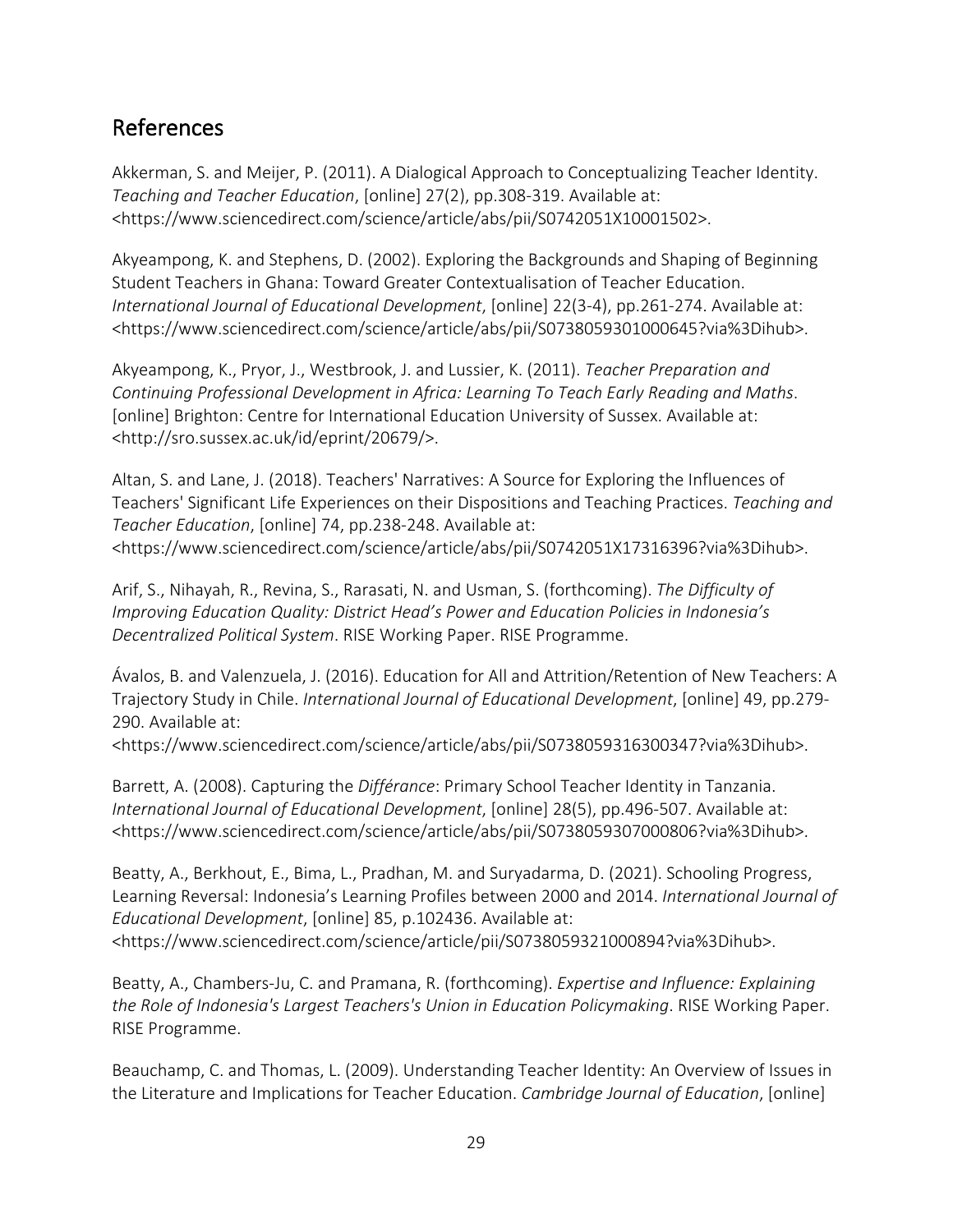39(2), pp.175-189. Available at: <[https://www.tandfonline.com/doi/full/10.1080/03057640902902252>](https://www.tandfonline.com/doi/full/10.1080/03057640902902252).

 Beijaard, D., Meijer, P. and Verloop, N. (2004). Reconsidering Research on Teachers' Professional Identity. *Teaching and Teacher Education*, [online] 20(2), pp.107-128. Available at: <[https://www.sciencedirect.com/science/article/abs/pii/S0742051X04000034?via%3Dihub>](https://www.sciencedirect.com/science/article/abs/pii/S0742051X04000034?via%3Dihub).

 Bennell, P. and Akyeampong, A. (2007). *Teacher Motivation in Sub-Sahara Africa and South Asia*. DFID.

 Chong, S. and Low, E. (2008). Why I Want to Teach and How I Feel about Teaching—Formation of Teacher Identity from Pre-Service to the Beginning Teacher Phase. *Educational Research for Policy and Practice*, [online] 8(1), pp.59-72. Available at: <[https://link.springer.com/article/10.1007/s10671-008-9056-z#citeas>](https://link.springer.com/article/10.1007/s10671-008-9056-z#citeas).

 Chubbuck, S., Clift, R., Allard, J. and Quinlan, J. (2001). Playing it Safe as a Novice Teacher: Implications for Programs for New Teachers. *Journal of Teacher Education*, [online] 52(5), pp.365-376. Available at: <[https://journals.sagepub.com/doi/10.1177/0022487101052005003>](https://journals.sagepub.com/doi/10.1177/0022487101052005003).

Clandinin, D. (2006). Narrative Inquiry: A Methodology for Studying Lived Experience. *Research Studies in Music Education*, [online] 27(1), pp.44-54. Available at: <[https://journals.sagepub.com/doi/10.1177/1321103X060270010301>](https://journals.sagepub.com/doi/10.1177/1321103X060270010301).

 [online] 41(2), pp.185-200. Available at: <<https://www.tandfonline.com/doi/abs/10.1111/j.1469>- Clarke, M. (2009). The Ethico-Politics of Teacher Identity. *Educational Philosophy and Theory*, 5812.2008.00420.x>.

 Cohen-Azaria, Y., & Zamir, S. (2021). "Exemplary" teachers: The perception of prospective teachers of role model teachers and their contribution to their professional identity. Journal of Education. <https://doi.org/10.1177/00220574211046555>.

 Experimental Evidence on an Unconditional Teacher Salary Increase in Indonesia. *The Quarterly*  De Ree, J., Muralidharan, K., Pradhan, M. and Rogers, H. (2017). Double for Nothing? *Journal of Economics*, [online] 133(2), pp.993-1039. Available at: <<https://academic.oup.com/qje/article-abstract/133/2/993/4622956?redirectedFrom=fulltext>>.

 Evans, D. and Yuan, F. (2018). *Working Conditions of Teachers in Low- and Middle-Income Countries*. [online] Available at: <<https://riseprogramme.org/sites/default/files/inline>files/Yuan.pdf> [Accessed 20 August 2021].

 Flores, M. and Day, C. (2006). Contexts which Shape and Reshape New Teachers' Identities: A Multi-Perspective Study. *Teaching and Teacher Education*, [online] 22(2), pp.219-232. Available at: [<https://www.sciencedirect.com/science/article/abs/pii/S0742051X05001228>](https://www.sciencedirect.com/science/article/abs/pii/S0742051X05001228).

 *Teachers In Remote Areas*. RISE Working Paper Series, 20/035. [online] RISE Programme. Gaduh, A., Pradhan, M., Priebe, J. and Susanti, D. (2020). *Scores, Camera, Action? Incentivizing*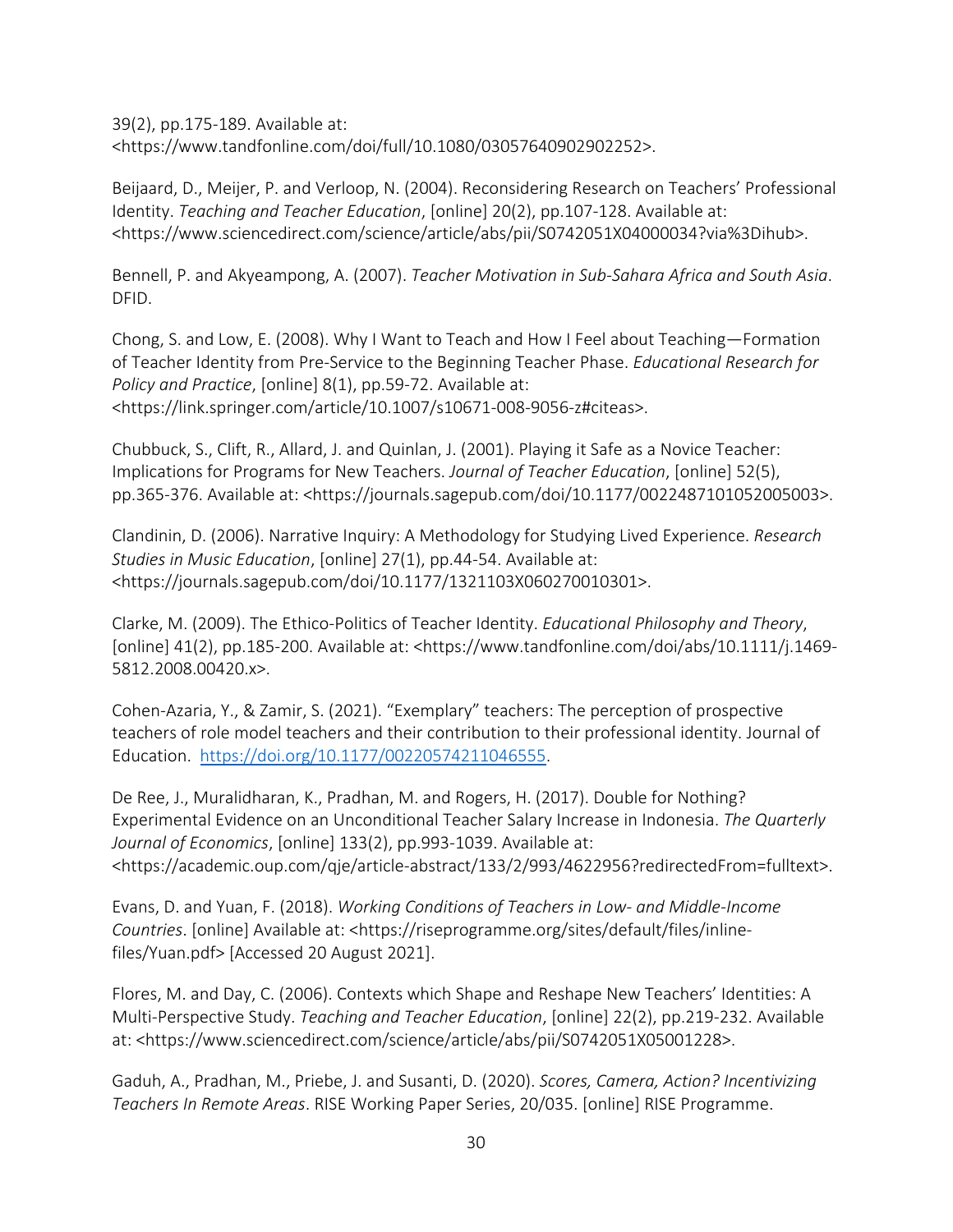Available at: <<https://riseprogramme.org/publications/scores-camera-action-incentivizing>teachers-remote-areas>.

 Gholami, K., Faraji, S., Meijer, P. and Tirri, K. (2021). Construction and Deconstruction of Student Teachers' Professional Identity: A Narrative Study. *Teaching and Teacher Education*, [online] 97, p.103142. Available at:

<[https://www.sciencedirect.com/science/article/abs/pii/S0742051X20313330?via%3Dihub>](https://www.sciencedirect.com/science/article/abs/pii/S0742051X20313330?via%3Dihub).

 Goodson, I. and Ümarik, M. (2019). Changing Policy Contexts and Teachers´ Work-Life Narratives: The Case of Estonian Vocational Teachers. *Teachers and Teaching*, [online] 25(5), pp.589-602. Available at: <[https://www.tandfonline.com/doi/full/10.1080/13540602.2019.1664300>](https://www.tandfonline.com/doi/full/10.1080/13540602.2019.1664300).

 Goodwin, A. (2012). Quality Teachers, Singapore Style. In: L. Darling-Hammond and A. Lieberman, eds., *Teacher Education around the World: Changing Policies and Practices*. New York: Routledge, pp.22-43.

 Gujarati, J. (2012). A Comprehensive Induction System: A Key to the Retention of Highly Qualified  Teachers. *The Educational Forum*, [online] 76(2), pp.218-223. Available at: <<https://www.tandfonline.com/doi/abs/10.1080/00131725.2011.652293>>.

 Hanushek, E. (2011). The Economic Value of Higher Teacher Quality. *Economics of Education Review*, [online] 30(3), pp.466-479. Available at: <<https://www.sciencedirect.com/science/article/abs/pii/S0272775710001718>>.

 Huang, A., Revina, S., Filaili, R. and Akhmadi. (2020). *The Struggle to Recruit Good Teachers in*  Programme. Available at: [<https://rise.smeru.or.id/en/publication/struggle-recruit-good](https://rise.smeru.or.id/en/publication/struggle-recruit-good)-*Indonesia: Institutional and Social Dysfunctions*. RISE Working Paper 20/041. [online] RISE teachers-indonesia-institutional-and-social-dysfunctions>.

Jackson, C., Rockoff, J. and Staiger, D. (2014). Teacher Effects and Teacher-Related Policies. *Annual Review of Economics*, [online] 6(1), pp.801-825. Available at: <<https://www.annualreviews.org/doi/10.1146/annurev-economics-080213-040845>>.

Kang, N. and Hong, M. (2008). Achieving Excellence in Teacher Workforce and Equity in Learning Opportunities in South Korea. *Educational Researcher*, [online] 37(4), pp.200-207. Available at: <<https://journals.sagepub.com/doi/abs/10.3102/0013189x08319571>>.

Kuranchie, A. (2013). The Call for Official Policy on Teacher Induction in Ghana: Revisiting the Issue. *Journal of Education and Practice*, 4(1), pp.92-100.

 Kurniasih, H., Utari, V. and Akhmadi. (2018). *Character Education Policy and Its Implications for Learning in Indonesia's Education System*. RISE Insights. [online] RISE Programme. Available at: <<https://rise.smeru.or.id/en/publication/character-education-policy-and-its-implications>learning-indonesia%E2%80%99s-education-system>.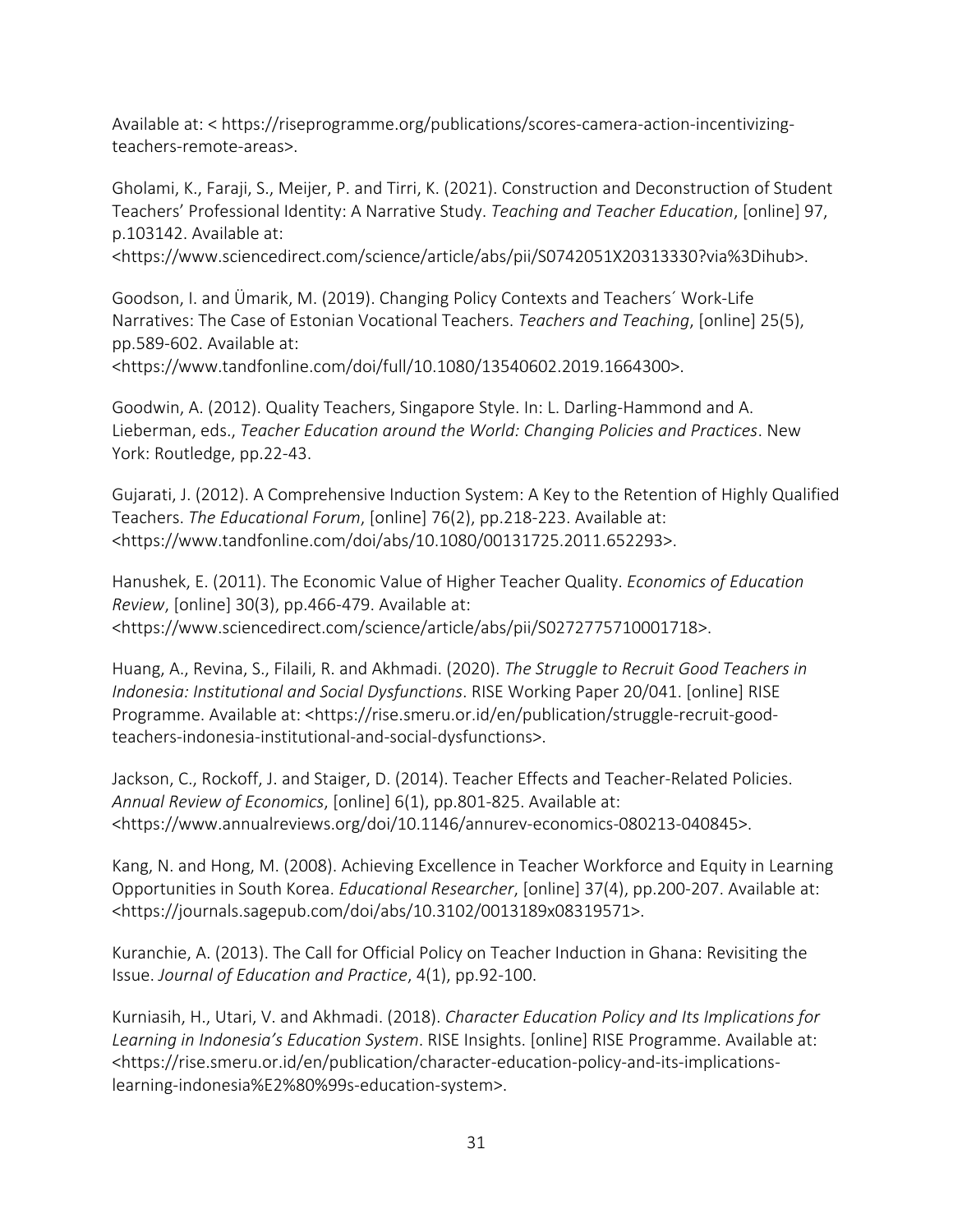Li, J. and Craig, C. (2019). A Narrative Inquiry Into a Rural Teacher's Emotions and Identities in China: Through a Teacher Knowledge Community Lens. *Teachers and Teaching*, [online] 25(8), pp.918-936. Available at:

<[https://www.tandfonline.com/doi/full/10.1080/13540602.2019.1652159>](https://www.tandfonline.com/doi/full/10.1080/13540602.2019.1652159).

Macías Villegas, D., Hernández Varona, W. and Gutiérrez Sánchez, A. (2020). Student Teachers' Identity Construction: A Socially-Constructed Narrative in a Second Language Teacher Education Program. *Teaching and Teacher Education*, [online] 91, p.103055. Available at: <[https://www.sciencedirect.com/science/article/abs/pii/S0742051X19318049?via%3Dihub>](https://www.sciencedirect.com/science/article/abs/pii/S0742051X19318049?via%3Dihub).

 Mahmood, S. (2013). "Reality Shock": New Early Childhood Education Teachers. *Journal of Early Childhood Teacher Education*, [online] 34(2), pp.154-170. Available at: <[https://www.tandfonline.com/doi/abs/10.1080/10901027.2013.787477?journalCode=ujec20>](https://www.tandfonline.com/doi/abs/10.1080/10901027.2013.787477?journalCode=ujec20).

 McEwan, P. (1999). Recruitment of Rural Teachers in Developing Countries: An Economic Analysis. *Teaching and Teacher Education*, [online] 15(8), pp.849-859. Available at: <[https://www.sciencedirect.com/science/article/abs/pii/S0742051X99000256?via%3Dihub>](https://www.sciencedirect.com/science/article/abs/pii/S0742051X99000256?via%3Dihub).

 Moskowitz, J. and Stephens, M. ed. (1997). *From Students of Teaching to Teachers of Students: Teacher Induction around the Pacific Rim*. Washington, D.C.: U.S. Deptartment of Education for APEC Education Forum.

 Education and Training Policy. [online] Paris: OECD Publishing. Available at: <<https://www.oecd>-OECD (2005). *Teachers Matter: Attracting, Developing and Retaining Effective Teachers*. [ilibrary.org/education/teachers-matter-attracting-developing-and-retaining-effective](https://ilibrary.org/education/teachers-matter-attracting-developing-and-retaining-effective)teachers\_9789264018044-en>.

 Available at: <<https://www.oecd-ilibrary.org/education/effective-teacher>-OECD (2018). *Effective Teacher Policies: Insights from PISA*. PISA. [online] Paris: OECD Publishing. policies\_9789264301603-en>.

 for Education. [online] Paris: OECD Publishing. Available at: [<https://www.oecd](https://www.oecd)-OECD/ADB (2015). *Education in Indonesia: Rising to the Challenge*. Reviews of National Policies [ilibrary.org/education/education-in-indonesia\\_9789264230750-en](https://ilibrary.org/education/education-in-indonesia_9789264230750-en)>.

 Olsen, B. (2008). How Reasons for Entry into the Profession Illuminate Teacher Identity Development. *Teacher Education Quarterly*, [online] 35(3), pp.23-40. Available at: <<https://www.jstor.org/stable/23478979>>.

 [Referensi.data.kemdikbud.go.id.](https://Referensi.data.kemdikbud.go.id) Available at: PDSPK Kementerian Pendidikan dan Kebudayaan. (2021). *Dashboard GTK*. [online] <[https://referensi.data.kemdikbud.go.id/dashboardptk/ptk\\_dash2.php?id=20](https://referensi.data.kemdikbud.go.id/dashboardptk/ptk_dash2.php?id=20)>.

 Pierskalla, J. and Sacks, A. (2019). Personnel Politics: Elections, Clientelistic Competition and Available at: <[https://www.cambridge.org/core/journals/british-journal-of-political-](https://www.cambridge.org/core/journals/british-journal-of-political)Teacher Hiring in Indonesia. *British Journal of Political Science*, [online] 50(4), pp.1283-1305.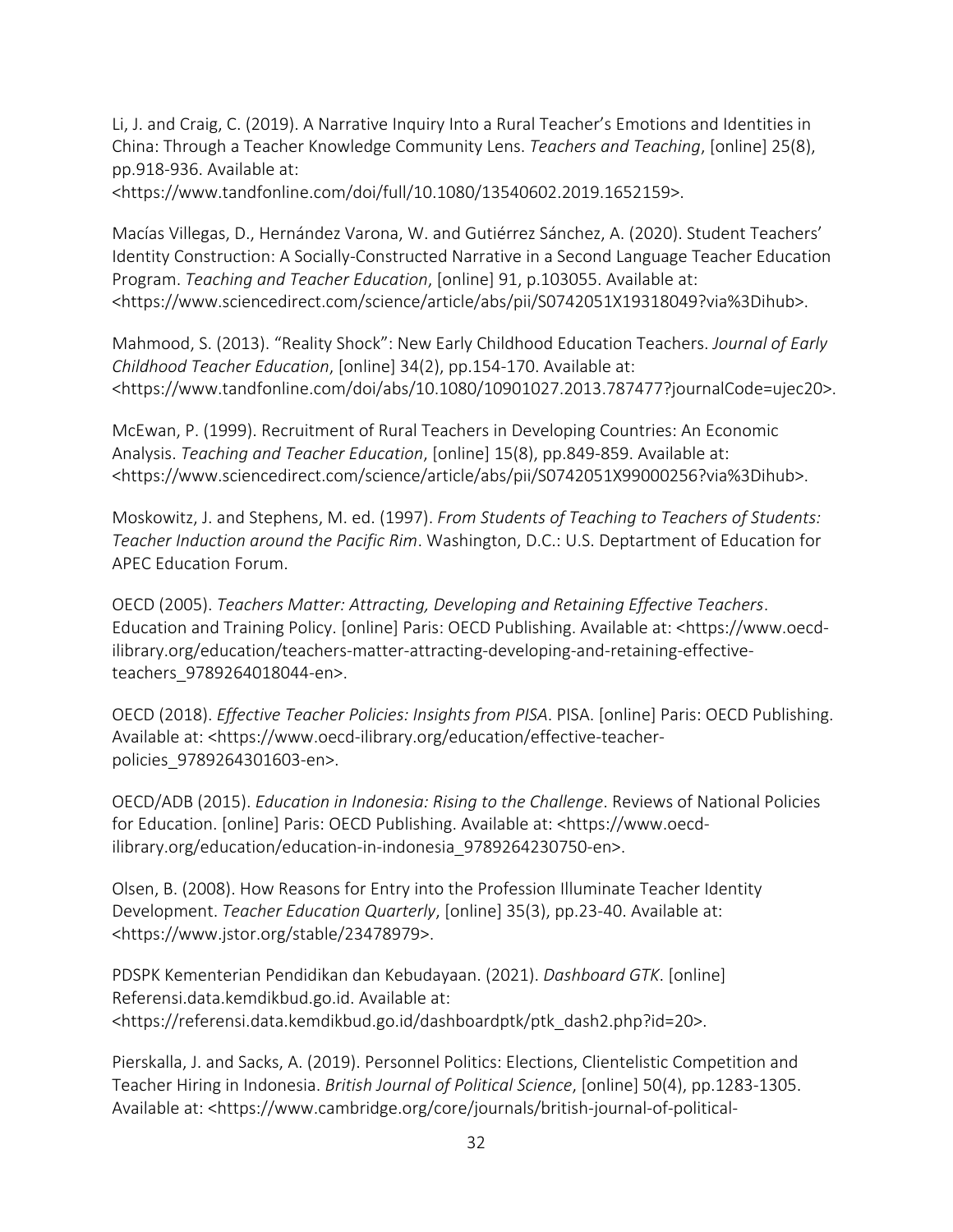science/article/abs/personnel-politics-elections-clientelistic-competition-and-teacher-hiring-inindonesia/0E22D74A8A945DC2AB502DF643327558>.

 Pillen, M., Den Brok, P. and Beijaard, D. (2013). Profiles and Change in Beginning Teachers' Professional Identity Tensions. *Teaching and Teacher Education*, [online] 34, pp.86-97. Available at: [<https://www.sciencedirect.com/science/article/abs/pii/S0742051X1300070X>](https://www.sciencedirect.com/science/article/abs/pii/S0742051X1300070X).

 Polkinghorne, D. (1995). Narrative Configuration in Qualitative Analysis. *International Journal of Qualitative Studies in Education*, [online] 8(1), pp.5-23. Available at: <<https://www.tandfonline.com/doi/abs/10.1080/0951839950080103>>.

 Revina, S., Pramana, R., Filaili, R. and Suryadarma, D. (2020). *Systemic Constraints Facing Teacher Professional Development in a Middle-Income Country: Indonesia's Experience Over Four Decades*. RISE Working Paper 20/54. [online] RISE Programme. Available at: <<https://rise.smeru.or.id/en/publication/systemic-constraints-facing-teacher-professional>development-middle-income-country>.

 Rivkin, S., Hanushek, E. and Kain, J. (2005). Teachers, Schools, and Academic Achievement. *Econometrica*, [online] 73(2), pp.417-458. Available at: <<https://onlinelibrary.wiley.com/doi/10.1111/j.1468-0262.2005.00584.x>>.

 Learning of Mathematics. *ZDM Mathematics Education*, [online] 43(4), pp.451-455. Available at: Roesken, B., Pepin, B. and Toerner, G. (2011). Beliefs and Beyond: Affect and the Teaching and <<https://link.springer.com/article/10.1007/s11858-011-0354-1#citeas>>.

 Ruohotie-Lyhty, M. (2013). Struggling for a Professional Identity: Two Newly Qualified Language Teachers' Identity Narratives during the First Years at Work. *Teaching and Teacher Education*, [online] 30, pp.120-129. Available at:

<[https://www.sciencedirect.com/science/article/abs/pii/S0742051X12001667?via%3Dihub>](https://www.sciencedirect.com/science/article/abs/pii/S0742051X12001667?via%3Dihub).

 Socio-Politically Situated Construction: Finnish and Brazilian Student Teachers' Visualisations of Ruohotie-Lyhty, M., Aragão, R. and Pitkänen-Huhta, A. (2021). Language Teacher Identities as their professional futures. *Teaching and Teacher Education*, [online] 100, p.103270. Available at: <[https://www.sciencedirect.com/science/article/abs/pii/S0742051X2031461X?via%3Dihub>](https://www.sciencedirect.com/science/article/abs/pii/S0742051X2031461X?via%3Dihub).

 Enhance the Teaching Profession?. In: N. Bascia, A. Cumming, A. Datnow, K. Leithwood and D. Sachs, J. (2005). Teacher Professional Standards: A Policy Strategy to Control, Regulate or Livingstone, eds., *International Handbook of Educational Policy*. Dordrecht: Springer, pp.579-592.

 Samples, J. and Copeland, S. (2013). The Universality of Good Teaching: A Study of Descriptors 25(2), pp.176-188. Available at: <<https://www.isetl.org/ijtlhe/pdf/IJTLHE1516.pdf>>. across Disciplines. *International Journal of Teaching and Learning in Higher Education*, [online]

 Schepens, A., Aelterman, A. and Vlerick, P. (2009). Student Teachers' Professional Identity Formation: Between Being Born as a Teacher and Becoming One. *Educational Studies*, [online] 35(4), pp.361-378. Available at: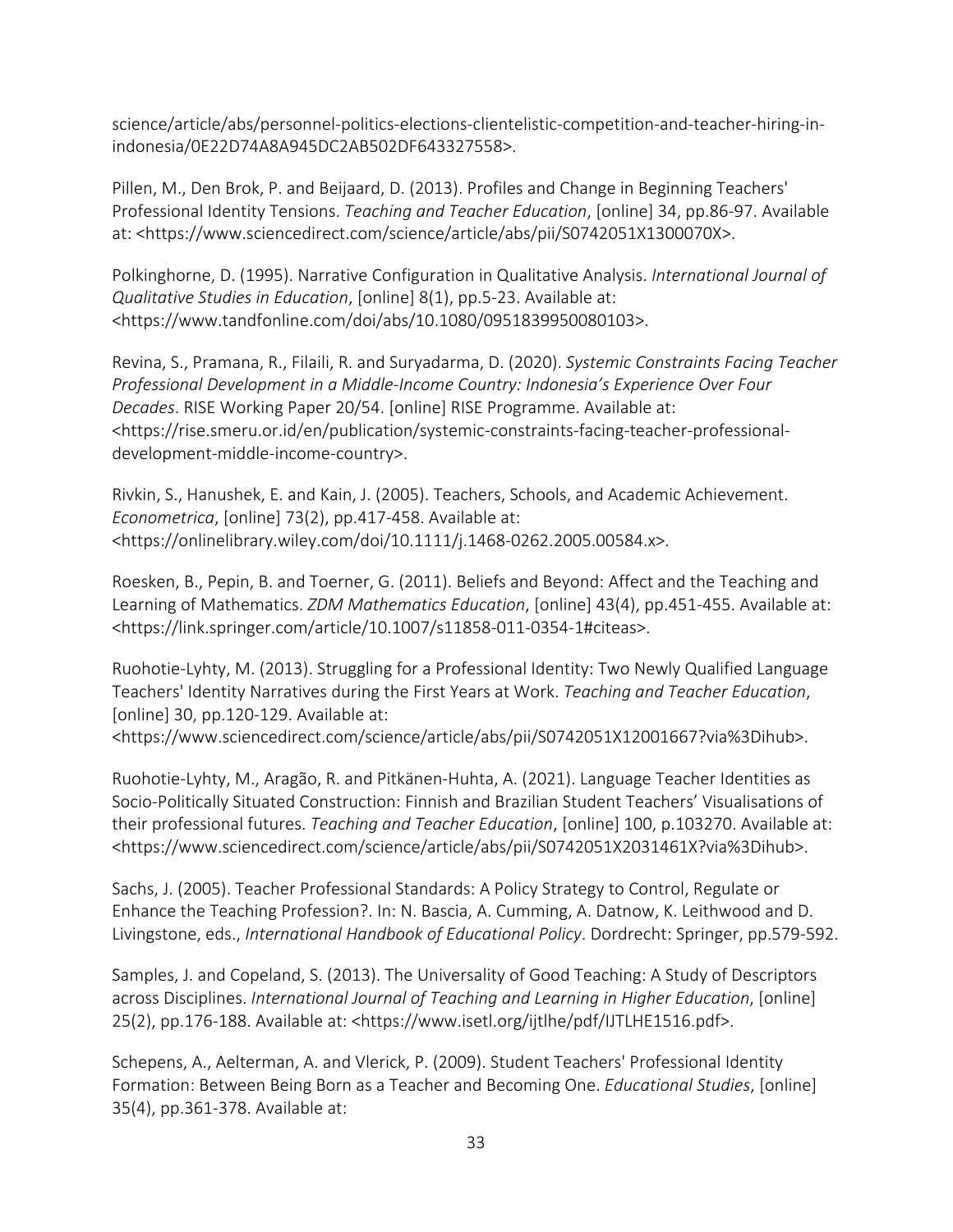<<https://www.tandfonline.com/doi/abs/10.1080/03055690802648317>>.

 Shodiq, S. and Syamsudin. (2019). Reconstruction of Teacher's Identity: A Socio-Anthropological Study of the Javanese Society. *Jurnal Cakrawala Pendidikan*, [online] 38(3), pp.477-489. Available at: [<https://journal.uny.ac.id/index.php/cp/article/view/26098>](https://journal.uny.ac.id/index.php/cp/article/view/26098).

Statistics Indonesia. (2020). *Statistics Indonesia*. [online] [Bps.go.id](https://Bps.go.id). Available at: <<https://www.bps.go.id/publication/2020/06/19/0dce3c66158f35e8ab006612/statistik>pendapatan-februari-2020.html>.

 *[Central Government Strategy in Overcoming Teacher Development Challenges]*. Suryani, N. (2020). *Strategi Pemerintah Pusat dalam Mengatasi Tantangan Pengembangan Guru* 

Tickle, L. (2000). *Teacher Induction: The Way Ahead*. Open University Press.

 Towaf, S. (2016). The National Heritage of Ki Hadjar Dewantara in Tamansiswa About Culture- Available at: <<https://www.iiste.org/Journals/index.php/JEP/article/view/32591>>. Based Education and Learning. *Journal of Education and Practice*, [online] 7(23), pp.167-176.

Webster, L. and Mertova, P. (2007). *Using Narrative Inquiry as a Research Method: An Introduction to Using Critical Event Narrative Analysis in Research on Learning and Teaching*. Abingdon: Routledge.

 Widiarto, A. (2020). Analisis Kebijakan Pengelolaan Guru di Indonesia [Analysis of Teacher Management Policy in Indonesia]. *Aspirasi: Jurnal Masalah-Masalah Sosial*, [online] 11(1), pp.89- 103. Available at: [<http://jurnal.dpr.go.id/index.php/aspirasi/article/view/1525>](http://jurnal.dpr.go.id/index.php/aspirasi/article/view/1525).

 Yusrina, A., Alifia, U., Revina, S., Pramana, R., and Bima, L. (forthcoming). *Is the Game worth the*  Working Paper. RISE Programme. *Candle? Upgrading Indonesian Novice Teachers through Professional Education Programme*. RISE